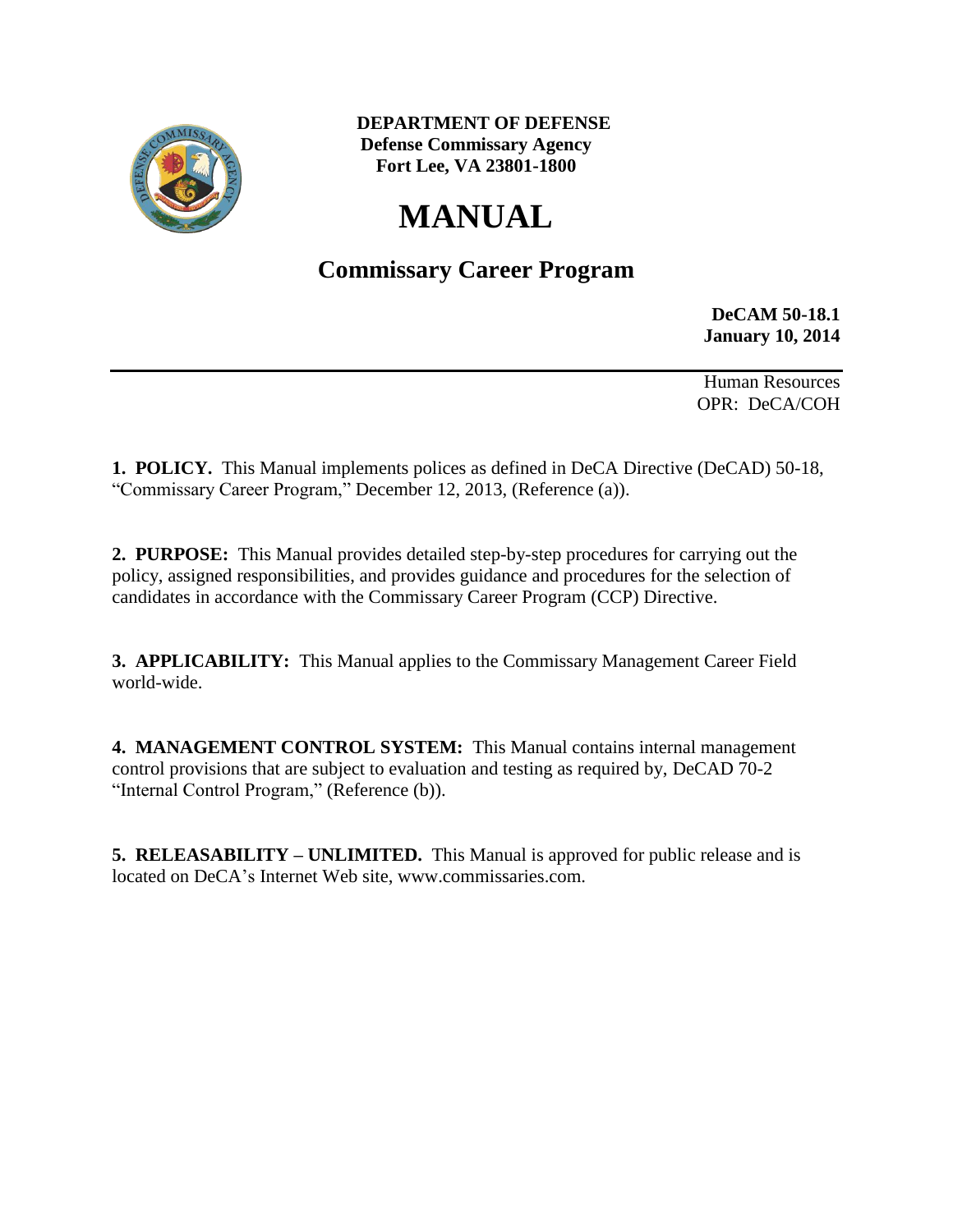#### **6. EFFECTIVE DATE.**

a.This Manual is effective January 10, 2014.

b. Must be reissued, cancelled, or certified current within 5 years of its publication in accordance with (Department of Defense) DoD Instruction 5025.1 (Reference (c)). If not, it will expire effective January 10, 2018, and will be removed from the DeCA Issuances Website.

Cynthia & Craft

Cynthia A. Craft Director, Human Resources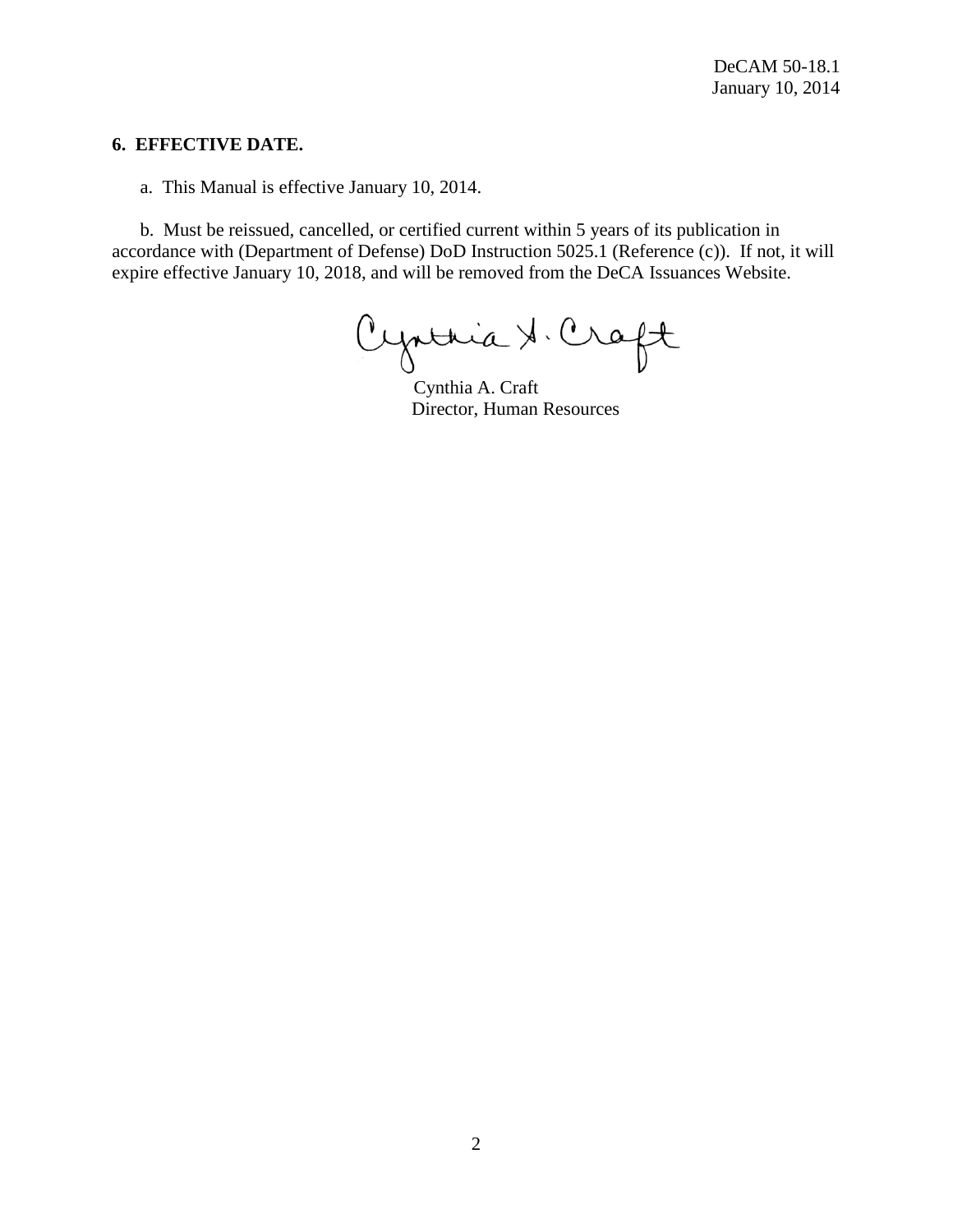# **TABLE OF CONTENTS**

|--|

# **CHAPTER 1 – Responsibilities**

# **CHAPTER 2 – Succession Management**

# **CHAPTER 3 – Training and Career Development**

# **CHAPTER 4 – Commissary Management Specialist Intern Program**

# **CHAPTER 5 – Produce Department Intern Program**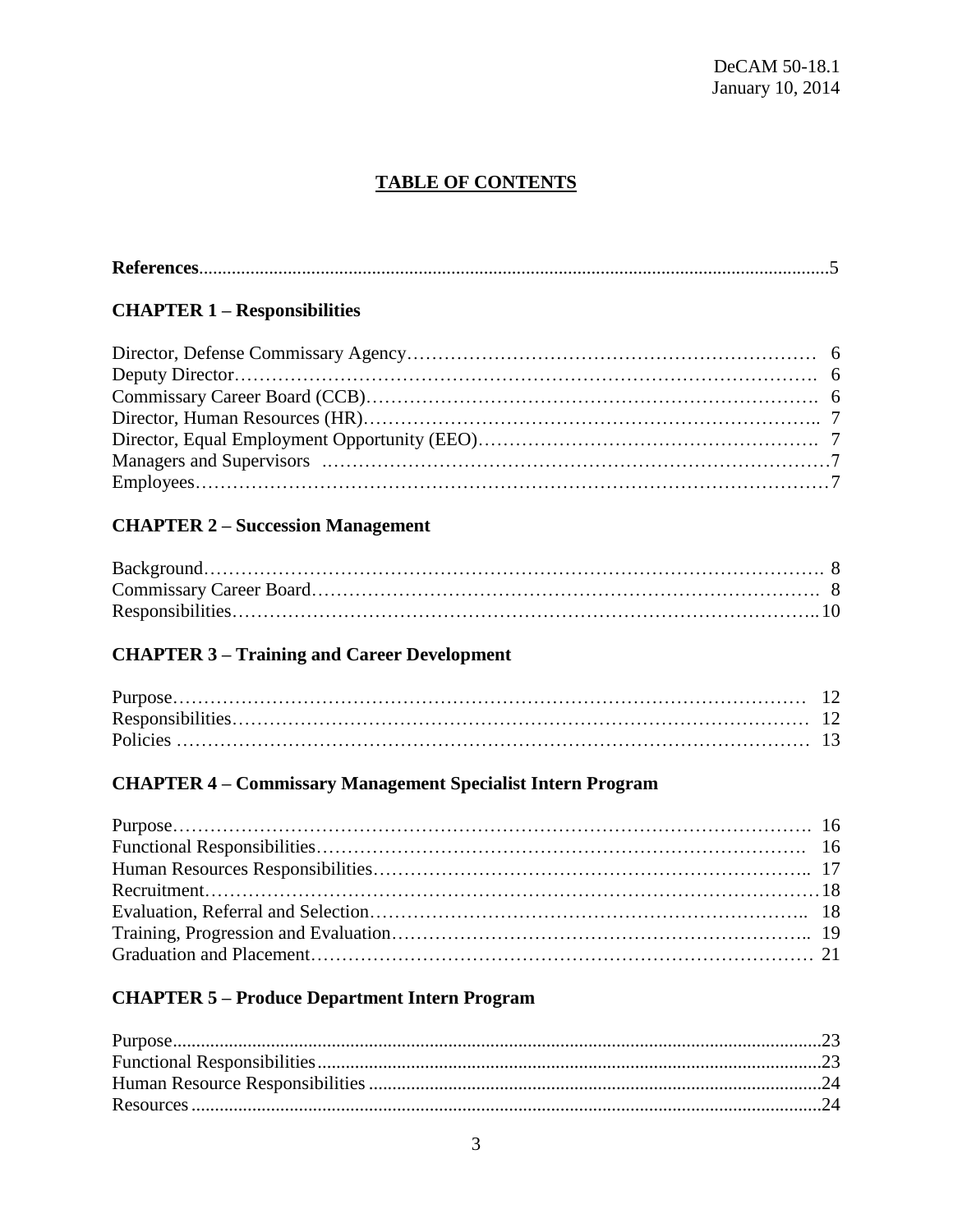# DeCAM 50-18.1 January 10, 2014

# **CHAPTER 6 – Candidate Evaluation, Referral, and Selection**

# **GLOSSARY -**

| Appendix A, (Sample) DeCAF 50-90, Civilian Intern Employment and Mobility Agreement41 |  |
|---------------------------------------------------------------------------------------|--|
| Appendix B, (Sample) DeCAF 50-89, Commissary Career Succession Management             |  |
|                                                                                       |  |
|                                                                                       |  |
| Appendix D, (Sample) Produce Department Intern Mobility Agreement DeCAF 50-9144       |  |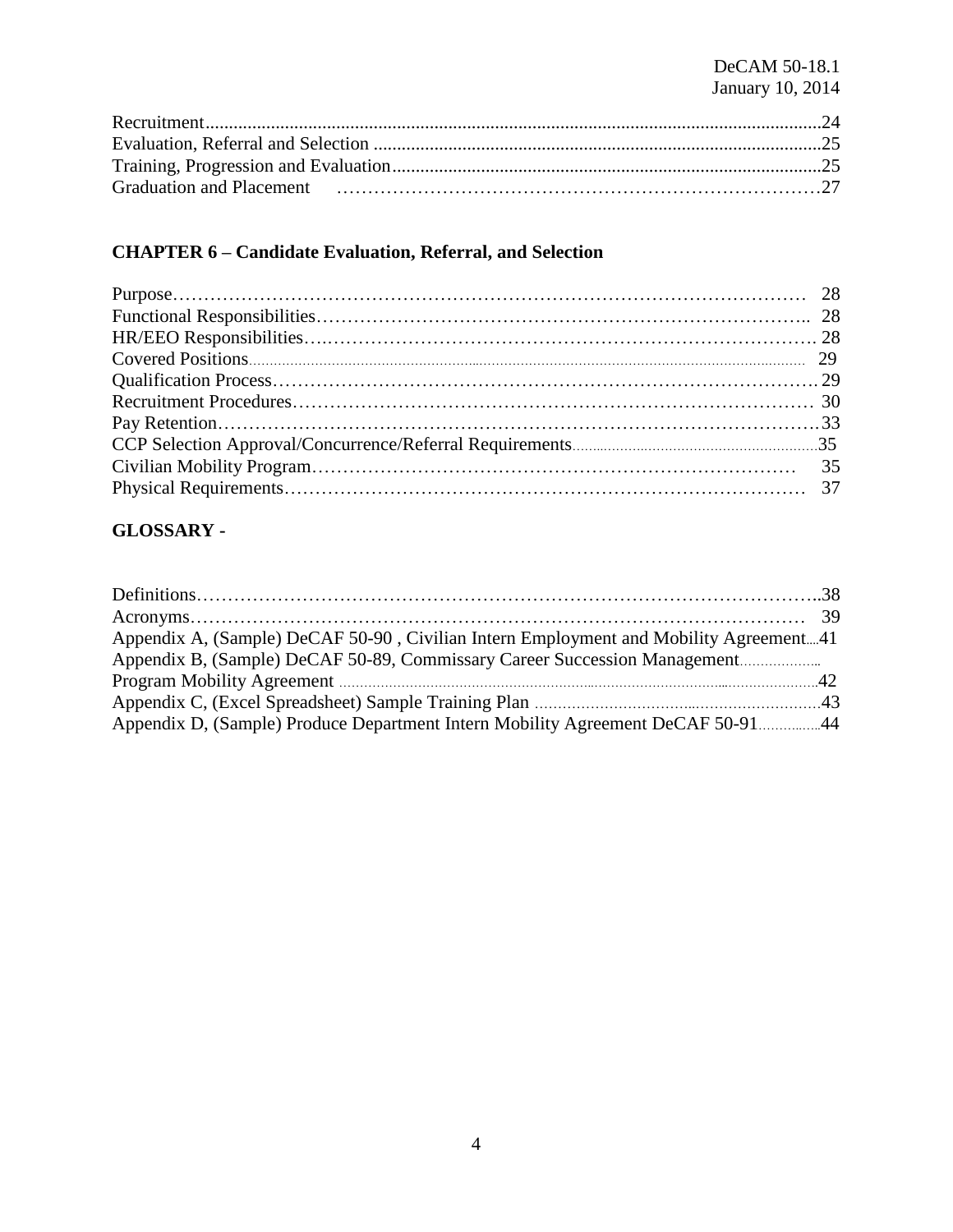### **REFERENCES**

- a. DeCA Directive (DeCAD) 50-18, "Commissary Career Program," January 10, 2014
- b. DeCAD 70-2 "Internal Control Program," December 17, 2007
- c. DoD Instruction 5025.1 "Administrative Reissuance Incorporating Change 1," September 11, 2000
- d. DoD Priority Placement Program (PPP)
- e. DeCAM 50-26.1, "Merit Staffing Plan"
- f. DoD 1400.24, "Civilian Mobility Program"
- g. Title 5, Code of Federal Regulations, Part 530, Pay Rates and Systems
- h. US Office of Personnel Management (OPM), Operating Manual for "Qualifications Standards for General Schedule Positions"
- i. DeCAD 50-7, "Performance Management System"
- j. DeCA Directive 50-17, "Overseas Employment Program"
- k. Title 5, Code of Federal Regulations, Part 300, Subpart F, "Time-in-Grade Restrictions"
- l. Title 5, Code of Federal Regulations, Part 536, Subpart B and C, "Grade and Pay Retention"
- m. OPM's Position Classification Standard for the Commissary Management Series, GS-1144, TS-131 September 1994
- n. Title 5, USC 3321 (a) (2), "Competitive Service; Probationary Period"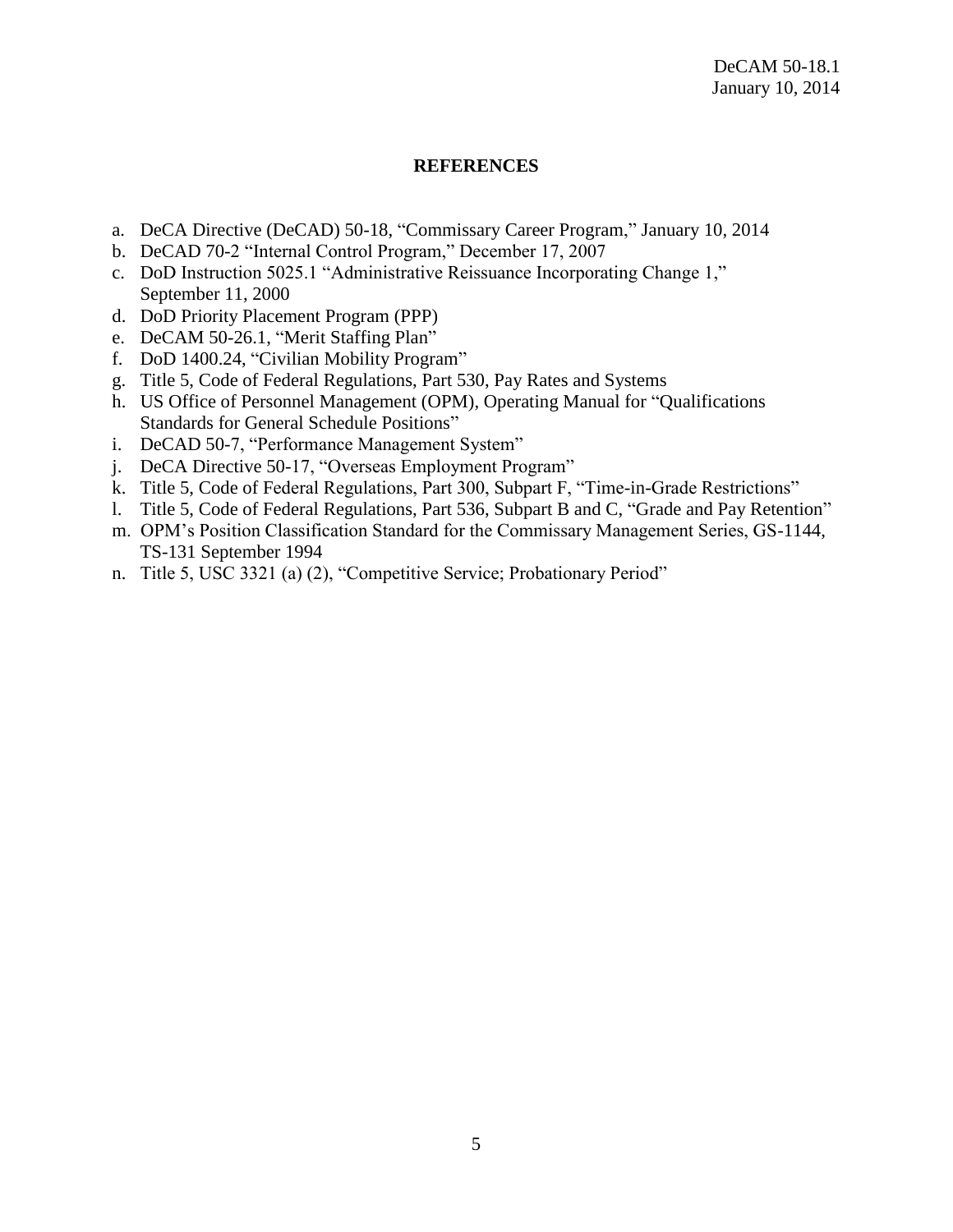# **Chapter 1**

# **RESPONSIBILITIES**

# **1. DIRECTOR, DEFENSE COMMISSARY AGENCY (DeCA):** The Director, DeCA, shall:

a. Strongly promote Succession Management, Commissary Career Intern Program, Produce Intern Program, the Department Manager Developmental Program (upward mobility), and the use of both competitive and non-competitive selection procedures providing DeCA mechanisms to promote the long-range recruitment and retention needs of the Agency;

b. Ensure adequate funding and personnel resources are allocated to provide for program planning, development, and administration;

c. Ensure adequate funding and billets are allocated to satisfy training and development requirements for the career field, including dedicated billets for career intern and upward mobility programs; and

d. Ensure that all facets of the CCP support DeCA's mission, strategic plan, and Equal Employment Opportunity (EEO)/Affirmative Action goals and objectives.

# **2. DEPUTY DIRECTOR:** The Deputy Director shall:

a. Provide broad direction to the Commissary Career Board (CCB) on short and long term recruitment goals,

b. Establish parameters of DeCA mobility requirements, as they apply to GS-1144 positions,

c. Recommend senior managers for inclusion in long-term executive training,

d. Determine inclusion or exclusion of GS-1144 positions in outside executive development programs, and

e. Approve all policies applicable to the CCP.

# **3. COMMISSARY CAREER BOARD (CCB):** The CCB, shall:

Formulate policy that is articulated in a comprehensive career management plan for the commissary management career field. The CCB is a permanent body that provides guidance for program design, development, implementation, and evaluation. The CCB will establish program goals; define objectives, and task committees and special working groups, as appropriate.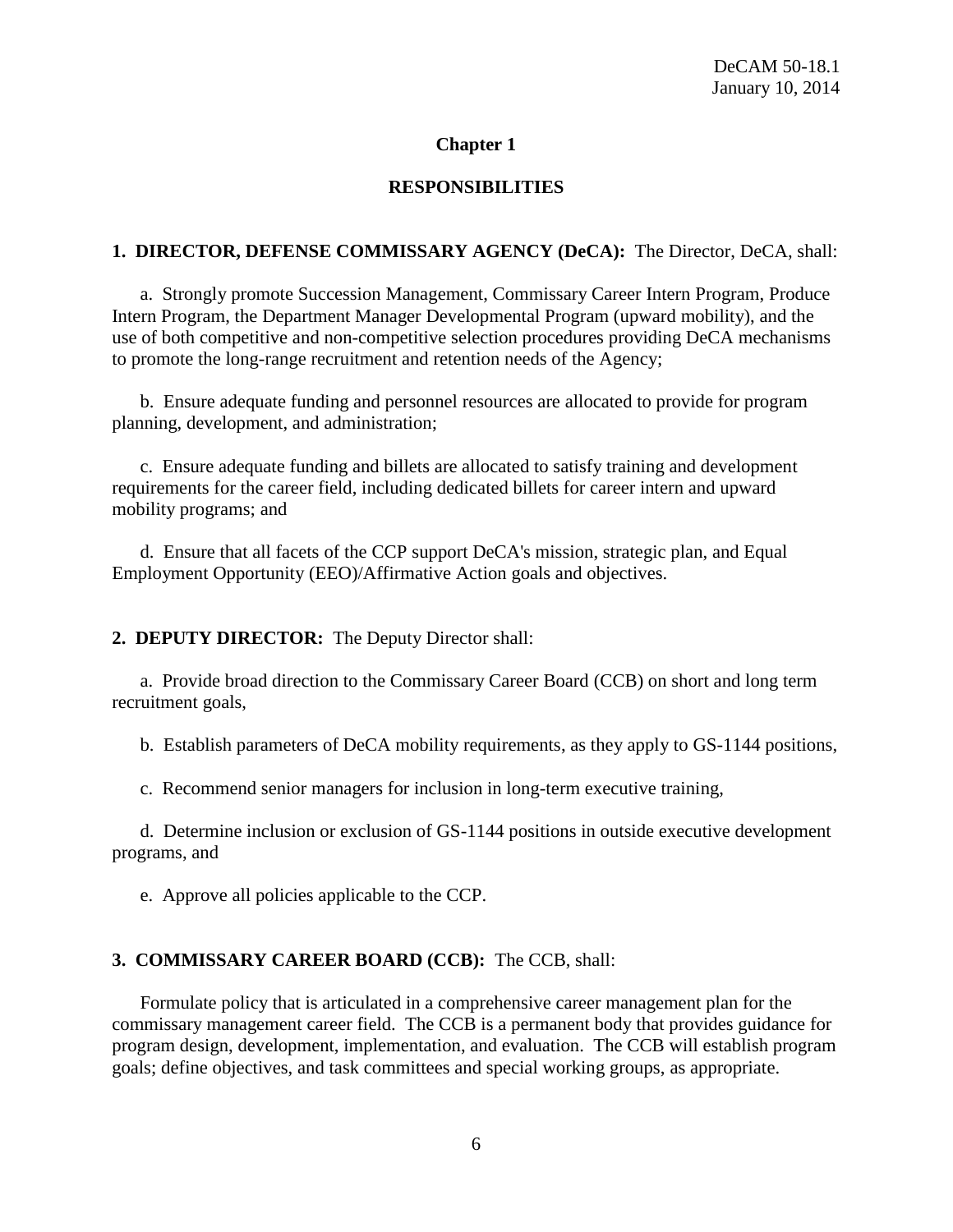### **4. DIRECTOR, HUMAN RESOURCES (HR).** The Director, HR shall:

a. Serve as proponent for CCP guidance and general program oversight;

b. Serve as proponent for interpretation of civilian personnel law, Federal regulations, and DoD directives as they may apply to CCP issues and program policies and operations;

c. Administer all aspects of the program, to include succession management and classification of all covered positions;

d. Formulate and recommend polices as appropriate;

e. Administer/oversee execution of formal development programs established under the provisions of this manual; and

f. Manage funds allocated to support formal development programs and supervisory, managerial, and executive training.

### **5. DIRECTOR, EQUAL EMPLOYMENT OPPORTUNITY (EEO):** The Director, EEO shall:

a. Provide advice to the CCB, managers and supervisors on EEO/Affirmative Action goals and requirements as they relate to succession management reassignments, USAJOBS referrals, formal development programs, or other related matters; and

b. Work with HR and the CCB to identify barriers to advancement, recommend strategies, and solutions to correct workforce diversity imbalances.

**6. MANAGERS AND SUPERVISORS:** Managers and supervisors shall support the CCP and carry out all program responsibilities established by this manual.

**7. EMPLOYEES:** Employees shall:

a. Identify and pursue available opportunities for self-development and self-initiated performance improvement; and

b. Be responsible for furnishing complete and accurate information when competing for vacant commissary management specialist (CMS) positions through competitive procedures and/or non-competitive procedures by completing the Succession Management Employee Questionnaire.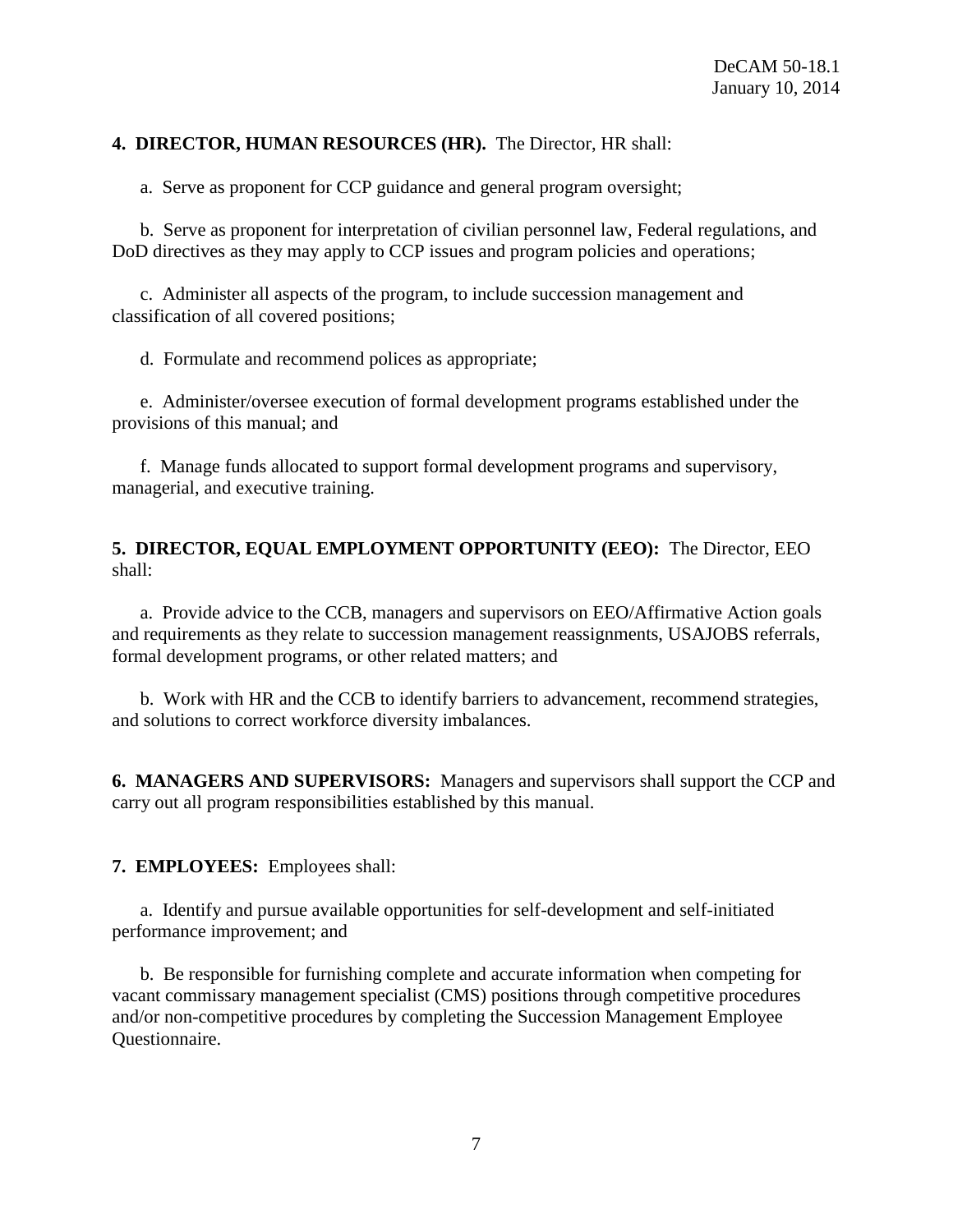### **CHAPTER 2**

#### **SUCCESSION MANAGEMENT**

**1. BACKGROUND:** DeCA is an organization dedicated to the principles of quality management. The forces and demographics that directly impact DeCA are rapidly changing. Economic conditions and an ever-increasing mobile workforce have placed an emphasis on strategic planning for the future recruitment and retention needs of the Agency; to include those series that have been deemed mission critical.

a. It is DeCA's goal to have an Agency that is representative of the nation's cultures and backgrounds. We strive for a work environment of world-class enterprise leaders and an engaged, highly motivated, and capable workforce with a results-oriented culture.

b. A successful career management program will develop a formula that communicates the types of experiences and training individuals should have at a particular point in their career. Succession management will be driven by Agency staffing analysis, an identified workforce shaping plan, and developed workforce competencies that can be used to guide and mold future leaders within the Agency. With this as a foundation, a cadre of potential successors can be identified from a group of motivated, trained, high potential individuals for each employment opportunity in the Agency. A successful career management program will balance the benefits of developmental experiences with the need for formal training courses and stress the benefits of lateral movements to gain new skills. This succession planning initiative will provide the framework and formula to meet the future needs of the Agency.

c. Succession management is thought of as an intern program for top managers. Therefore, all 1144s will be required to sign a mobility agreement which will allow DeCA senior leadership the ability to non-competitively place employees into positions which will provide a foundation for future leadership positions, by moving employees into locations which will allow them to gain expert knowledge of commissary operations.

d. Because individuals have different needs and goals, DeCA senior leadership recognizes that no single plan will fit every employee. However, flexibility and mobility will be key in reaching positions at the senior leadership level.

**2. COMMISSARY CAREER BOARD (CCB):** The CCB, also referred to as the "Board," provides general guidance and direction in support of Agency human capital goals and initiatives.

a. The CCB, under the provisions of the Human Capital Management Board (HCMB), will provide independent advice and recommendations on lifecycle management of employees in the 1144 career field and pipeline. The Board will build on DeCA's ability to provide: fair and equitable recruitment, retention, and promotion of DeCA staff; a performance measurement and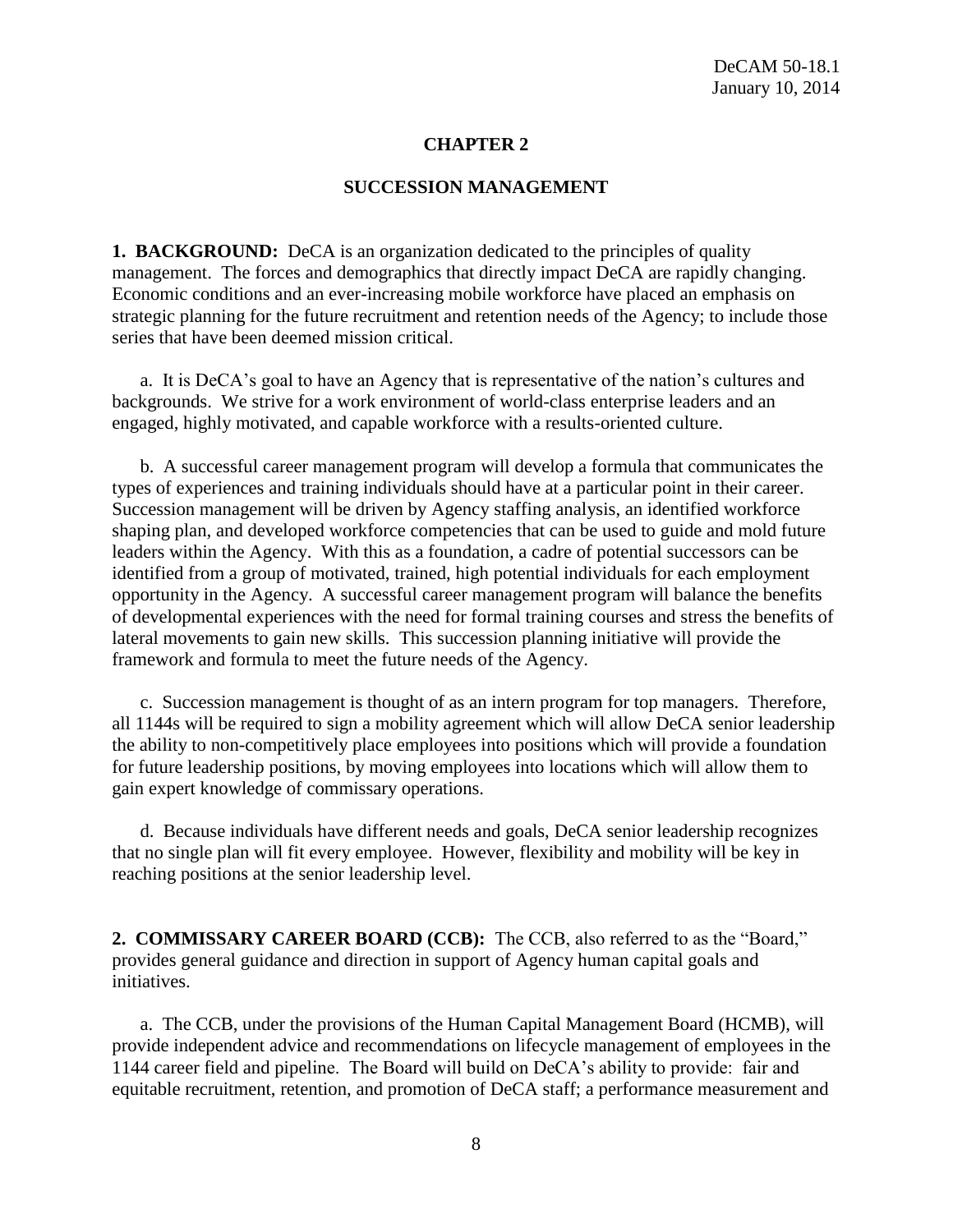management system that will result in ensuring the right people at the right place at the right time; and a means of reporting results to key stakeholders in a meaningful way.

b. Board membership consists of key individuals who represent a broad cross section of the organization. The CCB shall be comprised of senior 1144 managers (GS-15s) who possess an enterprise perspective shaped by experience and education and characterized by a strategic, top level focus within the Agency.

c. Board members are as follows: Director of Sales, Deputy Director of Sales, Principal Deputy, Store Operations Group, Director of Logistics, Director of Operations and Policy, Director of Business Development and all Area Directors. The Board Chair, by mutual agreement, will be the Principal Deputy Store Operations Group..

d. The CCB generally meets on a monthly basis, or as called by the Chair. Members of the CCB are expected to attend all meetings unless their absence is approved by the Chair.

e. Selections for all GS-1144-13 and above positions, regardless of location, will be reviewed by the Chair, CCB. There may be other key positions subject to their review, as designated by the Board.

f. In support of the Board, the Director, HR, will establish, interpret, and communicate the necessary personnel policies to support DeCA's succession planning initiatives and provide technical guidance and assistance to the Board.

g. The Board's focus will include:

(1) Developing ideas, methods and procedures regarding the management of the 1144 occupational series; and provide advice and recommendation to the Executive Steering Council (ESC) on career matters;

(2) Ensuring continuity of the highest caliber of 1144 leadership within the Agency;

(3) Defining and recommending core principles for succession management decisions;

(4) Validating the process used for selecting individuals for cross functional positions;

(5) Providing advice and guidance on policies, plans, programs, requirements, systems criteria, and standards for DeCA leadership pipeline developmental programs; and

(6) Analyzing the trends in career 1144 selection, assignment, and incentives to enforce policy decisions and to ensure compliance with the requirements of applicable DoD and DeCA policy.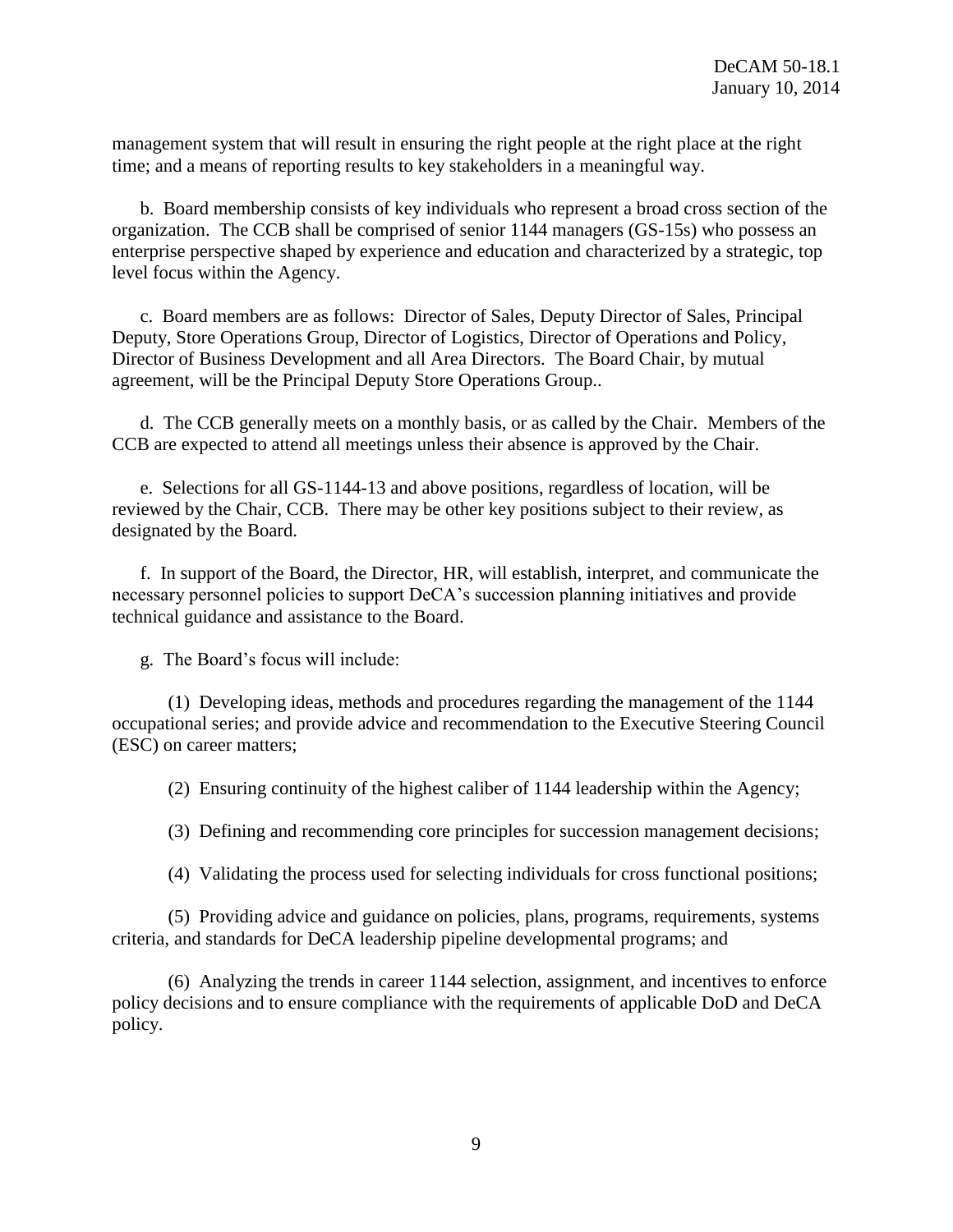### **3. RESPONSIBILITIES:**

a. Area Directors will:

(1) Actively participate by identifying key positions and positively rendering support to the Succession Management Program;

(2) Expand the coverage of succession management, as necessary, to support DeCA's succession requirements;

(3) Strongly and personally encourage participation in all formal development programs;

(4) Aggressively support movement of quality candidates into rotational, temporary promotions, or similar developmental opportunities; and

(5) Support movement of succession management candidates into future key leadership positions, even if it means relinquishing "your best and brightest" for the good of DeCA.

b. Succession Management Program Manager will:

(1) Administer and oversee execution of the Succession Management Program;

(2) Recommend assessment methods and oversee the use of the Succession Management Employee Questionnaire semi-annually for use in the final selection process of reassignment candidates; and,

(3) Formulate and recommend policies as appropriate.

c. Managers/supervisors will:

(1) Counsel employees about their career goals, objectives, and career development;

(2) Assist employees with the preparation of individual development plans (IDPs);

(3) Release employees for training and development opportunities which may include long-term training;

(4) Strongly promote succession management as a mechanism to meet long-range recruitment and retention needs of the Agency and actively support the employee/supervisor relationship;

(5) Provide immediate and constructive performance feedback;

(6) Assist employees in setting realistic professional and personal goals and objectives;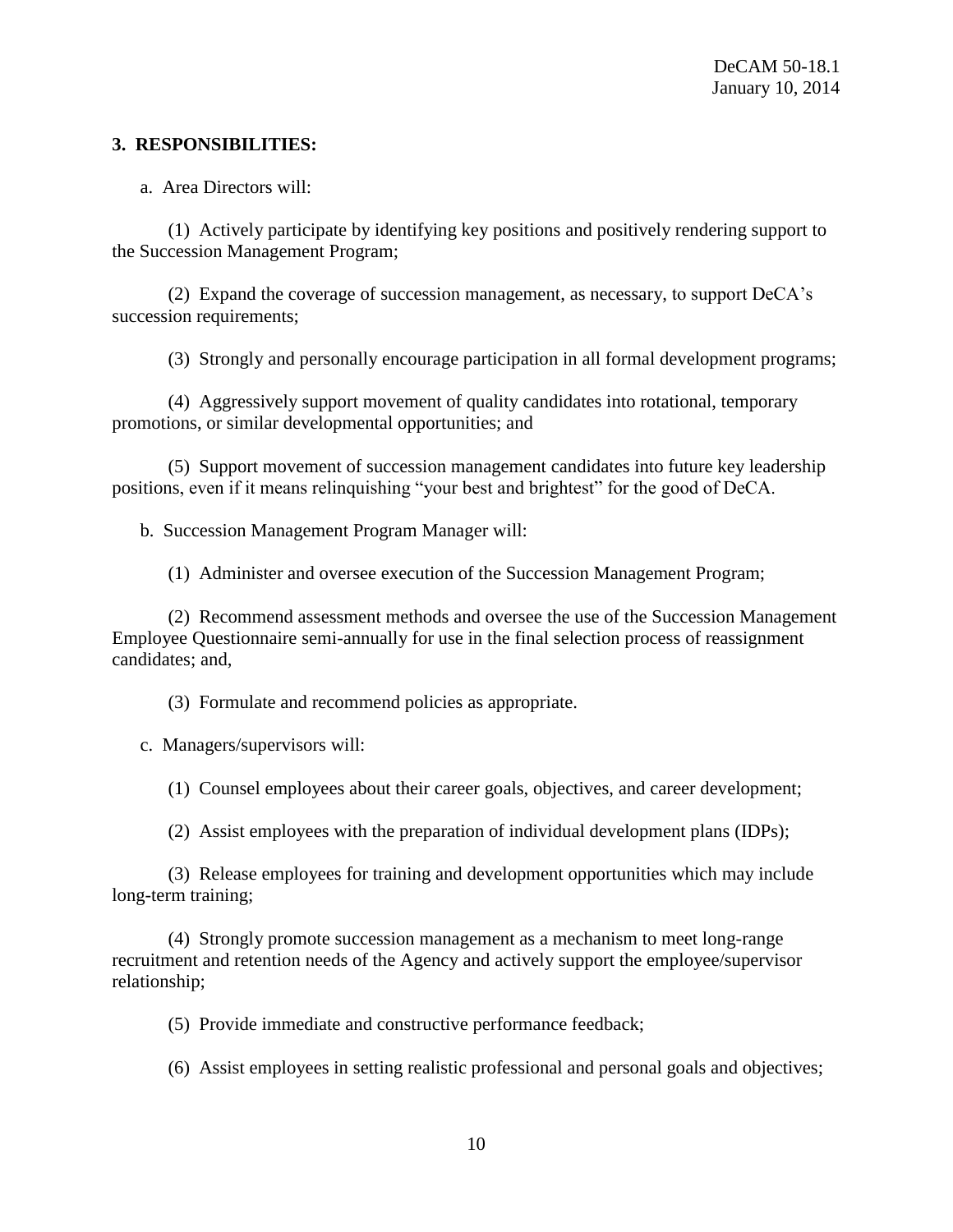(7) After the employee completes the Succession Management Employee Questionnaire provide written and oral feedback that accurately reflects the employees current abilities; and,

(8) Act as a role model.

d. Succession management participants will:

(1) Actively participate in career planning and preparation of IDP;

(2) Seek out and pursue training and developmental opportunities;

(3) Aggressively pursue activities to enhance self-development;

(4) Complete the Succession Management Employee Questionnaire (OneNet/SharePoint/Succession Management/Employee Profile) on a semi-annual basis;

(5) After completion of Succession Management Employee Questionnaire discuss successes and failures with immediate supervisor;

(6) Solicit first line supervisors insight and direction;

(7) Plan regular meetings with supervisor to share ideas, experience, to seek guidance, feedback and expertise;

(8) Stay informed of changes/additions to the Succession Management Program policies and procedures;

(9) Set realistic goals and objectives;

(10) Be flexible to change and be mobile;

(11) Demonstrate dedication to quality, integrity, perseverance, and the ability to apply what he/she learns; and

(12) Be motivated to succeed, actively seek challenges/greater responsibility and be receptive to feedback, coaching, and counseling.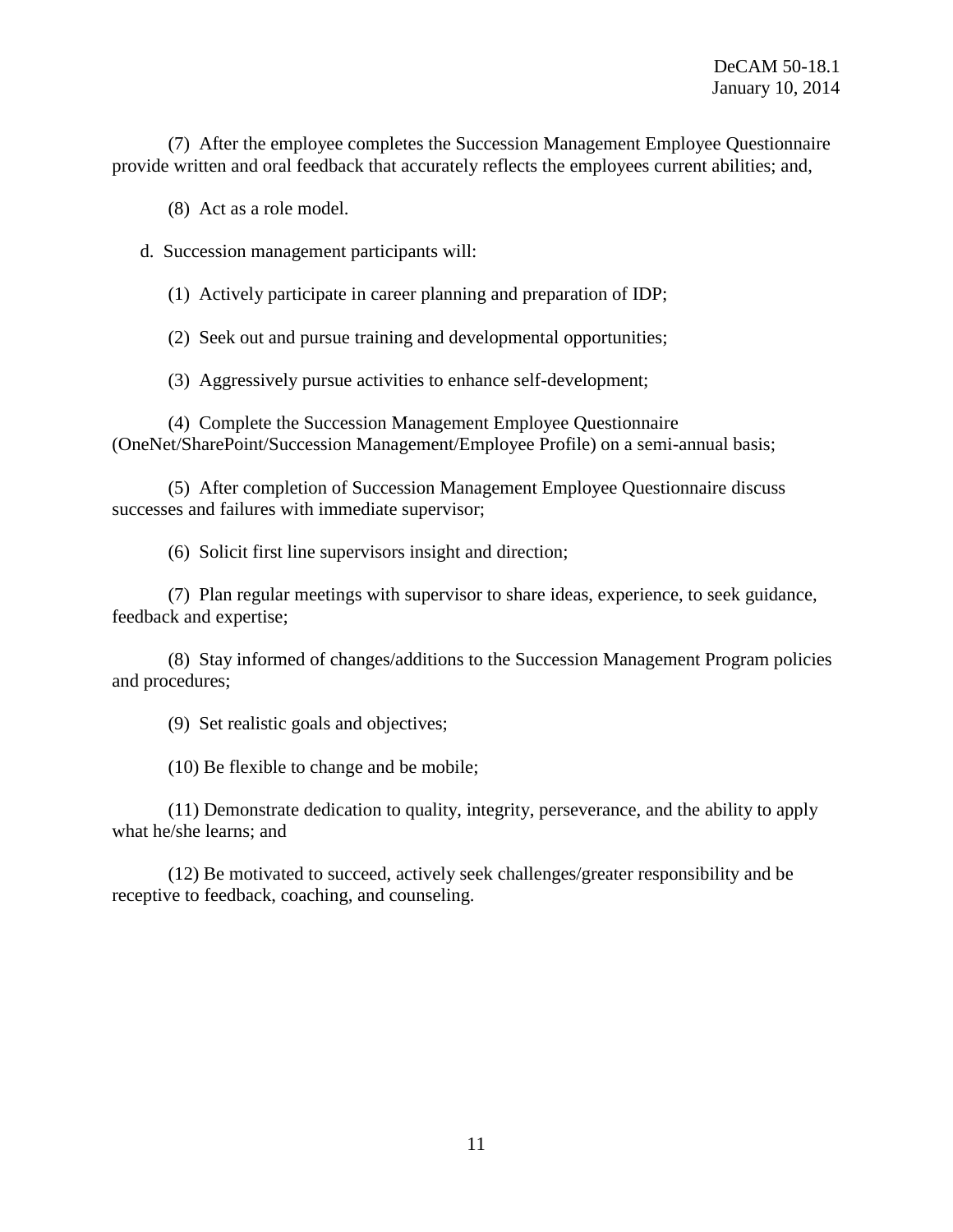# **Chapter 3**

### **TRAINING AND CAREER DEVELOPMENT**

**1. PURPOSE:** This chapter establishes the general policies governing the training, career development and progression of GS-1144 commissary management personnel from entry level to key positions within the commissary system. DeCA has established formal competitive development programs at all levels of the Commissary Career Program. Participants in these programs will receive intensive training and developmental experiences. The Agency also recognizes, and fully supports, the need for sequential and progressive training for all GS-1144 CMSs. With the proper training courses, self-development opportunities, developmental assignments, and proper mentoring, all CCP employees may have the opportunity to advance through the career program.

#### **2. RESPONSIBILITIES:**

a. Director, HR is responsible for general program oversight and will:

(1) Serve as proponent for CCP guidance governing the administration of training and development programs;

(2) Establish policies, as necessary, to support CCP training and development;

b. The Workforce Development Division will;

(1) Manage funds allocated to support formal development programs and supervisory, managerial, and executive training, and

(2) Formulate and recommend policies, as appropriate.

(3) Develop and manage training and career development programs.

c. The CCB will:

(1) Approve developmental programs.

(2) Approve developmental assignments for GS-13s and above.

d. DeCA managers and supervisors will:

(1) In consultation with employees, prepare an IDP for every employee identifying career goals, training, and career experiences beneficial to employees;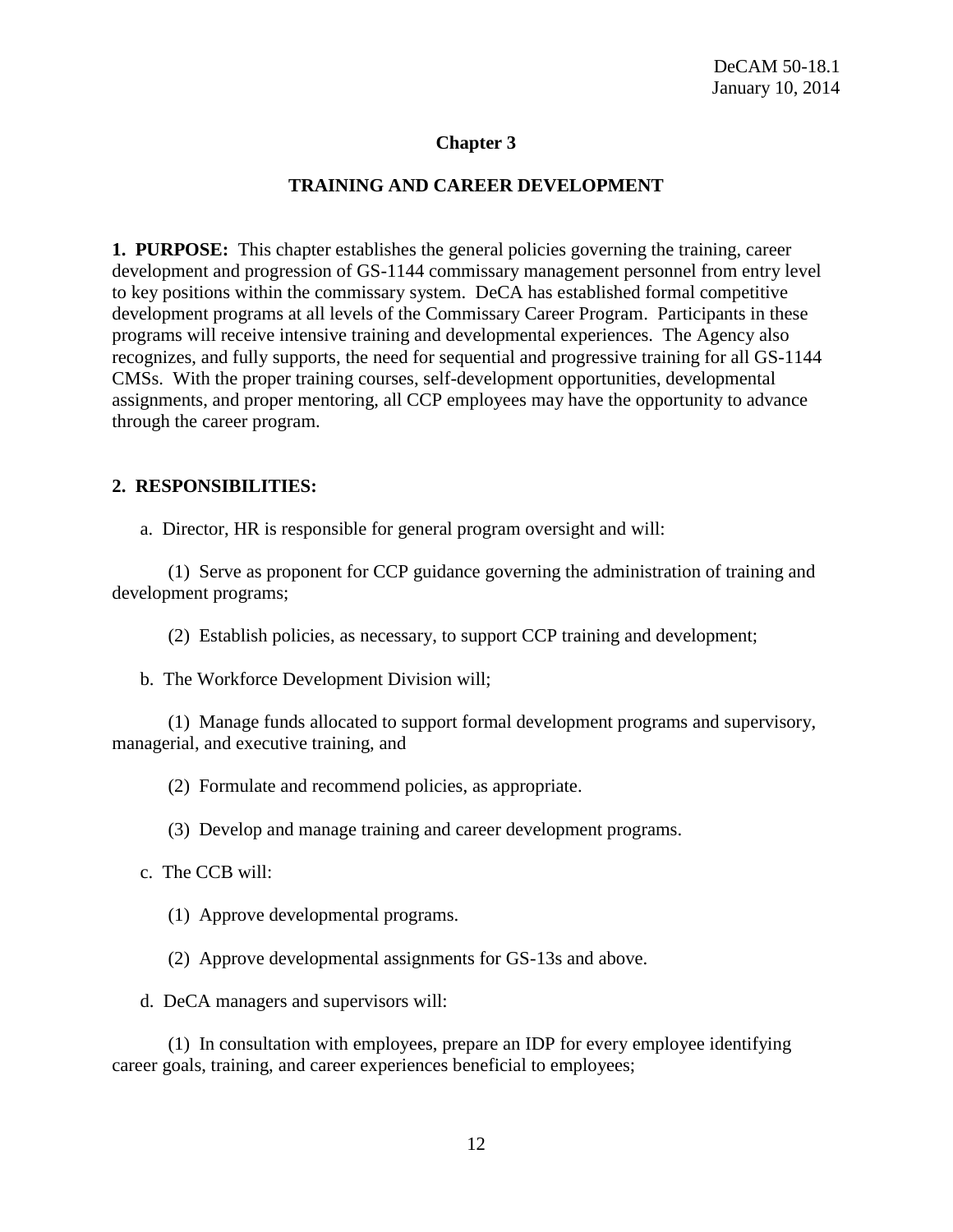(2) Seek to provide training and development identified in IDP's to every employee, to the extent resources permit; and

(3) Provide counseling and mentorship to assigned employees on a continuous basis, as part of day-to-day supervision.

(4) Promote training and career opportunities to employees.

(5) Nominate and/or recommend employees for training and career development opportunities.

**3. POLICIES.** DeCA managers and supervisors will ensure the planned development of subordinate commissary management personnel by developing an IDP for each employee. The DeCA 1144 Succession Management Guide (OneNet/Careers and Training) will serve as a guide for development of IDP's. Planned development may provide for career broadening or developmental assignments, as well as formal training opportunities. The ultimate long-range goal of the Agency's program is to develop commissary leaders with increased ability to provide quality service to commissary patrons and to ensure that all positions within the career program are filled with competent, qualified personnel. Training and development will serve to stimulate the professional growth of all commissary management careerists and will provide selecting officials with a reasonable number of well-qualified, well-prepared candidates for potential assignments to CCP positions. It is DeCA's policy to provide training and career development to maximize the efficiency of the GS-1144 workforce in the performance of official duties. Necessary components of DeCA's training and career development program as with any corporate training plan are: (1) career planning; (2) developmental assignments; (3) leadership training; (4) operations training; and (5) CCP career progression opportunities.

a. Career Planning and Developmental Assignments. Having a successful career requires a variety of experiences, assignments, and training. Individual career planning is essential in order to identify realistic career goals, and to determine training and experiences needed to achieve goals and objectives. Methods for advancing through the CCP vary widely, depending on the individual's previous experience and level at which he or she enters the career programs. A wellconceived training program offers the best route to career advancement and realization of potential. The underlying concept is that training, planning, and experience have direct links to performance and career progression. The CCP places emphasis on development training for careerists at all stages of their development. Optimal career patterns for careerists will encompass a progression through both store and staff positions in CONUS and OCONUS in order to ensure a full range of training and experiences. Additionally, being mobile and accepting promotions, lateral assignments, and details will provide valuable experiences and will prepare careerists for future growth potential within the Agency. Developmental assignments are essential to the CCP. Such assignments, short or long term in nature, will provide enriching job experiences and technical knowledge. Various positions may be designated as developmental opportunities to provide for the acquisition of knowledge, skills, and abilities (KSAs) that will broaden careerists and make them competitive for future promotions within the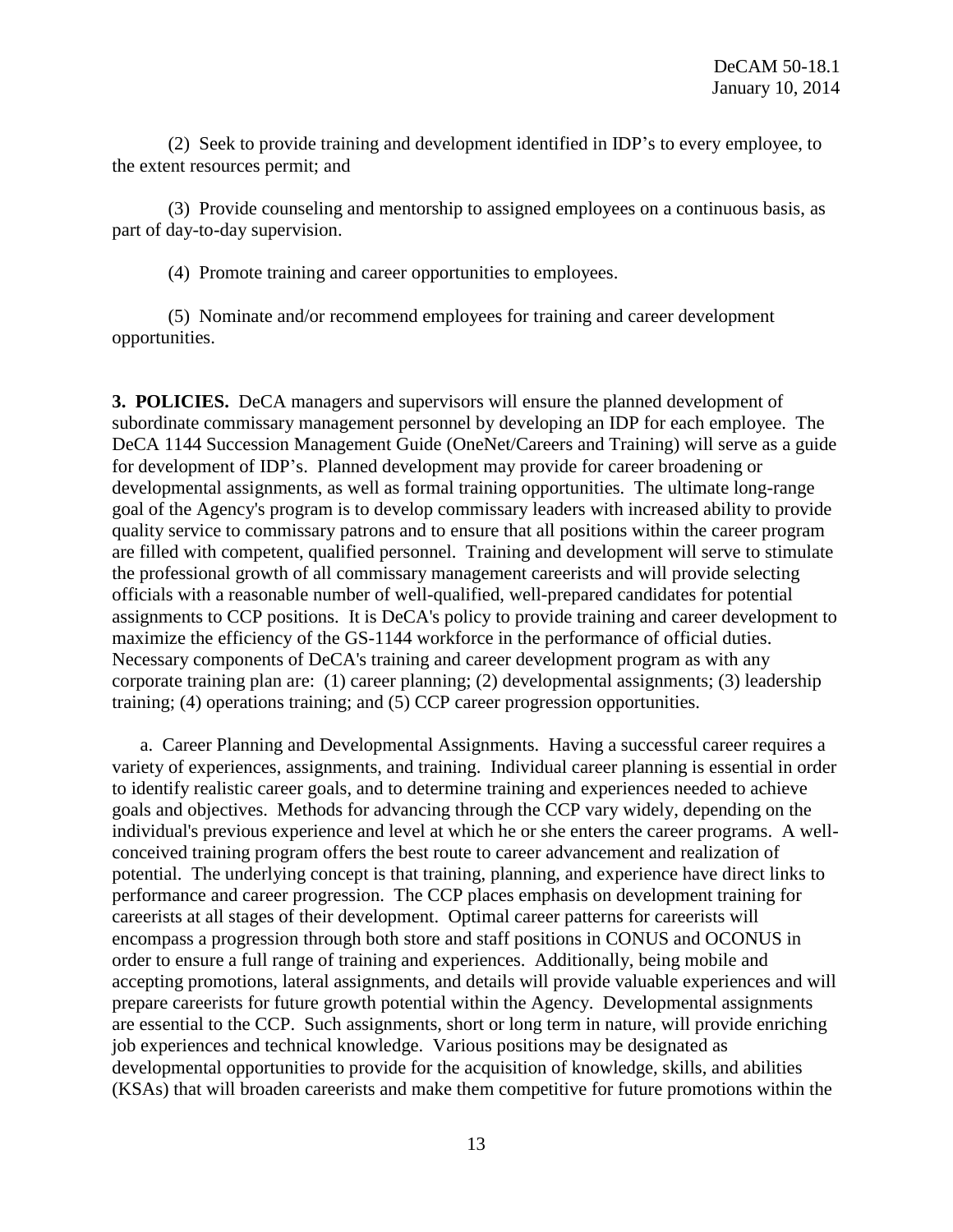Agency. Duties may be typical GS-1144 in nature or work related to a different career field. Any position within DeCA may be career broadening and can potentially serve as a developmental assignment in that it differs in some manner from other positions the employee has previously occupied.

(1) Developmental assignments can be effected in several ways. The specific circumstances of each case will dictate the best choice and the CCB will approve or disapprove each assignment of employees at the GS 13 level and above. Some assignments can be arranged at the employee's permanent duty site and thus may not incur additional cost, while others will require mobility to other areas and/or DeCA activities. Developmental assignments may be temporary or permanent in nature, ensuring compliance with competitive procedures, as required by governing staffing provisions of this directive or other applicable guidance.

(2) Solid achievement in a developmental assignment enhances the employee's ability to compete for more senior positions. Issues such as the nature of the action, anticipated length of assignment, and travel support should be discussed, agreed to, and documented before action to begin the developmental assignment is initiated. DeCA managers and supervisors will strive to create opportunities to accomplish the full potential of DeCA employees at all levels in the CCP. To that end, managers at all levels are encouraged to use details, cross training, temporary promotions, upward mobility programs, succession support programs, and other appropriate mechanisms.

b. Leadership Training. The heart of the Agency's career development program will be leadership training that prepares an individual to lead at all levels.

(1) The DeCA leadership program will focus on the following DoD leadership competencies: Creativity and Innovation, Technical Credibility, Partnering and Teamwork, Financial Management, Leadership, Oral Communication, Strategic Thinking, Conflict Management, Problem Solving, and Political Savvy. Training and developmental assignments should support the individual in obtaining these competencies and growing in ability to apply them from an individual level to the strategic level.

(2) DeCA now provides a variety of leadership training opportunities. Some of the training is mandatory. This training includes the required training for new supervisors, required training for new managers, and required yearly refresher training for both supervisors and managers. Careerists have an opportunity to take online training touching on all 26 leadership competencies identified by DoD. DeCA also provides the opportunity to be nominated or compete for many other leadership programs at all leadership levels. Examples include the New Leader Program, Army Management Staff College courses, and the Defense Senior Leadership Development Program.

c. DeCA also provides operations training for all areas of the commissary. In order to be well- rounded, a careerist should receive training in all operational areas and levels. A careerist must gain understanding of each department in a commissary, the operations of headquarters, and how all areas of DeCA are dependent on each other for overall Agency success.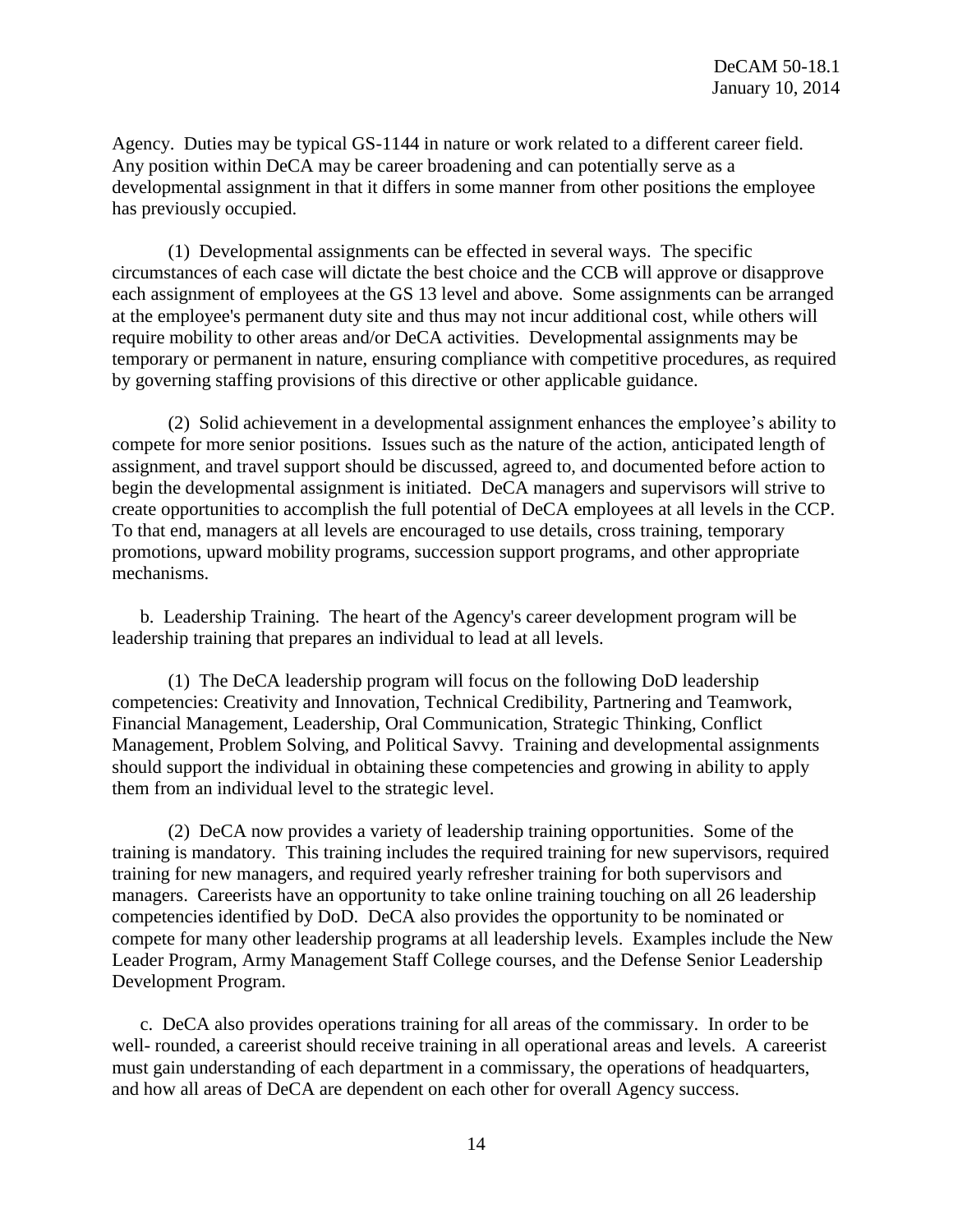d. Career Progression Plan (CPP). The objective of the CPP is to attract and select high potential candidates and train them to become competent, effective commissary management specialists allowing them to advance through the Agency's career program. Care has been taken to define career paths in realistic terms, not as idealized paths. What job moves are actually possible? What experiences and capabilities are needed to move from one job to another? The notion of a career ladder, for example, implies vertical progression, whereas in reality, career paths must include moves across functional, organizational, or geographic lines in order to provide breadth to an individual understanding of the Agency and its processes. A progressive career path is necessary to assist the commissary careerist in moving from one stage of development to the next.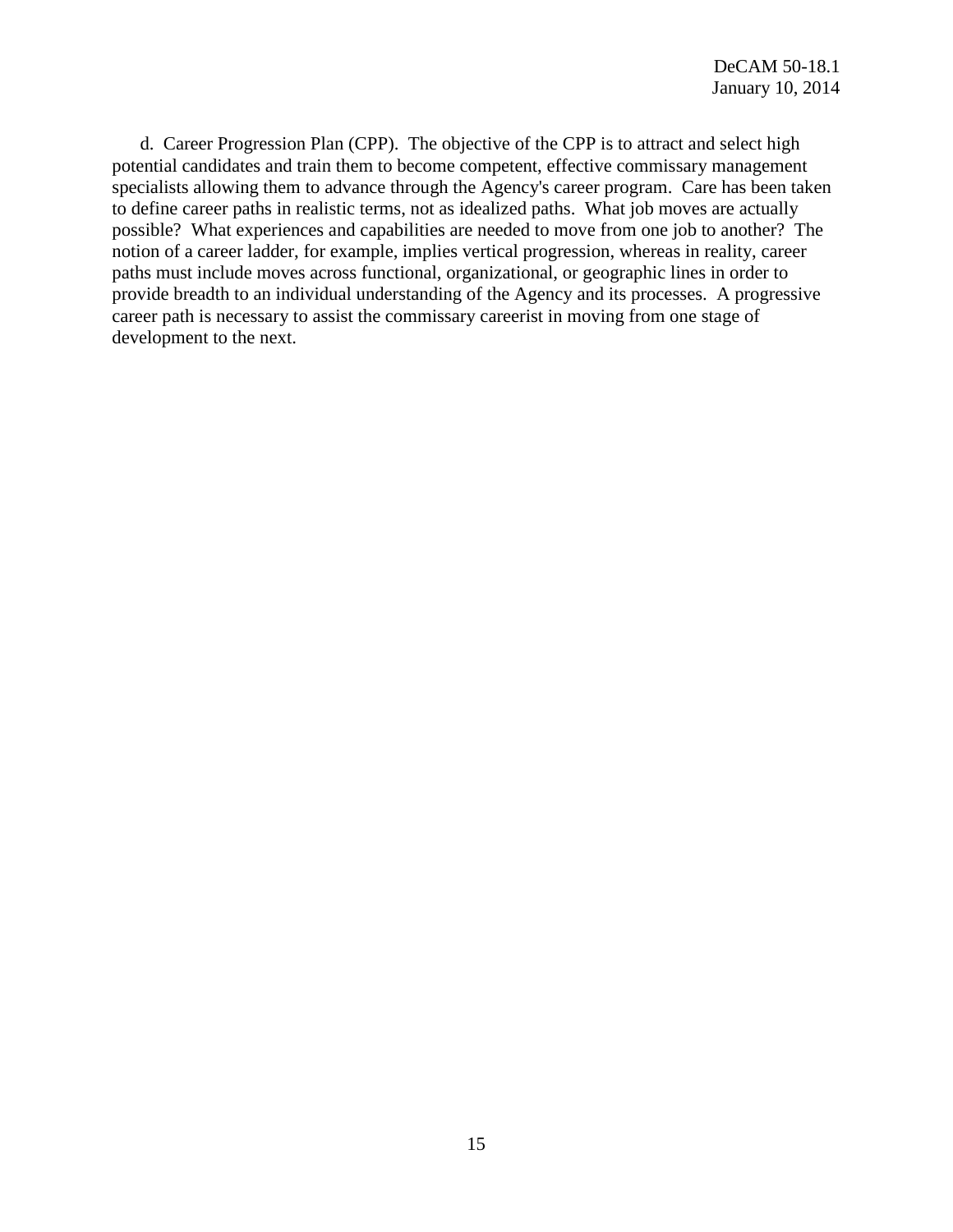# **Chapter 4**

#### **COMMISSARY MANAGEMENT SPECIALIST INTERN PROGRAM**

#### **1. PURPOSE.**

a. The CMS Intern Program provides recruitment, training, and placement opportunities for individuals who possess the potential to be successful as a commissary manager (GS-1144 occupational series). It is a two-year training program that develops the individual's skills needed to become an entry-level department manager, while also providing a basic understanding of DeCA's mission, operations, and uniqueness as an appropriated funded activity. While a trainee, the individual receives a planned series of progressively more responsible assignments that exposes them to a variety of operating situations and problems in all departments of the commissary. The terms "intern" and "management trainee" are interchangeable in the context of this chapter.

b. The trainee enters the program as a GS-1144-05, advances in the program to GS-7 upon successful completion of the first year of training, and is placed in a GS-1144-9 position upon completion of the second year, at a location that is in the best interest of the Agency. Progression beyond the GS-9 level requires additional competition.

#### **2. FUNCTIONAL RESPONSIBILITIES.**

a. The Intern Program Manager will provide program oversight and serve as proponent for intern program guidance governing the administration of the program. The program manager will also:

(1) Provide technical program oversight by conducting continual program review and formulating recommendations for program revision;

(2) Select training sites in coordination with Store Operations Group;

(3) Serve as selecting official for all CMS management trainees;

(4) Conduct orientation sessions and follow-up meetings for store directors, trainers, and trainees;

- (5) Monitor trainees assigned at store level;
- (6) Conduct periodic follow-ups with store directors and assigned trainees;

(7) Conduct on-site visits, as necessary, to discuss the trainee program with both the store director and the assigned trainee;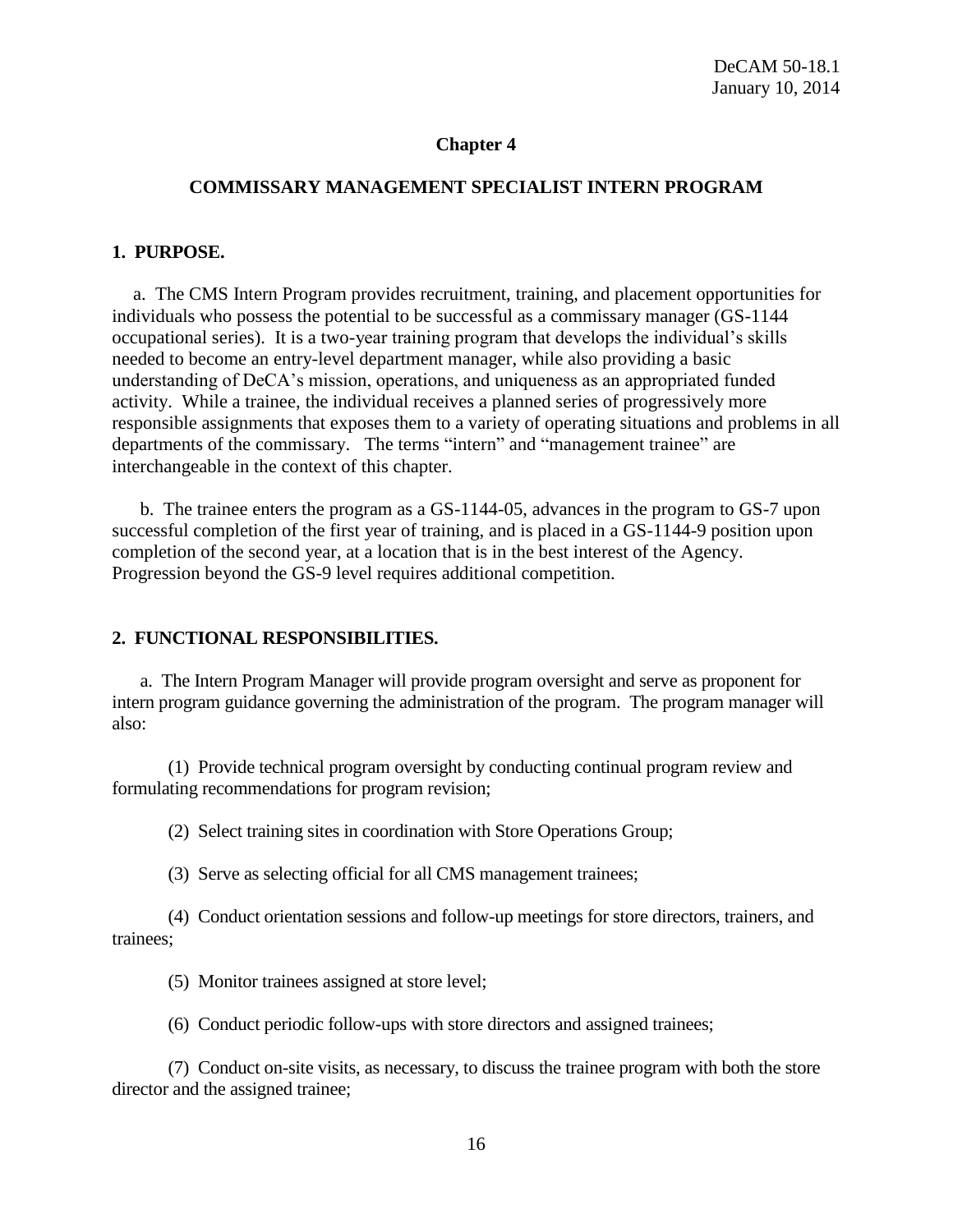(8) Approve deviations from the training plan;

(9) Initiate action to place trainees upon completion of training requirements;

(10) Administer funding of intern program costs, to include: salaries, training, temporary duty, and recruiting interviews; and

(11) Serve as approver on award nominations.

b. Executive Director, Store Operations Group will approve the placement assignments for trainees.

c. Store directors will:

(1) Be trained on program requirements as a trainer and coach;

(2) Supervise assigned trainee(s), to include serving as rating official on performance appraisals, recommending trainee for awards, etc.;

(3) Provide continuous evaluation and counseling; and

(4) Recommend deviations from training plan, if needed.

d. Department managers will:

(1) Provide training; and

(2) Complete narrative reports on training progress and advise store director on trainee knowledge and abilities.

e. CMS interns will:

(1) Enter into a mobility agreement upon selection and entrance on duty;

(2) Complete training, as required; and

(3) Complete reports on all training received.

# **3. HUMAN RESOURCES RESPONSIBILITIES.**

HR service providers will: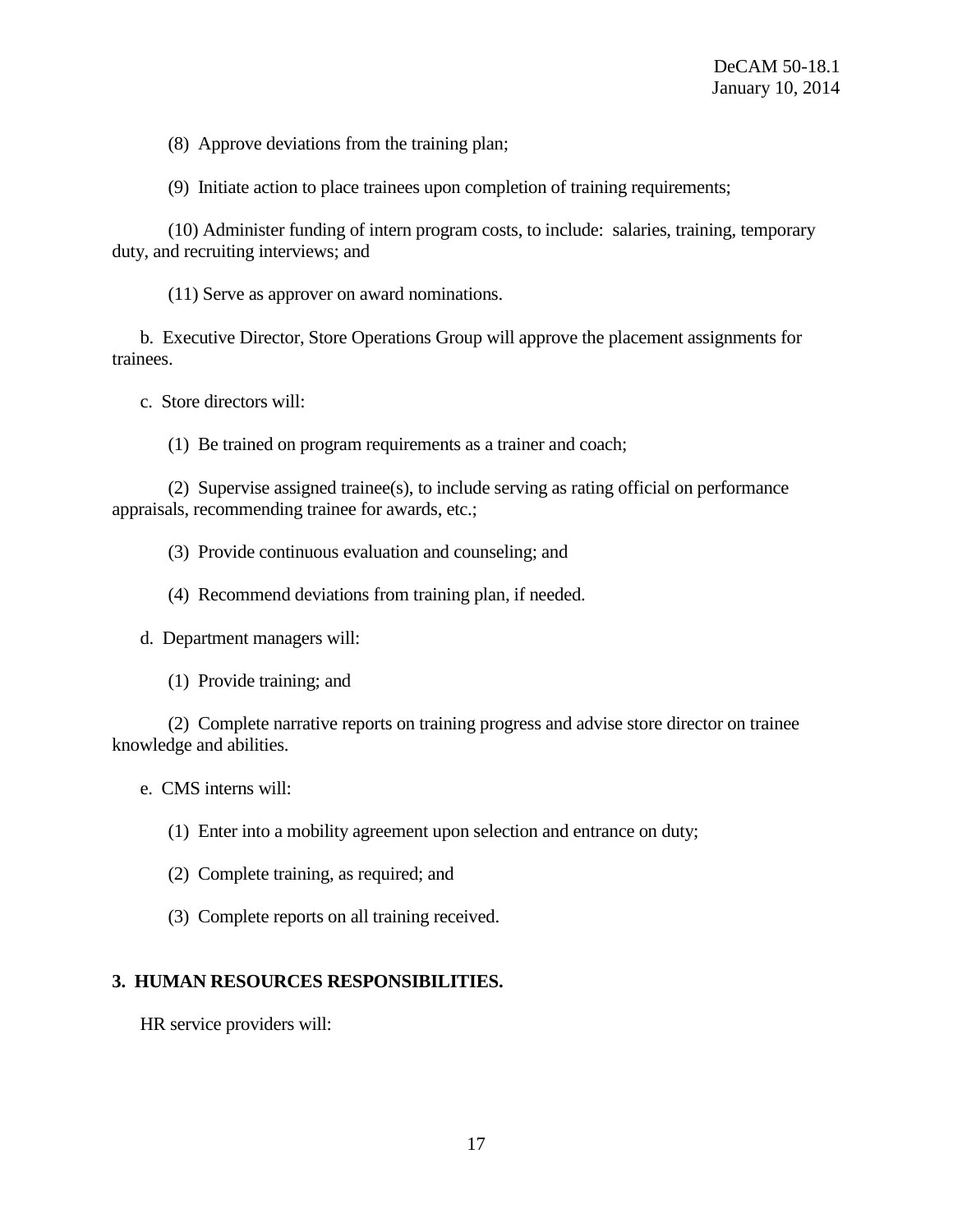a. Clear the DoD Priority Placement Program (PPP), (Reference (d)), using the training option code TRA option code; prepare vacancy announcements, rate and rank applicants, issue referral lists, make official job offers, and process personnel actions, as required;

b. Provide permanent change of station (PCS) counseling, processing, guidance, and assistance to trainees; and

c. Maintain appropriate documentation in Official Personnel Folders (OPF).

#### **4. RECRUITMENT.**

Recruitment will be initiated by the Sales, Marketing and Policy Group, and executed by the Intern Program Manager IAW responsibilities outlined above.

a. Vacancy announcements will posted on USAJOBS and contain the required information as described in DeCAM 50.26.1, "Merit Staffing Plan," (Reference (e)). Any written form of application/resume will be accepted. Each applicant is responsible for the accuracy, completeness, and timely submission of his/her application. Applicants must submit application packages IAW the instructions in each vacancy announcement. Applications (including additions/changes to applications) must be received by the closing date of the announcement. All application documents submitted for a vacancy announced under this plan will be retained by the HR service provider as part of the merit staffing case file.

b. Management may select from any appropriate source. The area of consideration (AOC) should be sufficiently broad to ensure the availability of a reasonable number of highly qualified candidates, but narrow enough that an excessive number of applicants will not result. In determining the AOC, managers should consider such things as, merit system principles, EEO goals and objectives, the infusion of new ideas and strengths into the organization, budgetary constraints and cost-effectiveness, and the applicable regulations. To provide DeCA employees with the maximum opportunity for career advancement, selecting officials are encouraged to have the widest practical AOC. Selecting officials should also consider expanding the area of consideration for their vacancies to allow People with Disabilities (PWD) and People with Targeted Disabilities (PWTD) the opportunity to apply for selection and/or advancement, as well as other non-competitive appointment authorities. The minimum announcement period for positions is 10 calendar days. Although announcements for a specific vacancy are generally used for only one position, any number of additional like positions may be filled from the same announcement, if the certificate is issued within 90 days after the closing date of the announcement.

#### **5. EVALUATION, REFERRAL AND SELECTION.**

a. Candidates will be evaluated IAW merit system principles. Candidates who satisfy the basic eligibility requirements, as described in the vacancy announcement, will be further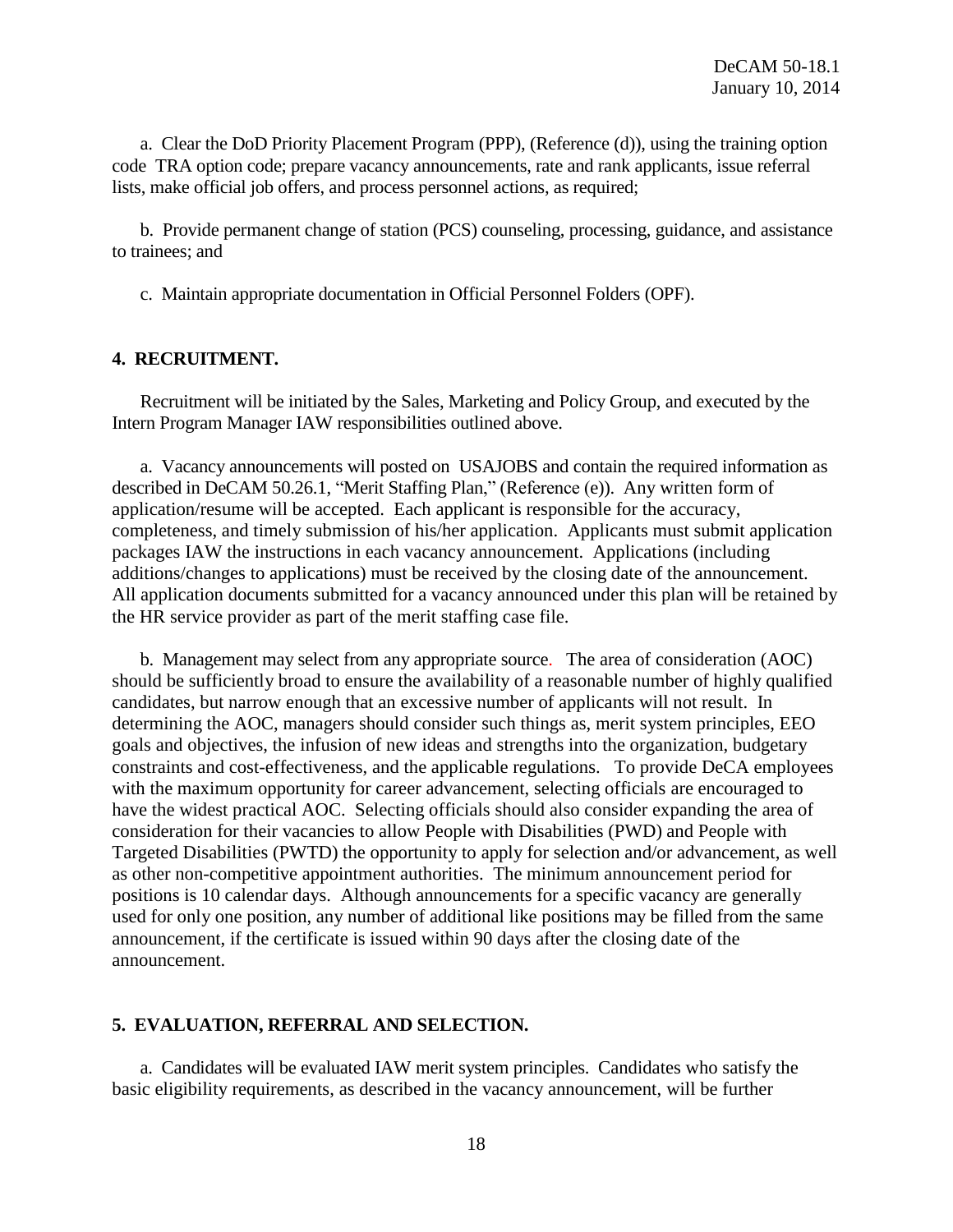evaluated against job-related criteria based upon a job analysis that identifies the competencies and/or the specific tasks that are required to perform satisfactorily the duties and responsibilities of the position. The evaluation procedures will include multiple assessment measures, such as experience, education, training, incentive awards, and performance appraisals. A job-specific written crediting plan or rating schedule will be developed for positions filled through competitive staffing procedures and will be used by the HR service provider to determine the best qualified candidates.

b. Only candidates determined to be highly qualified through appropriate evaluation procedures will be referred to the selecting official for consideration. If no highly qualified candidates are available, other qualified candidates may be considered. Normally, a maximum of 10 highly qualified promotion candidates (including all candidate ties) will be referred for each vacancy, with one additional candidate referred for each additional, identical vacancy. The Intern Program Manager has the option to request all highly qualified candidates be referred. This request must be submitted in writing to the HR service provider to be maintained as part of the recruitment case file. Email requests from the selecting official are acceptable. Candidates will be listed in alphabetical order.

c. The Intern Program Manager is the selecting official. A rating panel may be used, as determined by the Intern Program Manager. If a panel is used, at a minimum, the panel will consist of three commissary management experts, GS-11 or above. The Intern Program Manager (or selection panel) may interview all, some, or none of the candidates on a certificate; and they must use job-related criteria for determining which candidates to interview. Interviews are not required; however, their use is strongly encouraged when filling management trainee positions. In such cases, interviews are likely to provide insight into job-related criteria not fully assessable through the written application.

d. Selectees must be mobile IAW DoD 1400.24, "Civilian Mobility Program," (Reference (f)). DeCAF 50-90, "Civilian Employment and Mobility Agreement," (Appendix A), must be executed as a condition of employment and prior to the selectee's entrance on duty as a CMS Intern.

e. Selectees for intern positions who enter the program through a change to lower grade action are entitled to pay retention under Title 5, Code of Federal Regulations (CFR) Part 536.301 (Reference (g)). Voluntary acceptance of a change to lower grade for the purpose of entering the Intern Program is not considered a demotion at the request of the employee for pay retention purposes.

f. Physical Requirements: Some store-level managerial positions have physical requirements that must be met prior to assignment. For the purposes of the Intern Program, the physical requirements provision applies to all CMS Interns.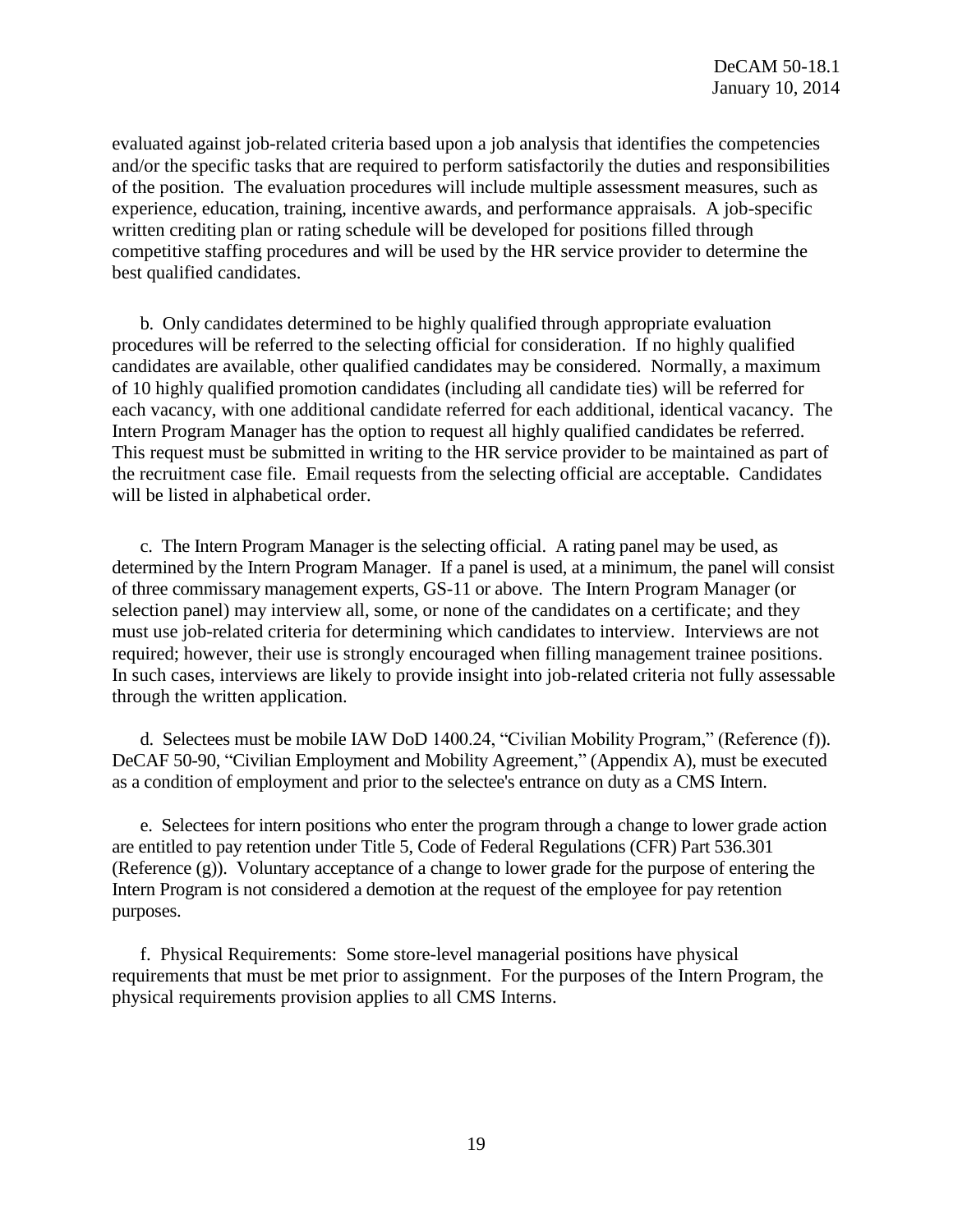### **6. TRAINING, PROGRESSION, AND EVALUATION.**

a. Intern training is accomplished by a combination of classroom training, online training, and on-the-job training (OJT) within DeCA commissaries. A sample can be found at Appendix C.

b. Formal training and OJT provide the intern with the necessary knowledge, skills, and understanding of commissary operations and DeCA business processes. They will be performed under competent supervision at designated training sites. Work experiences will involve progressively more difficult and complex assignments. Upon successful completion of the training program, the intern is fully qualified to be placed into commissary management positions (GS-1144) at the GS-9 grade level. Promotion potential beyond the GS-9 level requires additional competition.

(1) The first year of training will include a rotation of all departments and functional areas within the commissary. The intern will also receive approximately 5 weeks of classroom training in department operations.

(2) The second year of training will consist of working closely with the grocery manager, as well as above department level store management. The intern will also attend approximately 7 weeks of classroom training in areas of department operations, supervisory skills, personnel management, and process improvement.

c. To permit reasonable adjustments necessary to meet the needs of the intern and the circumstances at the training site, the training time allotted per department or functional area will be indicated in terms of approximate number of calendar weeks. Also, since each intern will bring a different experience level. The training schedule may be modified to reflect needs of the individual. This will be done upon consultation with and approval by the Intern Program Manager. When learning objectives are met in the reduced time, the balance of time hours will be devoted to related productive assignments. Where necessary to ensure full mastery of a given segment, the time in that segment may be extended within total program requirements.

d. Learning objectives in each department or functional area are listed in the training checklist. Attainment of these objectives will be determined as follows:

(1) Attainment of learning objectives for each phase of training will be based on the intern's demonstration of a satisfactory level of knowledge and proficiency in the phase, as judged by the immediate supervisor/instructor for the area of training concerned.

(2) Attainment of learning objectives will be judged by the store director, in coordination with the Intern Program Manager. Such determination will be made a matter of record in the intern's training file, at the completion of each area of training. In addition, the determination will be based on a review of progress reports for the entire phase of training and/or interviews with responsible supervisors and trainers.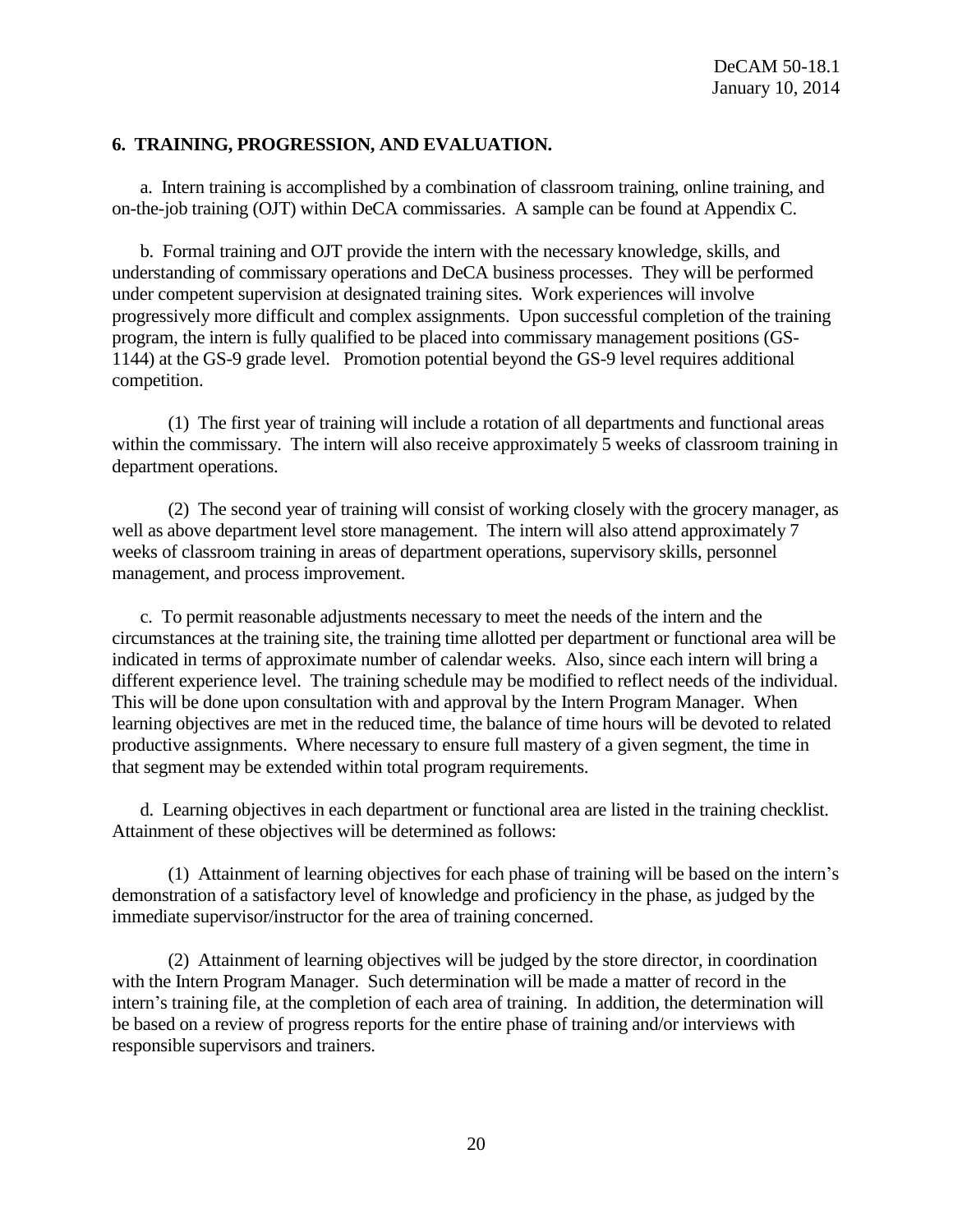(3) It is highly desirable that interns be provided the opportunity to work on administrative/ managerial assignments or task forces during their training. Such assignments should provide exposure to mid-level management.

e. The intern will spend a minimum of 12 months at each grade level before eligibility is established for the target GS-1144-9. Depending on the performance and training progress of the trainee, the allotted time at each grade level may be extended, after coordination with the Intern Program Manager.

(1) Promotion to the next higher grade is not guaranteed or automatic, but is dependent upon the following conditions: employee must meet the minimum qualification and time-in-grade requirements specified in governing regulations; employee's performance must be fully successful or better; employee must have completed required training as scheduled; and the supervisor must recommend the employee for promotion. Promotion to the target grade may be delayed for up to 6 months if the intern fails to meet performance requirements or fails to demonstrate progress/ potential to perform at the higher grade level.

(2) Failure to demonstrate capacity for continued advancement, at any time during the training period or failure to advance after a maximum 18 months, at any level, may result in reassignment, demotion, or removal from the training program IAW DeCAM 50-26.1, Merit Staffing Plan (Reference (e)).

(a) The intern will be evaluated by the immediate supervisor upon completion of each training phase. The Intern Program Manager will monitor intern progress to ensure the training program is well-managed and that training supervisors are providing training according to the plan. Evaluations of the intern will be accomplished using DeCAF 50-25, CMS Intern Evaluation.

(b) DeCAF 50-25 will be completed, as required by the training plan. The department manager and store director will evaluate the intern's progress. The intern will be provided an opportunity to suggest recommendations for improvement to the training assignment, methods, and techniques. These formal and informal appraisals will assist management in improving the entire program. Intern evaluations will be distributed as follows: original to the intern, a copy each to the department/functional area manager, the store director, the zone manager, and the Intern Program Manager.

(3) Interns will receive official performance appraisals IAW the provisions of DeCAD 50-7, "Performance Management System," (Reference (i)). The store director is the rater and zone manager is the reviewing official.

**7. GRADUATION AND PLACEMENT.** Because of changing staffing needs, the placement duty location for an Intern can seldom be identified until the trainee is about to complete the training program. Placement duty location determinations are based on the immediate needs of DeCA. Preferences of the intern as to location will be considered but will not necessarily be a determining factor.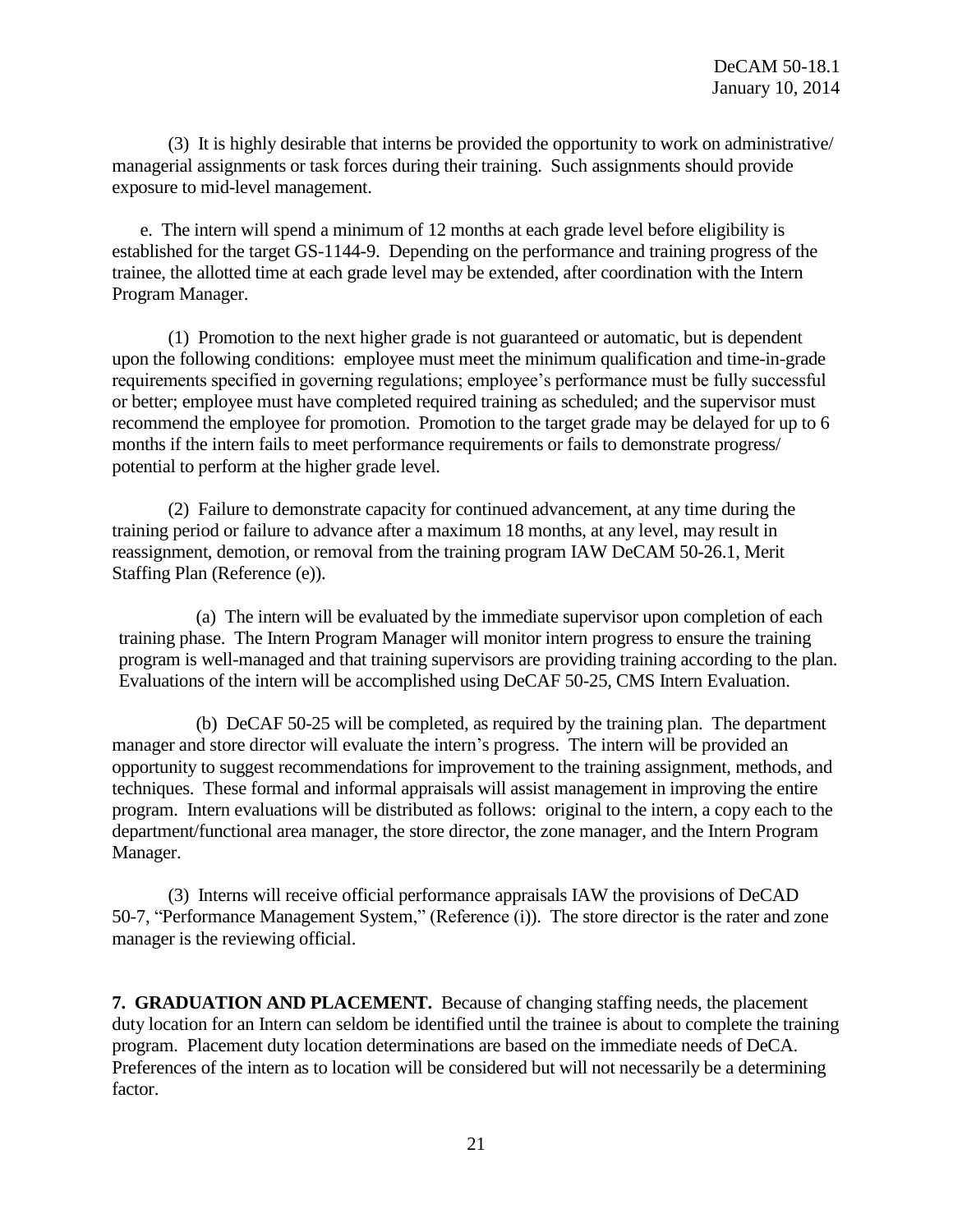a. Action to identify a placement assignment will be initiated by the Intern Program Manager approximately 90-120 days prior to the projected graduation date.

b. Area directors will identify current store level full performance GS-1144-09 vacancies to be considered for placement assignments. Generally, graduating interns will not be considered for placement into staff level CMS positions as their first assignment.

c. Store Operation Group leadership will make selections based on available vacancies, store director feedback, intern desires, and will provide a written recommendation to the Executive Director, Store Operations Group for selection.

d. The Executive Director, Store Operations Group will approve the final placement of graduating CMS Interns.

e. The Intern Program Manager will generate the applicable Request for Personnel Action (RPA) and submit to the HR service provider for action.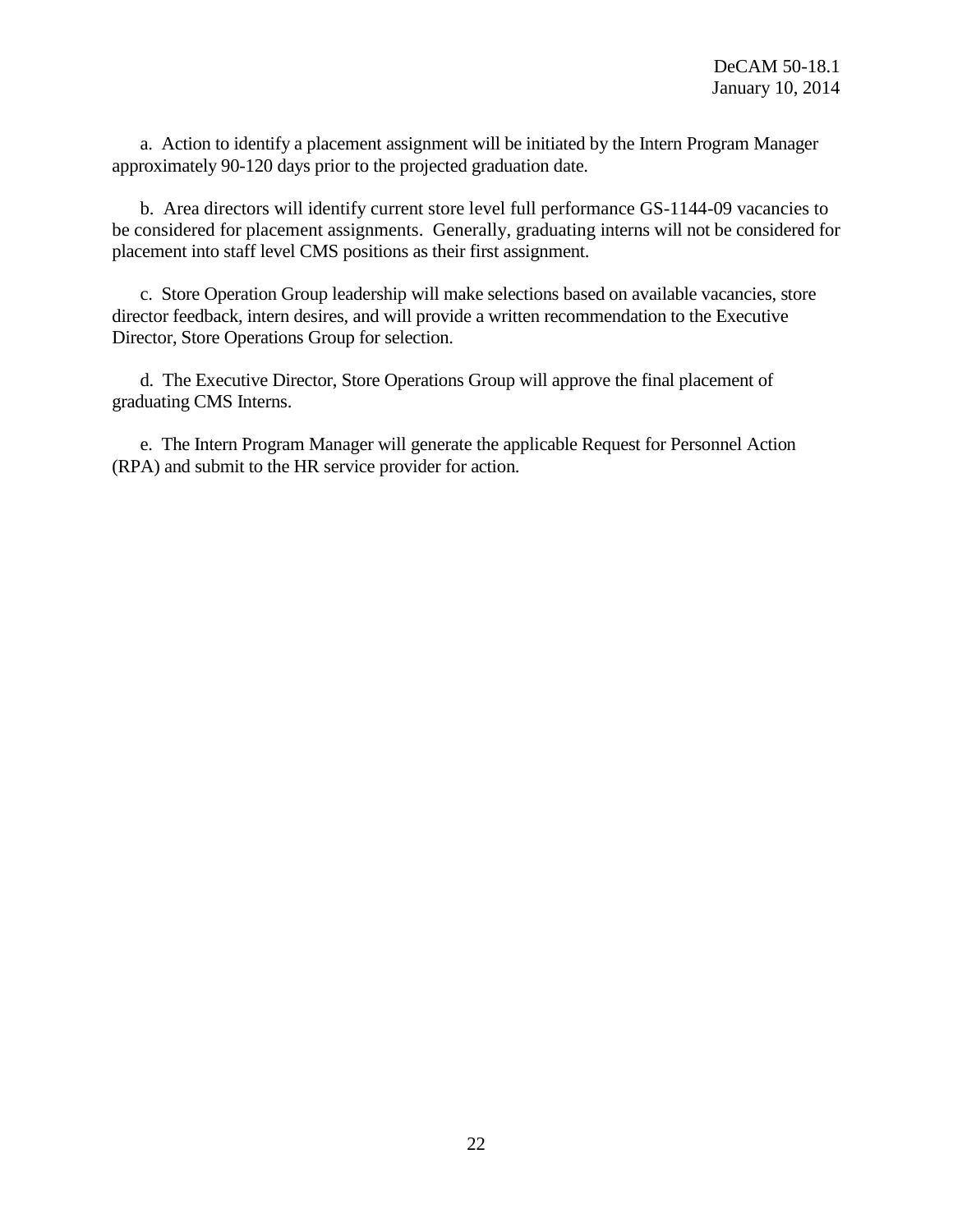### **Chapter 5**

#### **PRODUCE DEPARTMENT INTERN PROGRAM**

#### **1. PURPOSE.**

a. The Produce Intern Program provides recruitment, training, and placement opportunities for individuals who possess the potential to be successful as a produce department manager (GS-1144 occupational series). It is a one year training program that develops the individual's skills needed to become a produce department manager while also providing a basic understanding of DeCA's mission, operations, and uniqueness as an appropriated funded activity. While a trainee, the individual receives a planned series of progressively more responsible assignments that exposes them to a variety of operating situations and problems in the produce department of the commissary.

b. The intern enters the program as a GS-1144-05, advances in the program to GS-7 upon successful completion of the training, and is placed in a GS-1144-7, Produce Department Manager position, at a location determined to be in the best interest of the Agency.

#### **2. FUNCTIONAL RESPONSIBILITIES.**

a. The Chief, Store Operations Directorate will:

(1) Provide technical program oversight by conducting continual program review and formulating recommendations for program revision;

(2) Select training sites;

(3) Conduct orientation sessions and follow-up meetings for store directors, trainers, and trainees;

(4) Monitor interns assigned at store level;

(5) Conduct periodic follow-ups with store directors and assigned trainees;

(6) Conduct on-site visits to discuss the intern program with both the store director and the assigned trainee;

(7) Approve deviations from the training plan;

(8) Initiate action to place interns upon completion of training requirements.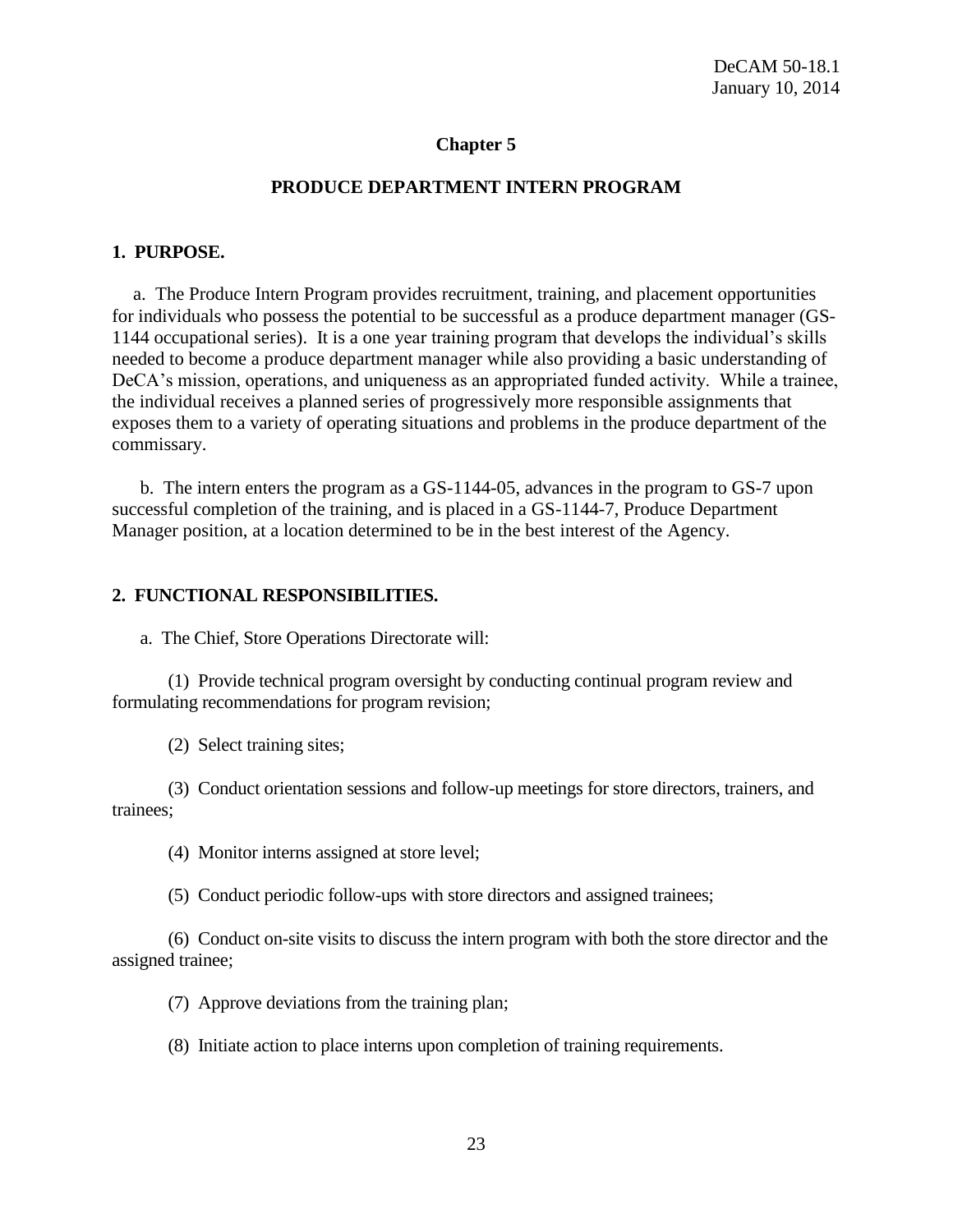### **3. HUMAN RESOURCES RESPONSIBILITIES**.

a. The Director, HR is responsible for general program oversight and will serve as proponent for guidance governing the administration of the program.

b. The appropriate HR service provider will clear PPP, prepare vacancy announcements, rate and rank applicants, issue referral lists, make official job offers, set pay and process the required personnel actions. This includes preparing permanent change of station (PCS) travel orders and counseling employees on entitlements.

**4. RESOURCES.** Funding and spaces will be managed by the Store Operations Group.

a. PCS expenses are authorized.

b. The number of produce department manager intern authorizations will be based on the established Unit Manning Document, as well as staffing needs that result from workforce analysis.

# **5. RECRUITMENT.**

a. Recruitment will be initiated by the appropriate commissary upon receipt of approval from Store Operations.

(1) Vacancy announcements will posted on USAJOBS and contain the required information as described in DeCAM 50-26.1, Merit Staffing Plan (Reference (e)).

(2) Management may select from any appropriate source. The AOC should be sufficiently broad to ensure the availability of a reasonable number of highly qualified candidates, but narrow enough that an excessive number of applicants will not result. In determining the AOC, managers should consider such things as, merit system principles, EEO goals and objectives, the infusion of new ideas and strengths into the organization, budgetary constraints, and cost-effectiveness. To provide DeCA employees with the maximum opportunity for career advancement, selecting officials are encouraged to have the widest practical AOC. Selecting officials should consider expanding the area of consideration for their vacancies to allow PWD and PWTD the opportunity to apply for selection and/or advancement, as well as other non-competitive appointment authorities. The minimum announcement period for positions is 10 calendar days. Although announcements for a specific vacancy are generally used for only one position, any number of additional like positions may be filled from the same announcement if the promotion certificate is issued within 90 days after the closing date of the announcement.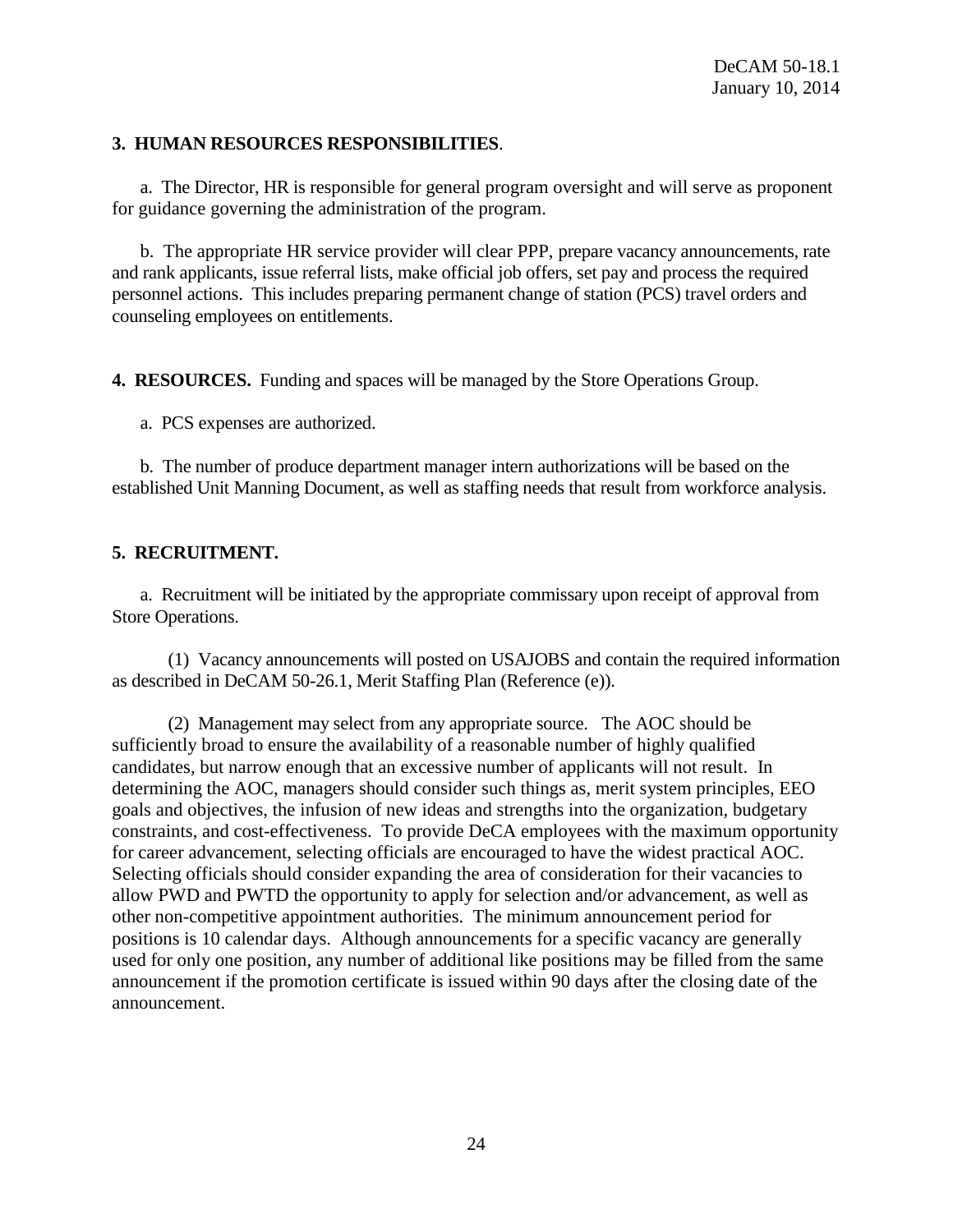#### **6. EVALUATION, REFERRAL AND SELECTION.**

a. Candidates will be evaluated IAW merit system principles and the provisions of Chapter 4, paragraphs 4-5a and 4-5b of this manual.

b. The appropriate store director is the selecting official. A rating panel may be used, as determined by the store director. If a panel is used, at a minimum, the panel will consist of three commissary management experts, GS-11 or above. Selecting officials may interview all, some, or none of the candidates on a certificate. They must use job-related criteria for determining which candidates to interview. Interviews are not required; however, their use is strongly encouraged when filling management trainee positions. In such cases, interviews are likely to provide insight into job-related criteria not fully assessable through the written application.

c. Selectees must be mobile. DeCAF 50-91, "Produce Department Civilian Intern Employment and Mobility Agreement," (Appendix D), must be executed as a condition of employment and prior to the selectee's entrance on duty as a CMS Produce Intern.

d. Selectees for intern positions, who enter the program through a change to lower grade action, are entitled to pay retention under Title 5, Code of Federal Regulations, Part 536.301 (Reference (g)). Voluntary acceptance of a change to lower grade for the purpose of entering the intern program is not considered a demotion at the request of the employee for pay retention purposes.

e. Physical Requirements: Some store-level managerial positions have physical requirements that must be met prior to assignment. For the purposes of the Intern Program, the physical requirements provision applies to all CMS Interns.

#### **7. TRAINING, PROGRESSION, AND EVALUATION.**

a. Intern training is accomplished by a combination of classroom training, online training, and OJT within DeCA commissaries.

b. Formal training and OJT provide the intern with the necessary knowledge, skills, and understanding of commissary operations and DeCA business processes. They will be performed under competent supervision at designated training sites. Work experiences will involve progressively more difficult and complex assignments. By the end of the training program, the intern is fully qualified to be placed into a produce department manager at the GS-7 grade level.

c. To permit reasonable adjustments necessary to meet the needs of the intern, and the circumstances at the training site, the training time allotted will be indicated in terms of approximate number of calendar weeks. Also, since each intern will bring a different experience level, the training schedule may be modified to reflect needs of the individual. This will be done upon consultation with and approval of Store Operations. When learning objectives are met in the reduced time, the balance of time hours will be devoted to related productive assignments. Where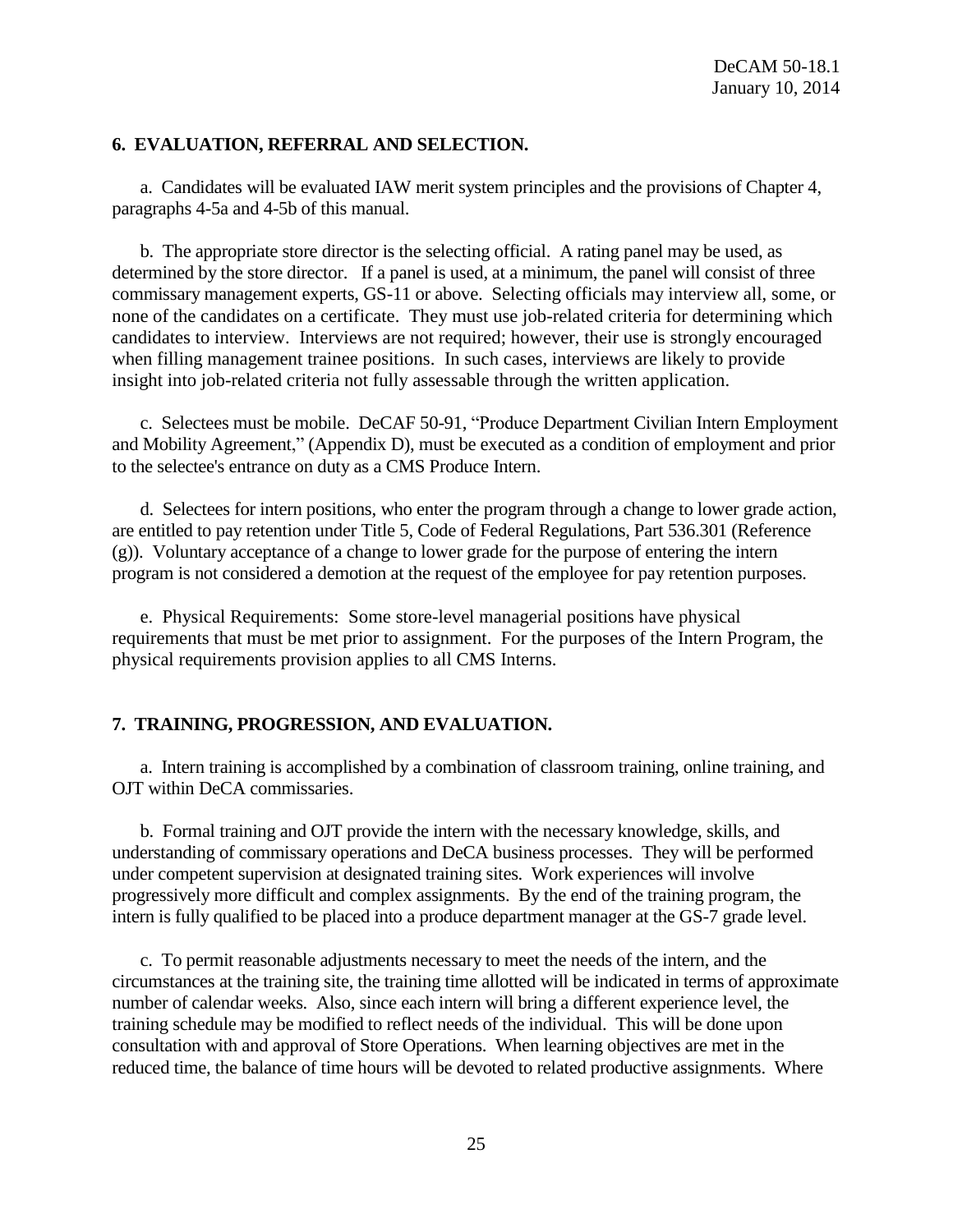necessary to ensure full mastery of a given segment, the time in that segment may be extended within total program requirements.

d. Learning objectives in each functional area are listed in the training checklist. Attainment of these objectives will be determined as follows:

(1) Attainment of learning objectives for each phase of training will be based on the intern's demonstration of a satisfactory level of knowledge and proficiency in the phase, as judged by the immediate supervisor/instructor for the area of training concerned.

(2) Attainment of learning objectives will be judged by the store director. Such determination will be made a matter of record in the intern's training file at the completion of each area of training. In addition, the determination will be based on a review of progress reports for the entire phase of training and/or interviews with responsible supervisors and trainers.

e. Promotion to GS-7 is not guaranteed or automatic, but is dependent upon the following conditions: employee must meet the minimum qualification and time-in-grade requirements specified in governing regulations; employee's performance must be fully successful or better; employee must have completed required training, as scheduled; and the supervisor must recommend the employee for promotion. Promotion to the target grade may be delayed for up to 3 months, if the intern fails to meet performance requirements or fails to demonstrate progress/potential to perform at the higher grade level.

(1) Failure to demonstrate capacity for continued advancement, at any time during the training period, or failure to advance after a maximum 18 months, may result in reassignment, demotion, or removal from the training program IAW DeCAM 50-26.1, Merit Staffing Plan (Reference (e)).

(a) The intern will be evaluated by the store director upon completion of each training phase. The store director will monitor intern progress to ensure the training program is wellmanaged and that training supervisors are providing training according to the plan. Evaluations of the intern will be accomplished using DeCAF 50-25, CMS Intern Evaluation.

(b) DeCAF 50-25 will be completed, as required by the training plan. The store director will evaluate the intern's progress. The intern will be provided an opportunity to suggest recommendations for improvement to the training assignment, methods, and techniques. These formal and informal appraisals will assist management in improving the entire program. Intern evaluations will be distributed as follows: original to the interns, the store director, the zone manager, and the Principal Deputy, Store Operations.

(2) Interns will receive official performance appraisals IAW the provisions of DeCAD 50-7, "Performance Management System," (Reference (i)). The store director is the rater and zone manager is the reviewing official.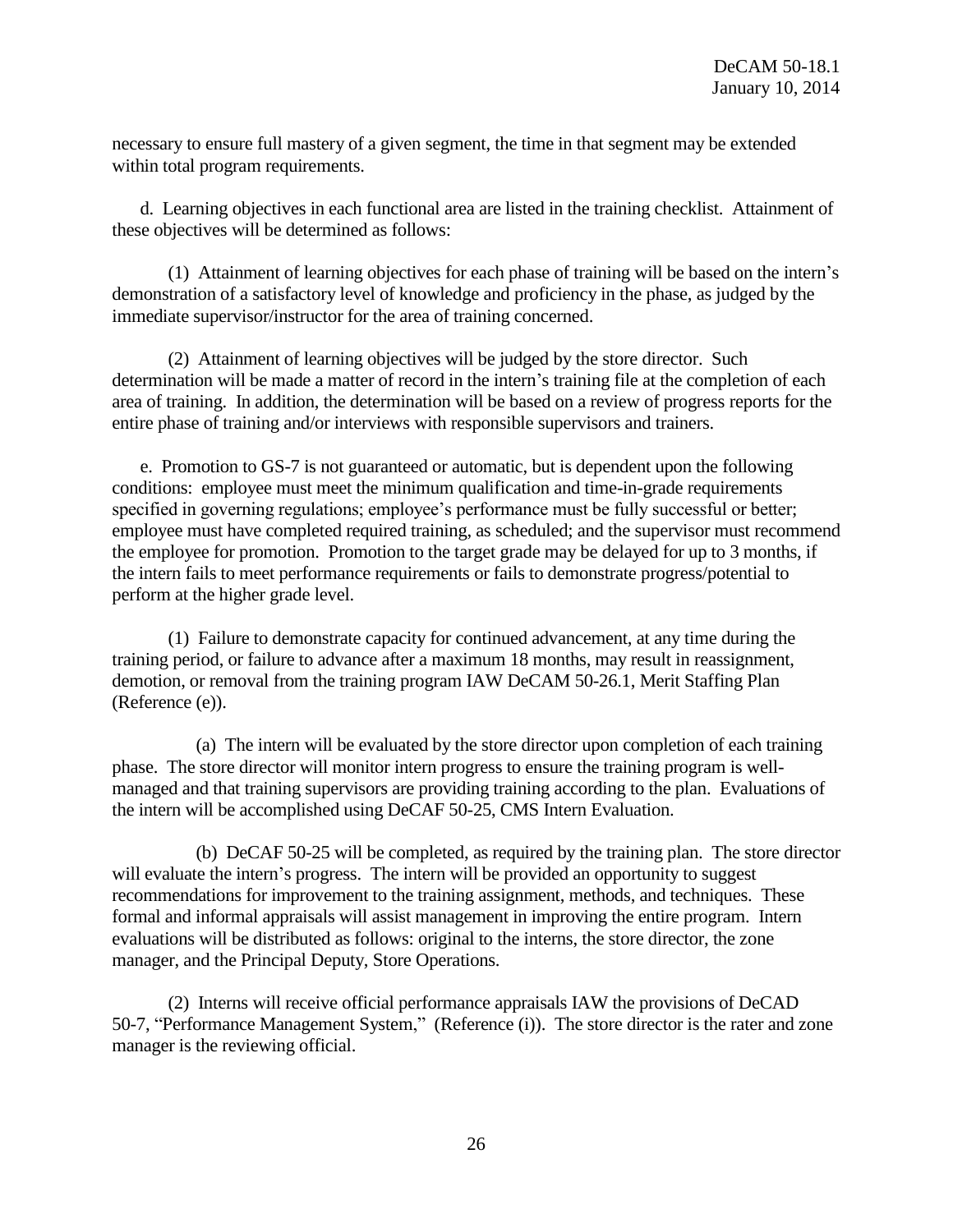**8. GRADUATION AND PLACEMENT.** Because of changing staffing needs, the placement duty location for an intern can seldom be identified until the trainee is about to complete the training program. Placement duty location determinations are based on the immediate needs of DeCA. Preferences of the intern as to location will be considered, but will not necessarily be a determining factor.

a. Action to identify a placement assignment will be initiated by the Principal Deputy, Store Operations, approximately 90-120 days prior to the projected graduation date.

b. Area directors will identify current store level GS-1144-7 produce department manager vacancies to be considered for placement assignments.

c. The Executive Director, Store Operations Group will approve the final placement of graduating interns.

d. The appropriate store director will generate the applicable RPA and submit to the HR service provider for action.

e. PCS will be authorized.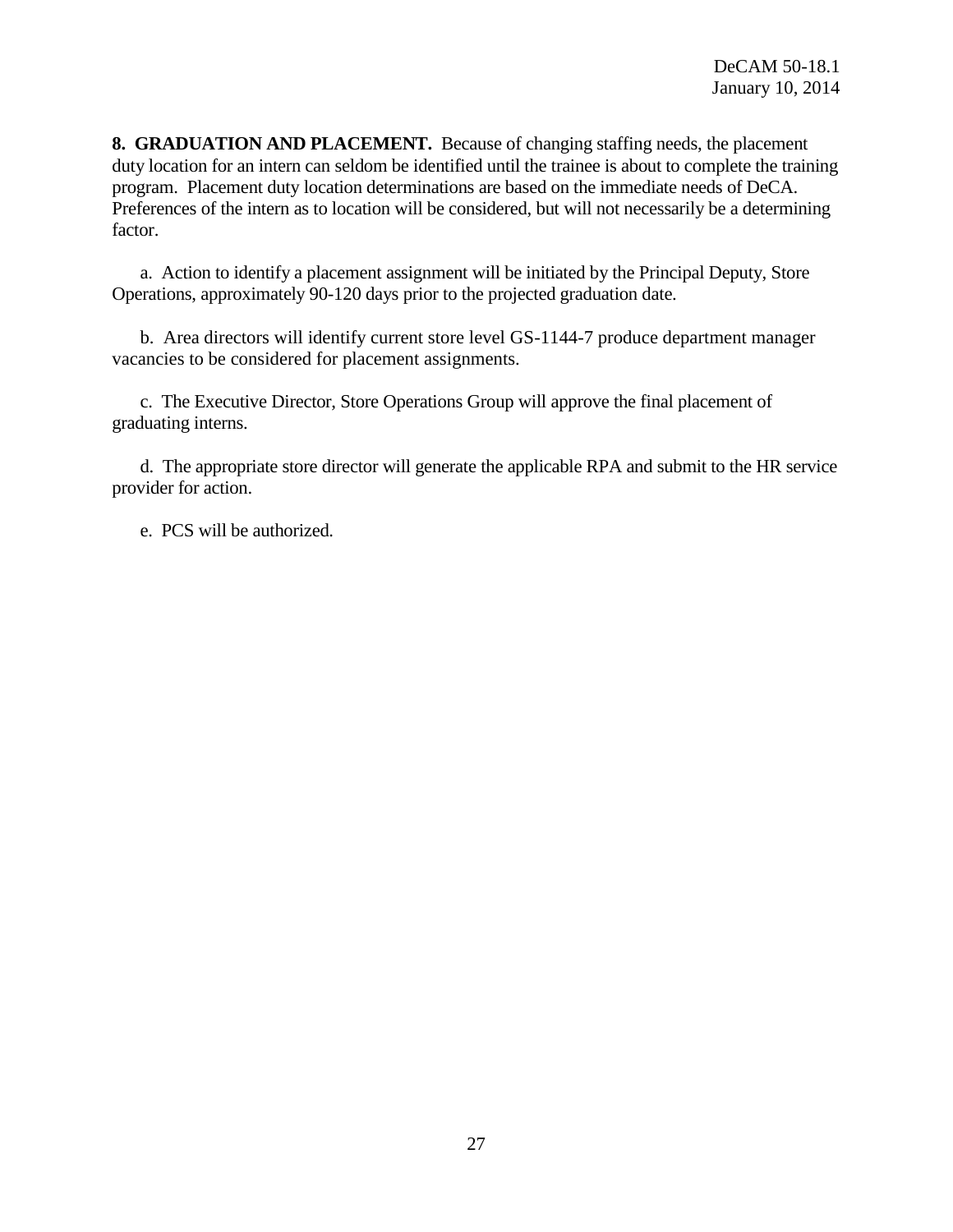### **Chapter 6**

#### **CANDIDATE EVALUATION, REFERRAL, AND SELECTION**

**1. PURPOSE:** This chapter establishes guidance for the CCP. The CCP is DeCA's program for recruiting, retaining, developing and advancing employees assigned to positions in the commissary management series, GS-1144, or assigned to a limited number of positions in other occupational series directly related to the management of commissaries. This chapter also contains guidance on pay retention when accepting a CCP position, physical requirements for CCP positions, and the DeCA Mobility Program for GS-1144 employees.

#### **2. FUNCTIONAL RESPONSIBILITIES:**

a. The CCB will build on DeCA's ability to provide: (1) fair and equitable recruitment, retention, and promotion of DeCA staff; (2) a performance measurement and management system that will result in ensuring the right people in the right place at the right time; and (3) a means of reporting results to key stakeholders in a meaningful way.

b. The ESC is comprised of the Agency's executive leadership, including the Deputy Director, Command Sergeant Major, Executive Directors of all Business Groups, and is chaired by the DeCA Director. The ESC reviews the selection processes used by selecting officials submitted through the CCB and HCMB to ensure the necessary diligence has been exercised. ESC concurrence is required for GS-13 and above selections.

c. Area directors are responsible for ensuring that pay retention is granted IAW the provisions of the references in the paragraph and consistent with the guidance in this chapter.

#### **3. HR/EEO RESPONSIBILITIES:**

a. The Director, HR is responsible for general program oversight and will serve as proponent for CCP guidance governing the administration of the program.

b. The appropriate HR service provider will clear PPP, prepare vacancy announcements, rate and rank applicants, issue referral lists, make official job offers, set pay, and process the required personnel actions. This includes preparing PCS travel orders and counseling employees on overseas entitlements found in DeCAD 50-17, "Overseas Employment Program," (Reference (j)).

c. The Director, EEO will provide advice to managers and supervisors on Affirmative Action goals and requirements. HQ EEO Office coordinates on all GS-13 and above selections.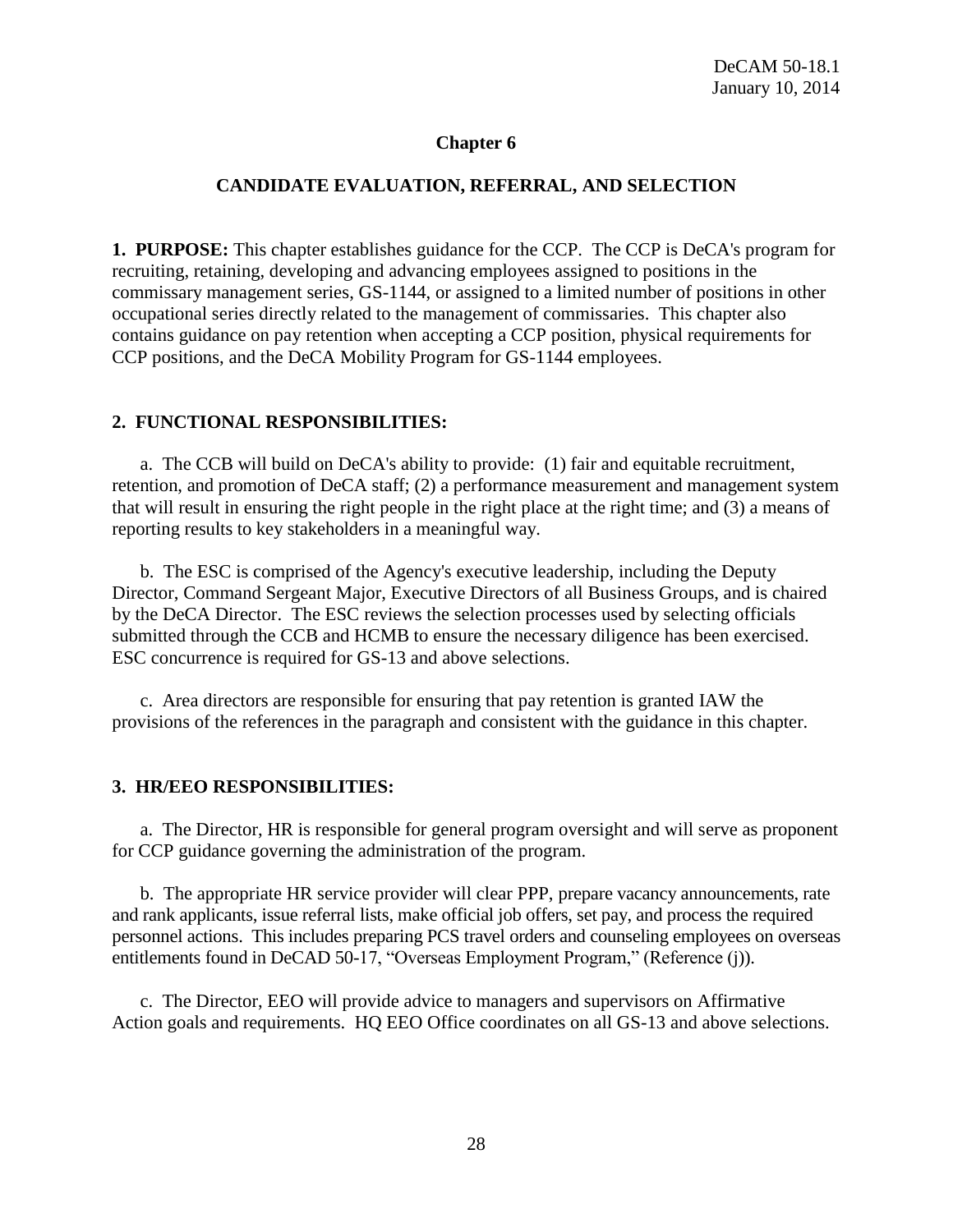### **4. COVERED POSITIONS:**

- a. All GS-1144 positions;
- b. Designated GS-1101 (Business Management) positions, as determined by the CCB;
- c. Various GS-2030 (Central Distribution Center Manager) positions; and
- d. Various GS-2003 (Supervisory Supply Management Specialist) positions.

# **5. QUALIFICATIONS:**

a. Minimum Qualifications. Minimum qualification requirements are defined in the Office of Personnel Management (OPM) Operating Manual for Qualifications Standards for General Schedule Positions, (Reference (h)). The HR service provider determines each candidate's qualifications, based on a review of the employee's work experience and education, as documented in the application package and resume.

(1) General Experience. General experience is defined by OPM as experience that provides an understanding of the basic principles of any of the following: merchandising, market research, sales promotion/advertising or the accounting, administration and/or distribution of goods and services. This experience may have been gained in store worker, sales, clerical or other related work which demonstrates a familiarity with food/grocery retail operations and the ability to perform the duties of the position to be filled. Other work experience (such as accounting, contractor monitoring, or supply) may also be qualifying if performed in a retail grocery store/commissary. Individuals who hold a bachelor's degree in business administration, public administration, agricultural economics (food industry management) or other related fields also qualify at the GS-1144-5 level (IAW the OPM qualification standard).

(2) Specialized Experience. Specialized experience is defined by OPM as experience that demonstrates knowledge of retail procurement and distribution methods; principles, procedures and techniques of retail food merchandising and retail food store management; and developments in commercial retail food items, equipment and practices. Specialized experience may have been gained by managing a commissary or supermarket; managing a department in a retail food store; planning, standardizing or controlling operations in an assigned group of retail food stores; or providing technical advice on merchandising and operational matters pertaining to grocery, meat and produce supplies, as well as front-end operations.

NOTE: If education is used to substitute for specialized experience, as defined in the OPM standard, it must be in a related field (see above paragraph).

(3) Time-in-Grade Determinations: Time-in-grade requirements will be applied IAW Title 5 CFR, Part 300, Subpart F, "Time-in-Grade Restrictions," (Reference (k)).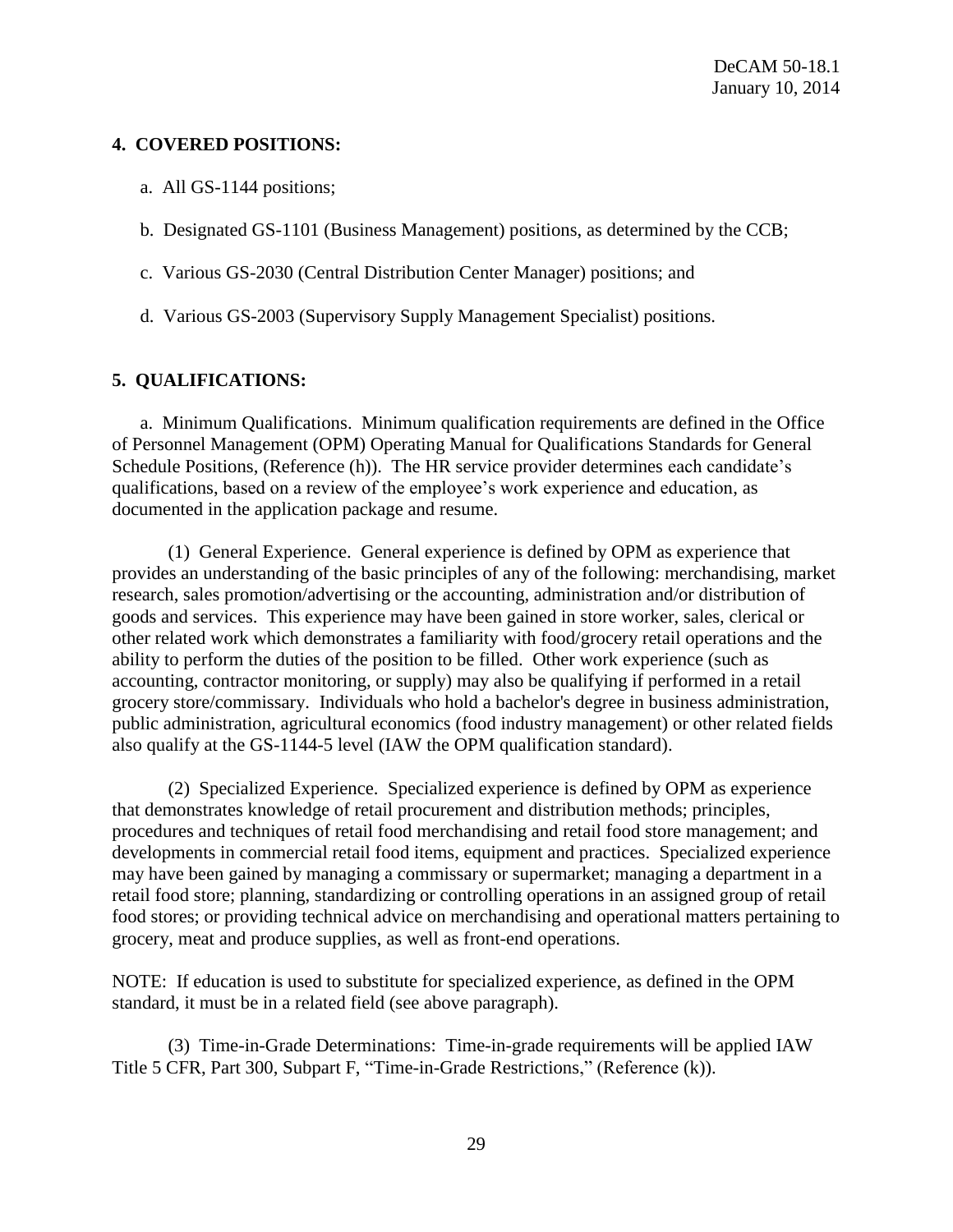(4) In qualifying employees in the GS-1144 occupation in grades GS-7, GS-8, GS-9, GS-10, or GS-11, specialized experience in grades either one or two grades below the grade of the position to be filled satisfies both the time in grade and quality level of experience requirements. For example, one year of qualifying experience at the GS-7 level qualifies the candidate for both GS-8 and GS-9, OPM Operating Manual, "Qualifications Standards for General Schedule Positions" (Reference (h)).

b. Work Unit Definition for 1144 Positions. In light of DeCA's global mission, the dispersion of GS-1144 positions, and the world-wide recruitment and area of consideration for these positions, the work unit for GS-1144 positions is the entire Agency, i.e., DeCA as a whole functions as the work unit. This definition prevents inequities to employees by ensuring that GS-1144 work is viewed as two-grade interval in nature and advancement is based on completing a minimum of 52 weeks in positions no more than two grades lower (or equivalent) for positions in a line of work properly classified at two-grade interval. As such, the normal line of progression up to the GS-10 in the GS-1144 series is two-grade intervals, regardless of whether odd or even grades are involved. Above GS-10, the normal line of progression is one grade IAW applicable OPM guidance.

c. Classification. OPM's Position Classification Standard for the Commissary Management Series, GS-1144, TS-131 September 1994, (Reference (m)) provides grade level criteria for store manager and department manager positions. When requesting a position review, the appropriate supervisor will submit a completed 1144 Occupational Questionnaire through Store Operations to HR. Application of the criteria considers the principle of internal alignment using the actual or constructed grade of the commissary officer and/or store manager, commissary sales figures, support provided to other facilities, and the working relationship among the positions. This is sometimes referred to as the "back-off principle." The application of internal alignment occasionally results in the proper classification of some positions at even-numbered grades and may create a mix of odd and even grades within a particular commissary location. Such an occurrence is the result of a classification determination only, and not an Agency decision to establish positions at intervening grades as part of the normal line of progression. This means when a position is downgraded for recruitment purposes, it is still a two grade interval position. For example, if a GS-8 Department Manager is downgraded for recruitment, it would be filled as GS-6 target GS-8; if a GS-10 is downgraded for recruitment, it would be filled as GS-8 target GS-10; if a GS-11 is downgraded for recruitment purposes, it would be filled as GS-9 target GS-11.

#### **6. RECRUITMENT PROCEDURES:**

a. Competitive Recruitment. To fill a CCP position through internal or external competitive procedures a CCP referral list must be requested from the appropriate HR service provider. The procedures for requesting a CCP referral list are described below.

(1) The selecting official must initiate and route an RPA through the Defense Civilian Personnel Data System (DCPDS), to the HR service provider. When initiating a request to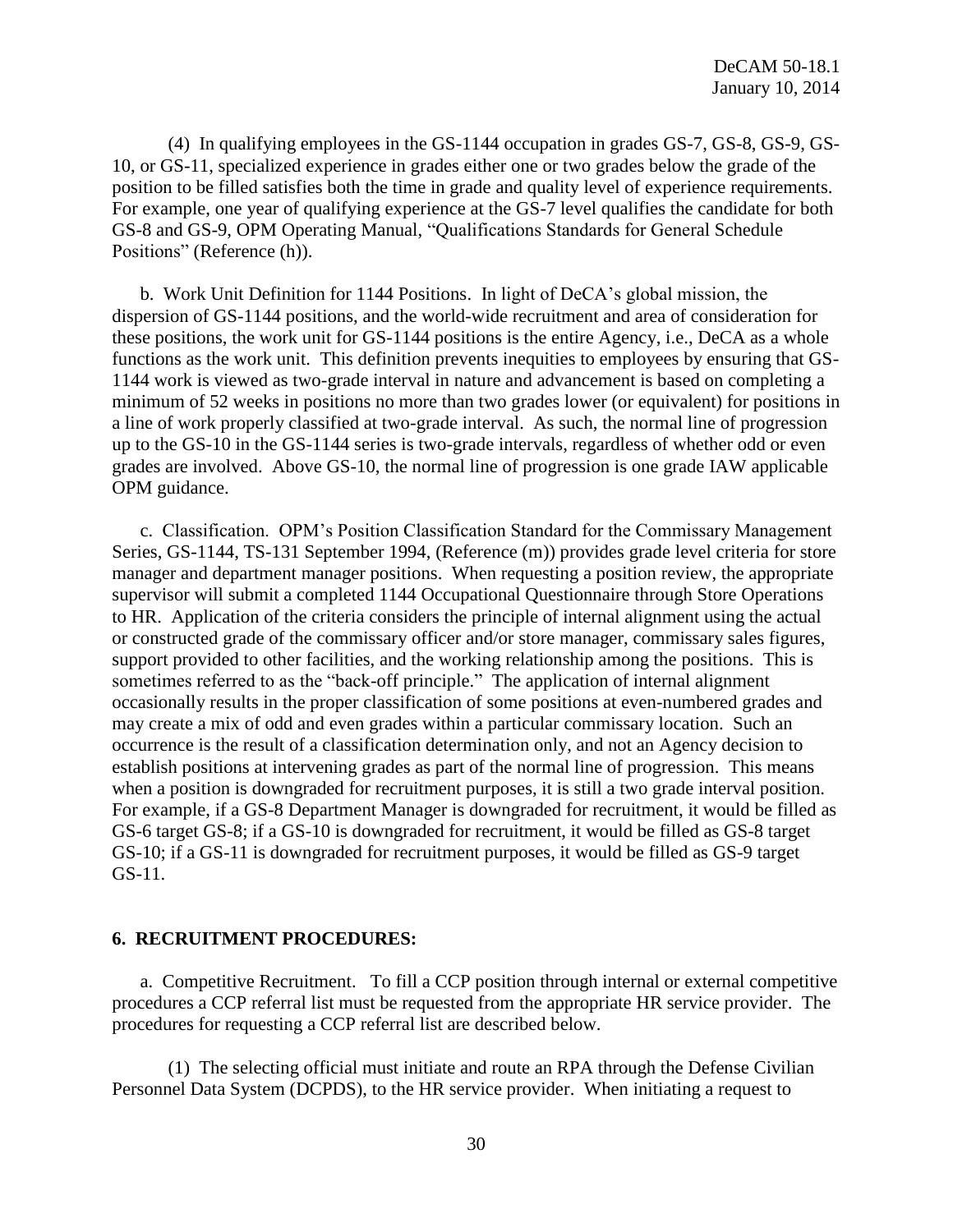recruit for a CCP position, the selecting official should consider the following and annotate the RPA notepad, to reflect his/her decisions.

(a) Recruitment sources/AOC. The minimum AOC for a covered position is DeCAwide; however, there may be circumstances that warrant a narrower AOC. Exceptions to the minimum AOC must be approved by the CCB. Selecting officials may consider candidates from a variety of sources and are encouraged to consider expanding the AOC to allow PWD and PWTD the opportunity to apply for selection and/or advancement. Management may also consider other non-competitive appointment authorities, as appropriate. The minimum announcement period for an internal announcement is 10 days. Announcements with an AOC of all U.S. citizens may be open for shorter period of time.

(b) Obligated positions. A position in the United States that is vacated by an employee who is granted return rights will be "obligated" for the duration of the employee's eligibility for return rights. When submitting the RPA, a statement must be included in the notepad that the position is "obligated." Job announcements, and subsequent personnel actions, to appoint individuals to "obligated" positions must be annotated accordingly.

(2) Upon receipt of the RPA, the HR service provider will clear PPP IAW the DoD Priority Placement Program, (Reference (d)), and prepare the vacancy announcement. The HR service provider rates and ranks the candidates and issues the appropriate referral lists. An automated system, such as USASTAFFING, may be used for this process. Only candidates determined to be highly qualified through appropriate evaluation procedures will be referred to the selecting official for consideration. If no highly qualified candidates are available, other qualified candidates may be considered.

(3) All vacancy announcements are posted on the OPM web site, www.usajobs.gov and must contain the required information established by OPM and DeCAM 50-26.1, (Reference (e)). All interested employees/candidates must apply through this site for consideration. Applicants are responsible for the completeness and accuracy of their application/resume and must follow the instructions in the vacancy announcement in order to receive consideration.

(4) Interviews are not required for vacancies below the GS-13 level; however, their use is strongly encouraged when filling managerial positions. In such cases, interviews are likely to provide insight into job-related criteria not fully assessable through the written application. Selecting officials will interview all candidates forwarded to them by the CCB at the GS-13 level, or above. See Chapter 2, paragraph 2-2e of this manual for information concerning GS-13 and above positions.

(5) Management is encouraged to make selections and return the referral list to the HR service provider in a timely manner. Extensions may be granted on a case-by-case basis, subject to approval by the HR service provider. If the list expires before selections are made, selections are not valid; however, the life of a competitive merit promotion CCP referral list is a maximum of 90 days. For example, if a selection is made from a certificate, and the certificate is returned to the service provider for action and the applicant declines, if the original certificate is less than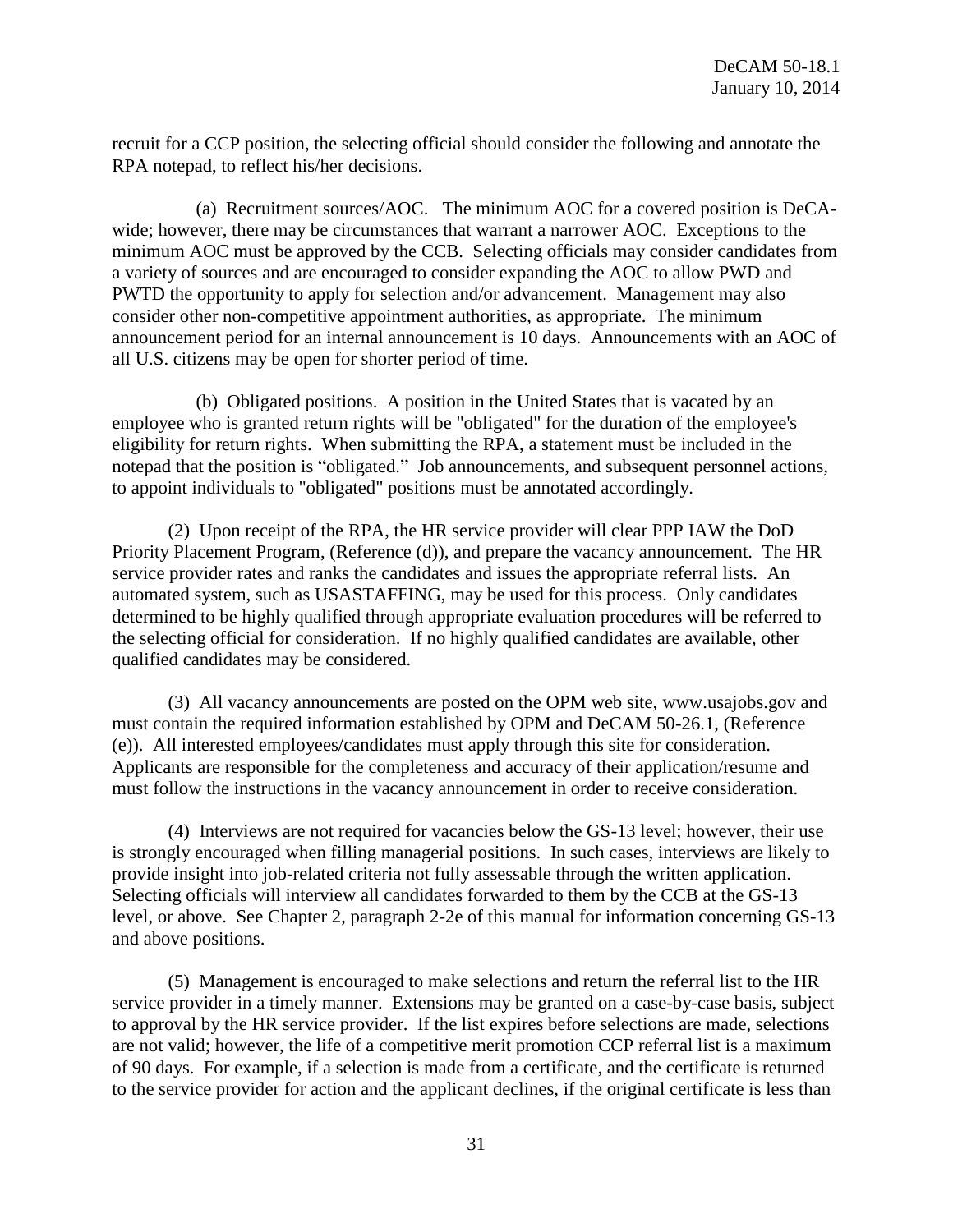90 days old, a second selection may be made. The selecting official is responsible for obtaining any required approval/concurrence within the DeCA chain of command, prior to returning the list(s) to the HR service provider.

(6) The HR service provider makes the official job offer, and processes the appropriate personnel actions. This includes issuing PCS orders, if authorized, and providing counseling to the employee on PCS entitlements.

(7) PCS will be authorized for all 1144 positions.

(8) Actions should normally be effective within one month of official notification of selection; however, the losing and gaining activities may negotiate a later reporting date.

(9) Mobility is a condition of employment. Selectees will be required to sign a DeCAF 50-89 "Commissary Career Succession Management Program Mobility Agreement" (Appendix B) upon acceptance of a covered position. A copy will be maintained by the selecting official, the employee, and in the employee's official personnel folder.

b. Non-Competitive Actions.

(1) Management has the flexibility to non-competitively repromote or reassign qualified, eligible candidates to fill positions when governing regulations permit. Non-competitive actions for specific grade levels are subject to approval/concurrence requirements within the DeCA chain of command.

(2) Area directors may approve the use of modified qualifications to allow the reassignment of high potential employees into the GS-1144 occupation. This option allows the intake of employees working in other occupations who do not otherwise qualify for entry into the GS-1144 occupation at their current grade. There must be a reasonable likelihood that the employee will successfully make the transition to the new position, based on his/her possession of the knowledge and abilities that would equip the employee to meet the critical elements of the performance standards for the position.

(3) Temporary staffing of CCP positions. When a need exists to temporarily staff a CCP position for less than 120 days, management can fill the position through non-competitive detail or temporary promotion action, if otherwise permitted by governing civilian personnel regulations. Temporary staffing actions beyond 120 days must be processed using competitive procedures. Note: A temporary promotion beyond 120 days may be made permanent without further competition ONLY if the vacancy announcement included that information.

(4) Staffing of CCP positions at closure sites. When a CCP position at a closure site is vacated and the closure is less than two years away, management can staff the position on a temporary basis or on a permanent basis. Staffing on a temporary basis is subject to the provisions of paragraph (3) above and/or applicable Base Realignment and Closure instructions. To staff a position on a permanent basis in such situations the following conditions must be met: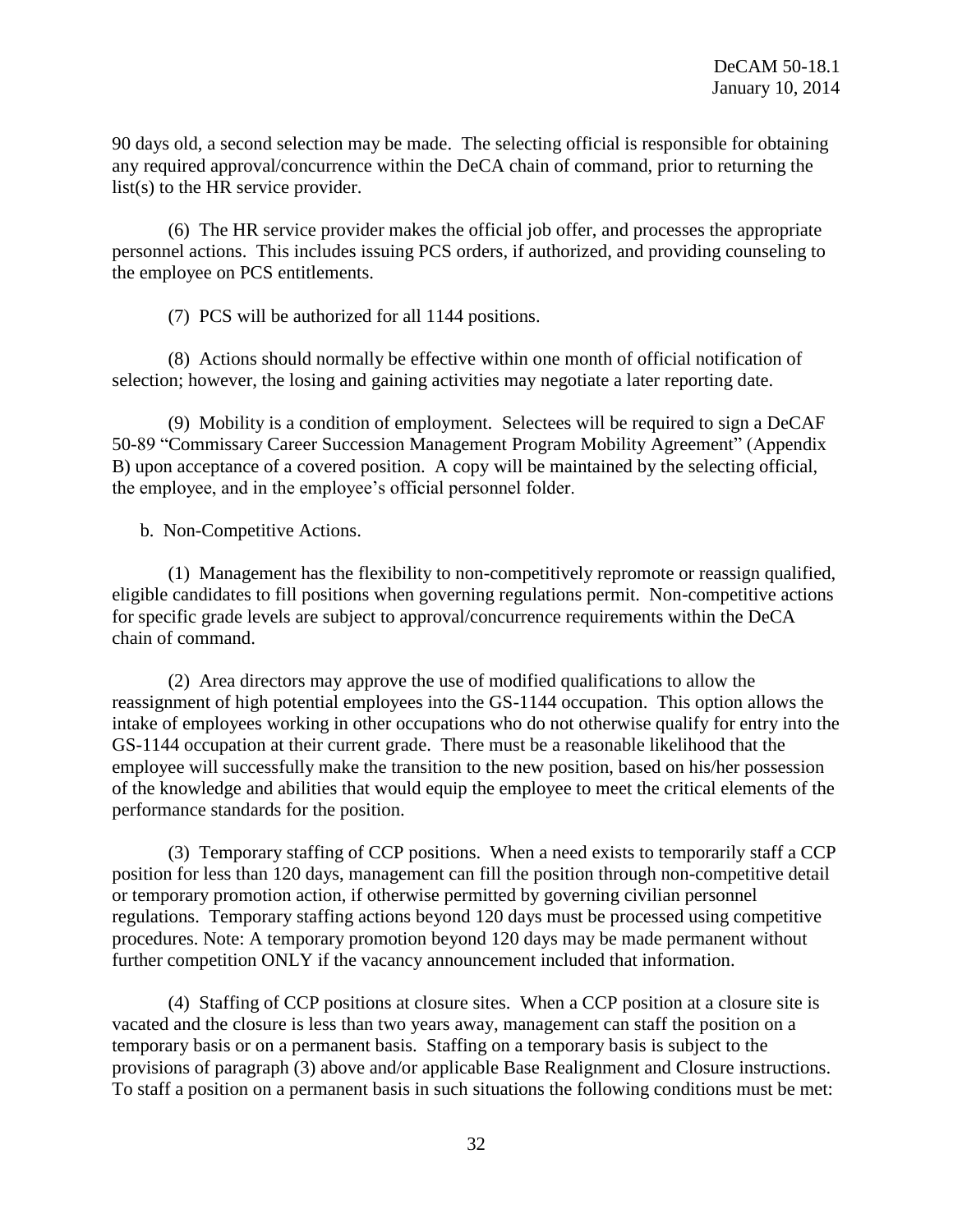(a) The position must be pre-identified as "key or critical to base operations" (as determined by the area director);

(b) The DoD PPP stopper list must be cleared;

(c) The selectee must commit to staying at the activity until closure (i.e., voluntarily defer himself/herself from CCP referral consideration until 6 months prior to the closure date); and

(d) The selectee must sign a mobility agreement that specifies ineligibility for DoD PPP registration at the time of closure. (At the time of closure, the placement of the employee may be processed as an exception to PPP, IAW the provisions of the DoD Priority Placement Program, (Reference (d)).

c. Career Ladder. Downgrading with promotion potential. Management may downgrade a CCP position for recruitment (based on a two grade interval line of progression) and allow for non-competitive promotion (career ladder) of the selectee to the target grade level, with the following exceptions: the two most senior civilian store level positions (commissary officer and assistant commissary officer) and supervisory CMS will be filled at the full performance level. Exceptions to this policy must be based on sound business reasons and approved in writing by the appropriate Executive Director. If an exception is granted, the position(s) may not be restructured to a grade lower than the next level in the supervisory chain.

d. Exceptions. If management wishes to seek a staffing flexibility that requires an exception to this Manual, the request must be submitted to DeCA HQ HR. HR, in turn, will forward, through the CCB, to the appropriate Executive Director for approval.

**7. PAY RETENTION:** Pay retention enables employees to retain their pay upon moving to lower graded positions. It is important to note that pay retention is not authorized when management approves an employee's request for downgrade solely for the employee's benefit, convenience, or personal advantage. Pay retention is authorized when the actions initiated by management are to further DeCA's mission.

a. Pay retention applies to any employee whose rate of basic pay will be reduced as a result of the placement of the employee in a formal employee development program generally used Government-wide, such as Upward Mobility (e.g. DeCA's Department Manager Development Program) and Management Trainee Programs. Pay retention enables employees who participate in these programs to retain their pay upon taking a change to lower grade in order to enter the program. Since the CCP is a formal Agency-wide recruitment program, positions filled through this program entitle employees, who accept downgrade assignments, to pay retention.

b. This section contains DeCA-specific guidance on the granting of pay retention when CCP positions are filled. When management selects a DeCA employee for a CCP position that results in the employee being downgraded, pay retention is authorized in the following situations: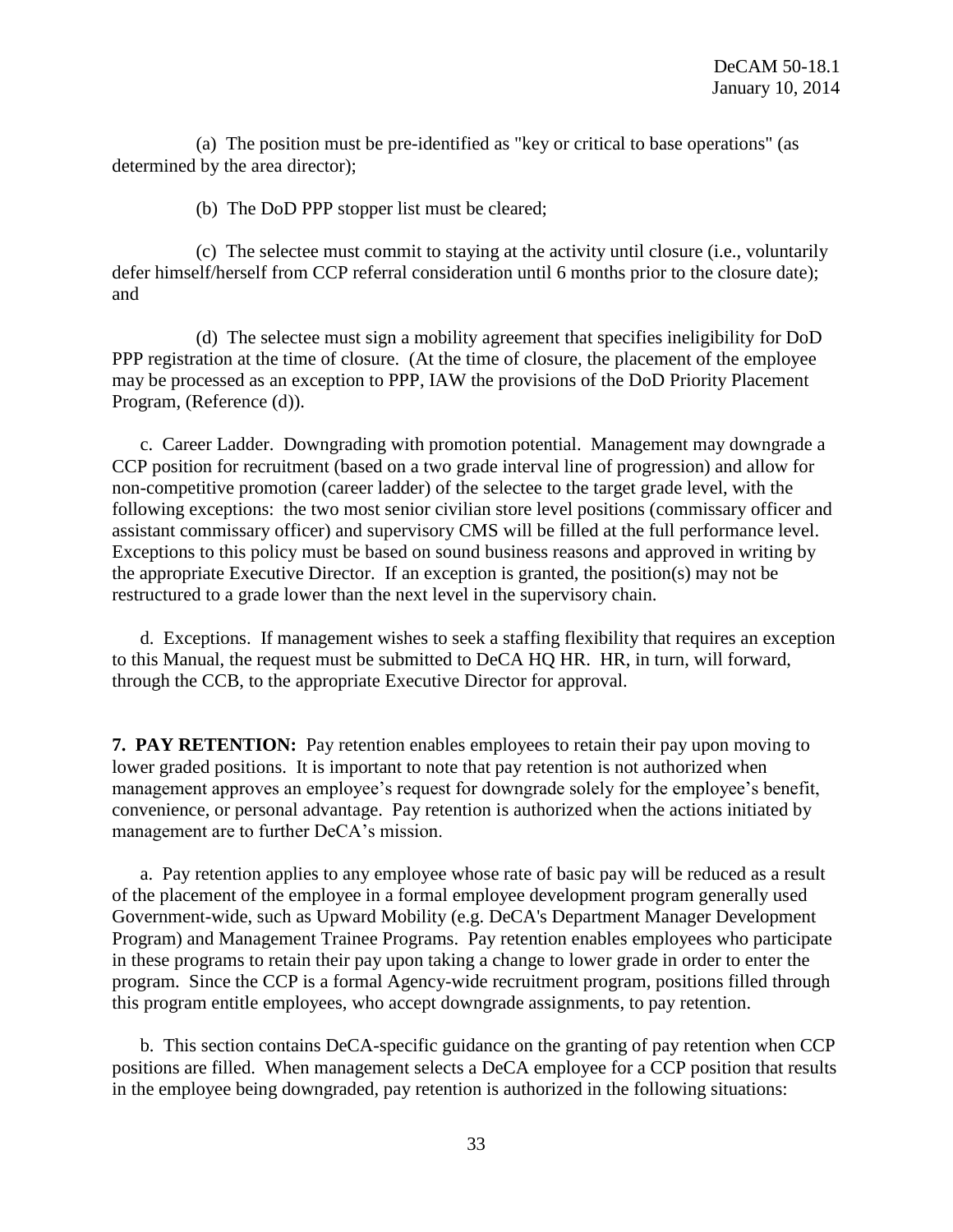(1) Upon entry as a formal CMS (intern); or into any CCP position that is designated as formal trainee and filled through CCP recruitment procedures.

(2) Upon selection of any permanent employee assigned to a CONUS activity for an assignment at an overseas location.

(3) Upon entry from a non-CCP position (either from a Wage System position or from a GS position, in an occupational series not covered by the CCP, or as the result of a career progression downgrade.) Generally, career progression downgrades will involve placements into CCP positions at entry level grades (GS-7 or below).

(4) Upon return to Continental United States (CONUS), of a permanent employee assigned to an Outside Continental United States (OCONUS) activity, when returning to a lower graded CCP position.

(5) Pay retention may be authorized by area directors in other circumstances resulting from personnel actions to fill CCP positions, IAW Title 5, CFR Part 536, Subpart B and C, "Grade and Pay Retention," Reference (l)**.** For example, there may be situations when management initiates a downgrade of an employee into a position at a higher-grade level than the entry level to meet staffing needs and to enhance the employee's career progression opportunities. Through CCP formal recruitment procedures, employees may indicate their willingness to accept such assignments. Such selections would be in the best interest of DeCA, and thus pay retention is authorized.

c. Pay retention does not apply to the following situations:

(1) An employee does not satisfactorily complete a supervisory or managerial probationary period prescribed by Title 5, USC 3321 (a) (2), "Competitive Service; Probationary Period," (Reference (n)) and is removed from the supervisory or management position.

(2) An employee who is reduced in grade or pay for personal cause or at the employee's request. Demotion for personal cause means a reduction- in-grade based on the conduct, character, or unacceptable performance.

d. Pay retention ceases when, as a result of an increase in the scheduled rate(s) of the grade of the employee's position, an employee's retained rate of basic pay becomes equal to or lower than the maximum rate of that grade. The employee is entitled to the maximum rate of that grade and pay retention ceases.

NOTE: An employee's entitlement to pay retention is not affected by a temporary promotion or reassignment.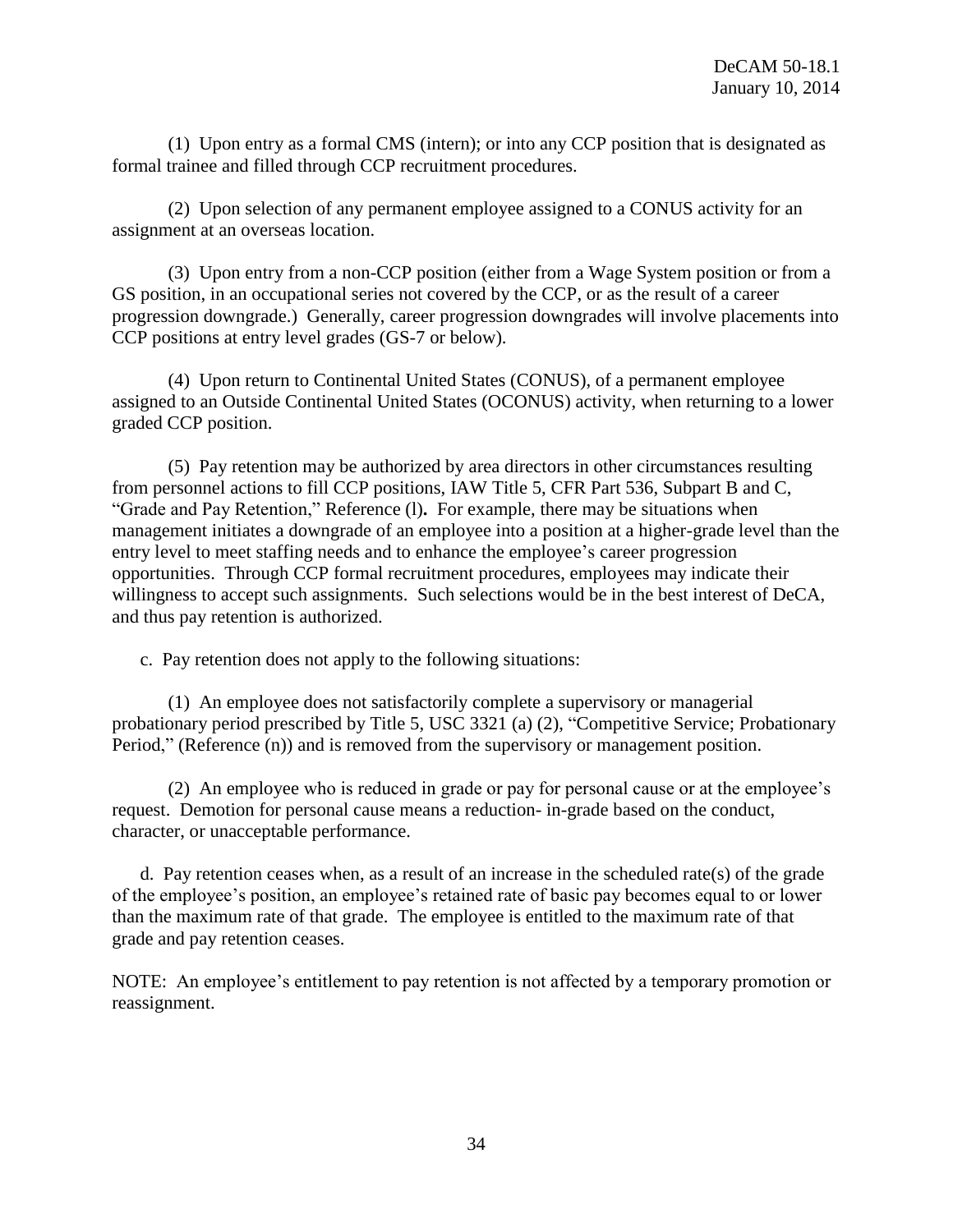#### **8. CCP SELECTION APPROVAL/CONCURRENCE/REFERRAL REQUIREMENTS:**

The following approval/concurrence requirements apply to the staffing of CCP positions through competitive and non-competitive procedures.

a. GS-12 and below. Hiring managers, after receiving a referral list from the HR service provider, will make selections for CCP positions. DeCA hiring managers are responsible for obtaining the appropriate approvals/concurrences through their chain of command and with the HQ DeCA IG, GC, and EEO, as appropriate, prior to returning the referral list to the HR service provider. The HR service provider will make the official job offer.

b. GS-13 and above. Hiring managers, after receiving a referral list from the HR service provider, will make selections for CCP positions. The hiring manager will interview, make a selection, and forward the appropriate memo to the ESC for concurrence. Hiring managers must ensure that tentative selections are coordinated with the HQ DeCA IG, GC, and EEO. The tentative selection, and a justification memo, is then forwarded to Chair, CCB, for submission to the ESC for concurrence. Once appropriate concurrences are obtained, the hiring manager is responsible for returning the annotated referral list to the HR service provider. The HR service provider makes the official job offer.

#### **9. CIVILIAN MOBILITY PROGRAM:**

a. The DeCA Civilian Mobility Program is designed to enhance mission effectiveness by prescribing mobility of employees as a condition of employment. Mobility will not be used as a form of disciplinary action. Mobility generally serves to broaden and strengthen an employee's qualifications and to increase progression opportunities.

(1) All commissary management, GS-1144, positions are covered by this program.

(2) This mobility program does not preclude current employees, occupying covered positions, who have declined to sign a mobility agreement from consideration and selection for promotion to vacancies at their present location. However, as a condition of employment for placement into a covered position, the employee must sign a DeCAF 50-89 "Commissary Career Succession Management Program Mobility Agreement," Appendix (B).

(3) Geographic preferences of covered employees for permanent duty station changes will be considered, but will not be binding on management. If practical, employees will be assigned to geographic areas of their preference.

(4) The Executive Directors reserve the right to meet DeCA mission requirements by assignment of personnel in covered positions under the DeCA Civilian Mobility Program.

(5) The DeCA Civilian Mobility Program will not require geographic relocation of covered employees more frequently than once every two years, unless deviation is dictated by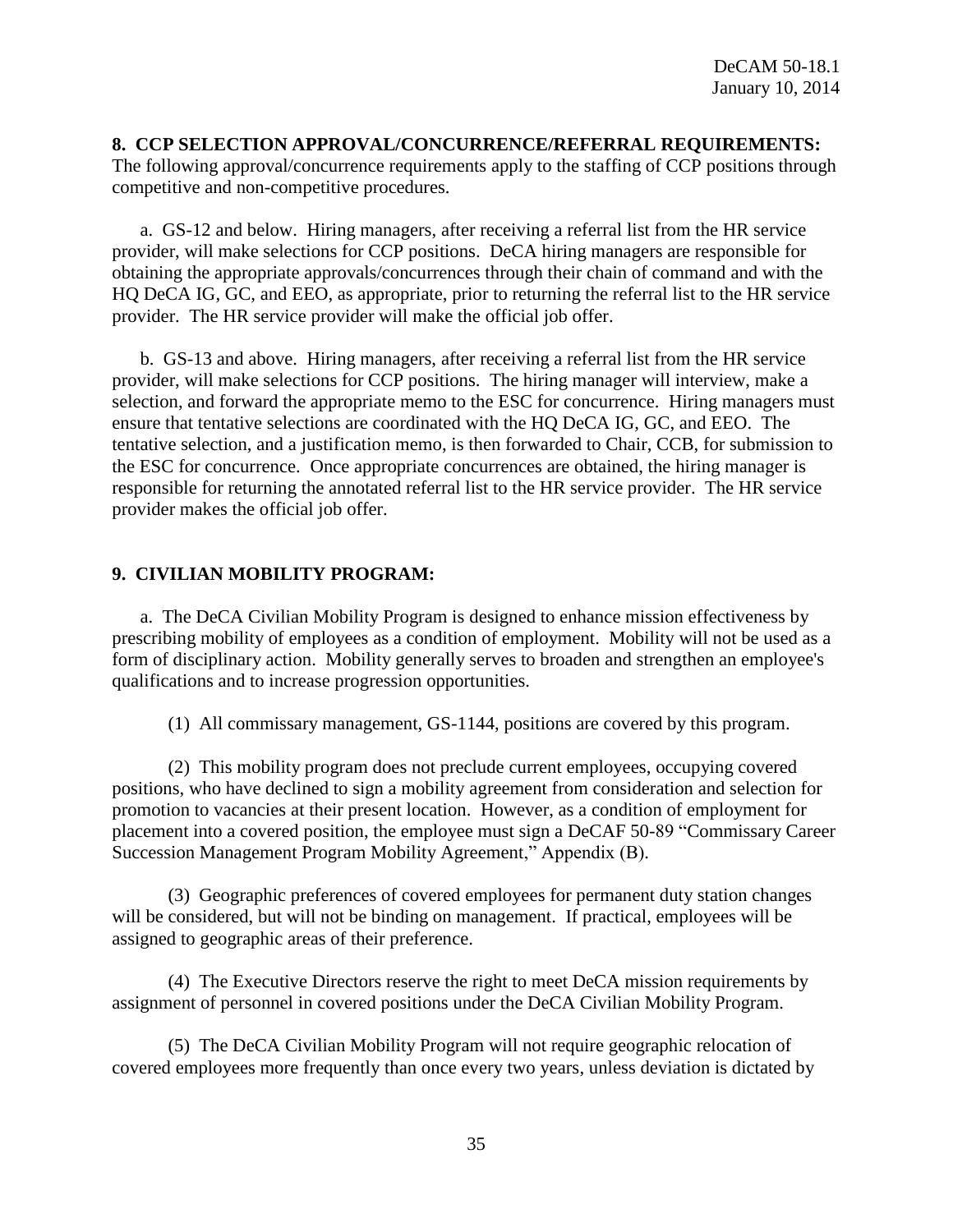established limitations on the duration of tours of duty for an area, or unless both the employee and management agree, in writing, to earlier relocation action.

(6) Employees in covered positions will be provided at least 90 calendar days advance notice of relocation. Advance notice is not necessary if a move is required by expiration of an overseas tour or other properly approved exception to the established program. Employees may opt to waive the 90-day advance notice period, if earlier relocation is requested by management and is acceptable to the employee.

(7) Exceptions to Civilian Mobility Program requirements may not be made without prior approval of the Director or Deputy Director, DeCA.

b. Procedures:

(1) Employees assigned to covered positions will be required to execute a mobility agreement as a condition of employment. A copy of the mobility agreement is at Appendix B.

(2) Once a mobility agreement is signed, it remains valid until canceled. Therefore, covered employees are not required to sign new mobility agreements each time they relocate.

(3) The selecting supervisor, or other management official delegated authority to conduct interviews, will inform all job candidates for covered positions of the mobility requirement. Job announcements will also state this requirement.

(4) The HR service providers are responsible for ensuring that a signed mobility agreement is executed as a condition of employment for any individual selected for a covered position before he/she enters the position. The original will be maintained by the employee. A copy will be maintained by the employee's supervisor, and a copy will be filed in the employee's Official Personnel Folder (OPF) by the HR service provider. Copies of the mobility agreement will be distributed within 5 workdays after the agreement is signed by the employee.

(5) Position descriptions of covered positions will reflect that mobility is a condition of employment.

(6) The DeCA Director or Deputy Director may temporarily suspend mobility requirements for any employee who, by reason of personal hardship, is not able to accept geographic relocation. When employees are faced with hardship situations that impact on their mobility, they may request, by official memorandum, that the Deputy Director defer relocation. Acceptability of hardship requests will be considered on a case-by-case basis and will normally be related to medical problems of employees or dependents. Mobility deferrals will be granted only for a specific time period. Requests for deferral must be tendered prior to receipt by the employee of a notice of pending relocation. Other requests will be considered as a refusal to relocate.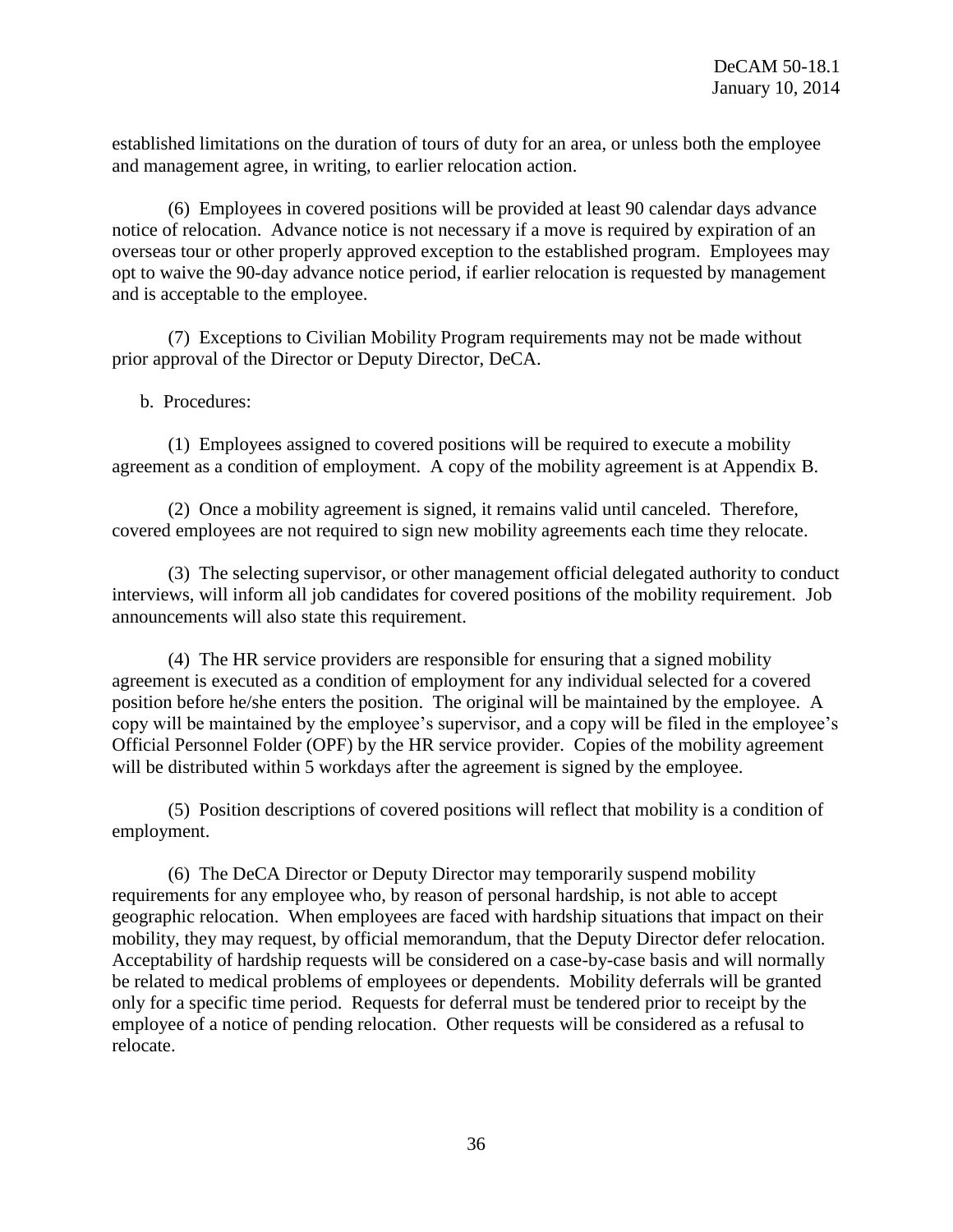(7) If an employee serving under a mobility agreement declines relocation, and the DeCA Director or Deputy Director has not approved an exception, one of the following steps will be taken:

(a) Efforts will be made to reassign or demote the employee to another position not requiring mobility.

(b) If placement under above paragraph is not possible, removal action will be considered for failure to accept relocation under terms of signed mobility agreement.

(c) If placed under the terms of paragraph (a) above, an individual will not be considered for referral to a position requiring a mobility agreement for two years from the date of the employee's declination of relocation and until a new mobility agreement is executed.

**10. PHYSICAL REQUIREMENTS:** Some store-level managerial positions have physical requirements that must be met prior to assignment. Assignments into covered positions, either from the current workforce or from an external source, require a pre-appointment selfcertification where the employee must certify that they have reviewed the position description and physical requirements for the position and do not have any disorder or physical impairment that would interfere in any way with the performance of the duties of this position. Covered positions include: store manager, grocery department manager, meat department manager, produce department manager, produce department intern, CMS (Computer assisted ordering), and CMS (Intern) positions. Movement from one covered position to another covered position does not constitute a new assignment (Example: grocery department manager selected for store manager).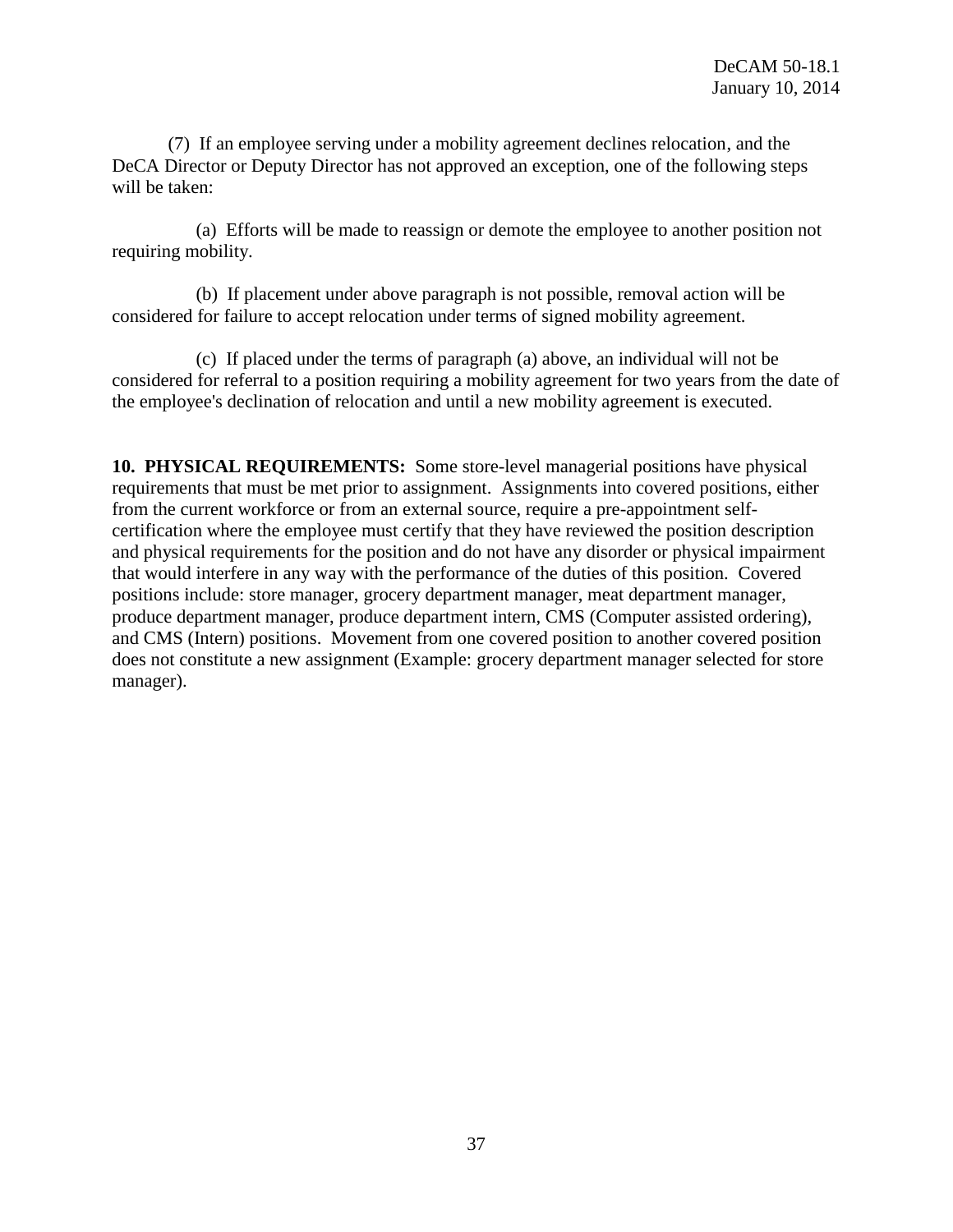# **GLOSSARY**

# **Definitions**

**Certificate of Eligibles.** A list of eligible candidates from a register submitted to an appointing officer so that he/she may consider the eligible candidates for appointment.

**Excepted Service.** Excepted service consists of those Civil Service positions that are not in the Competitive Service or the Senior Executive Service.

**General Experience.** Progressively responsible experience that demonstrates the ability to: (1) analyze problems to identify significant factors, gather pertinent data, and recognize solutions; (2) plan and organize work; and (3) communicate effectively orally and in writing

**Obligated Positions**. Positions in the United States that are vacated by an employee who accepts an overseas assignment and is granted return rights.

**Permanent Status.** Holds or has held a career or career-conditional appointment in the Competitive Service.

**Specialized Experience.** Experience which is in or directly related to the line of work of the position to be filled and which has equipped the applicant with the particular knowledge, skills, and abilities to successfully perform the duties of the position.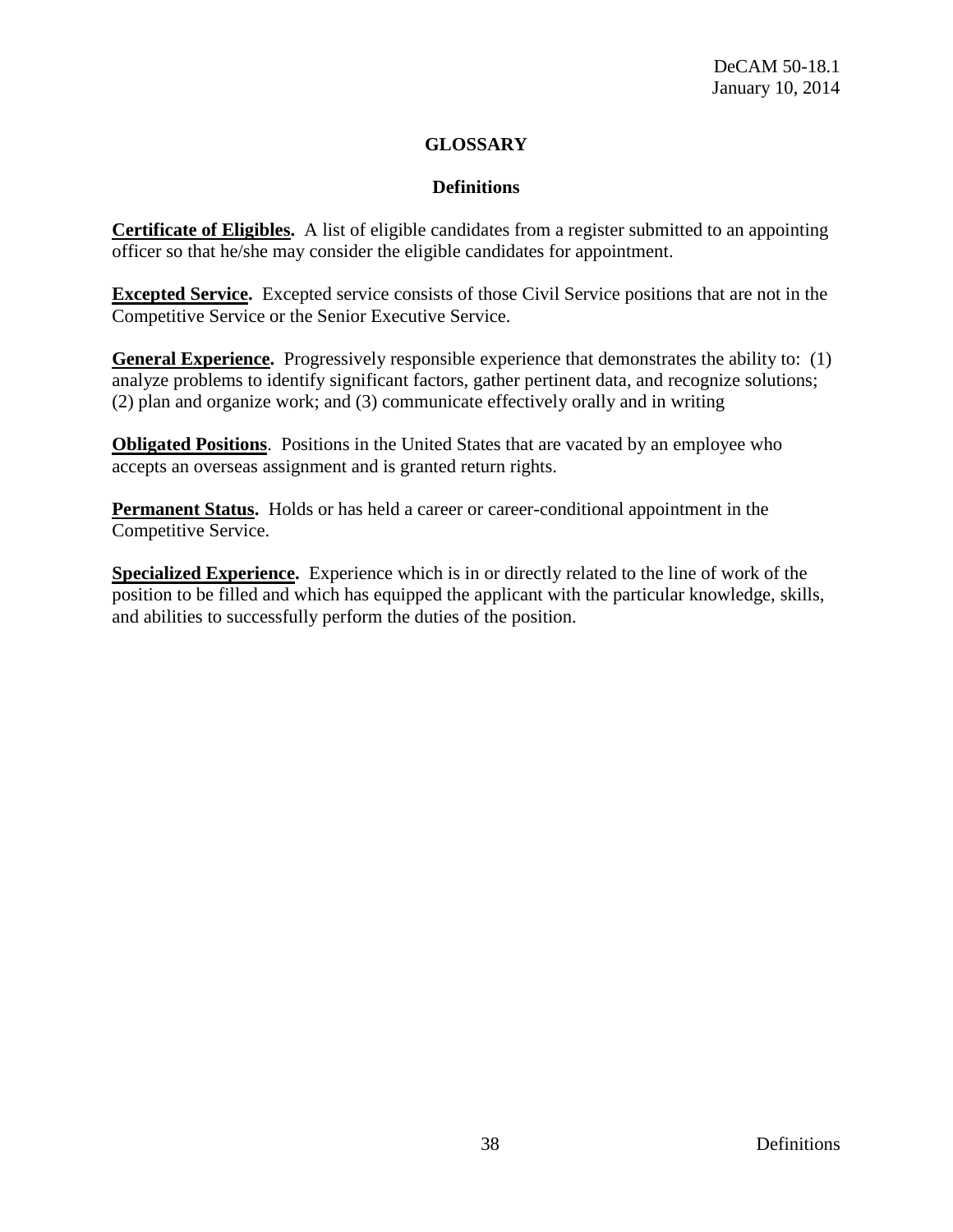# **GLOSSARY**

# **Acronyms**

| <b>AOC</b>    | area of consideration                   |
|---------------|-----------------------------------------|
| <b>BRAC</b>   | <b>Base Realignment and Closure</b>     |
| <b>CCB</b>    | <b>Commissary Career Board</b>          |
| <b>CCP</b>    | <b>Commissary Career Program</b>        |
| <b>CPP</b>    | <b>Commissary Progression Plan</b>      |
| <b>CMS</b>    | <b>Commissary Management Specialist</b> |
| <b>CONUS</b>  | <b>Continental United States</b>        |
| $\bf COO$     | <b>Chief Operating Officer</b>          |
| <b>DCPDS</b>  | Defense Civilian Personnel Data System  |
| <b>DeCA</b>   | <b>Defense Commissary Agency</b>        |
| <b>DeCAD</b>  | Defense Commissary Agency Directive     |
| <b>DeCAF</b>  | Defense Commissary Agency Form          |
| <b>DeCAM</b>  | <b>Defense Commissary Agency Manual</b> |
| <b>DoD</b>    | Department of Defense                   |
| <b>ESC</b>    | <b>Executive Steering Council</b>       |
| <b>EEO</b>    | <b>Equal Employment Opportunity</b>     |
| <b>GS</b>     | <b>General Schedule</b>                 |
| <b>HR</b>     | <b>Human Resources</b>                  |
| <b>HCMB</b>   | Human Capital Management Board          |
| <b>IAW</b>    | in accordance with                      |
| <b>IDP</b>    | individual development plan             |
| <b>IG</b>     | <b>Inspector General</b>                |
| <b>KSA</b>    | knowledge, skills, and abilities        |
| <b>OCONUS</b> | outside Continental United States       |
| <b>OJT</b>    | on-the-job training                     |
| <b>OPF</b>    | official personnel file                 |
| <b>OPM</b>    | <b>Office of Personnel Management</b>   |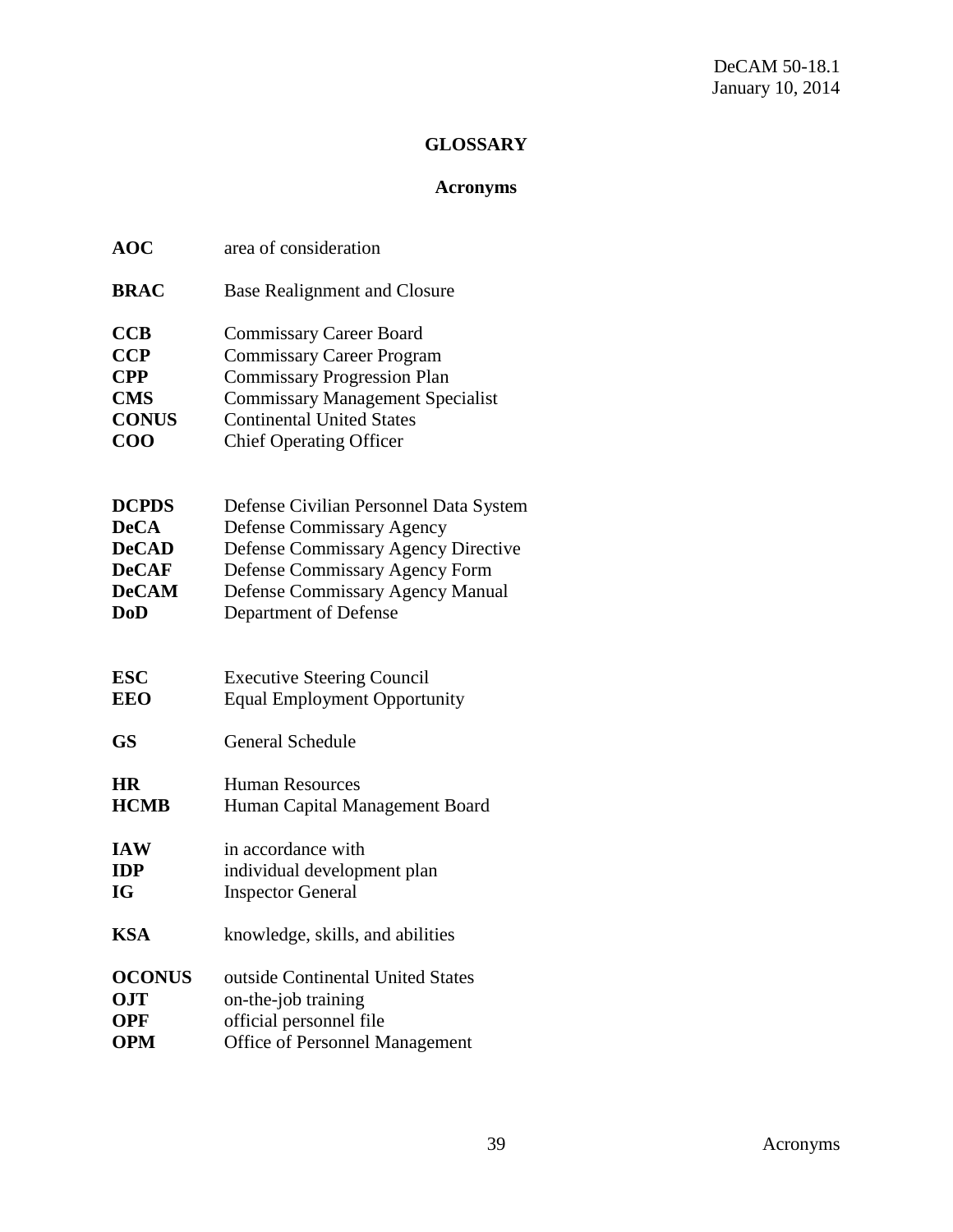| <b>PCS</b>  | Permanent Change of Station         |
|-------------|-------------------------------------|
| <b>PPP</b>  | <b>Priority Placement Program</b>   |
| <b>PWD</b>  | People with Disabilities            |
| <b>PWTD</b> | People with Targeted Disabilities   |
| <b>RPA</b>  | <b>Request for Personnel Action</b> |
| <b>USC</b>  | <b>United States Code</b>           |
| U.S.        | <b>United States</b>                |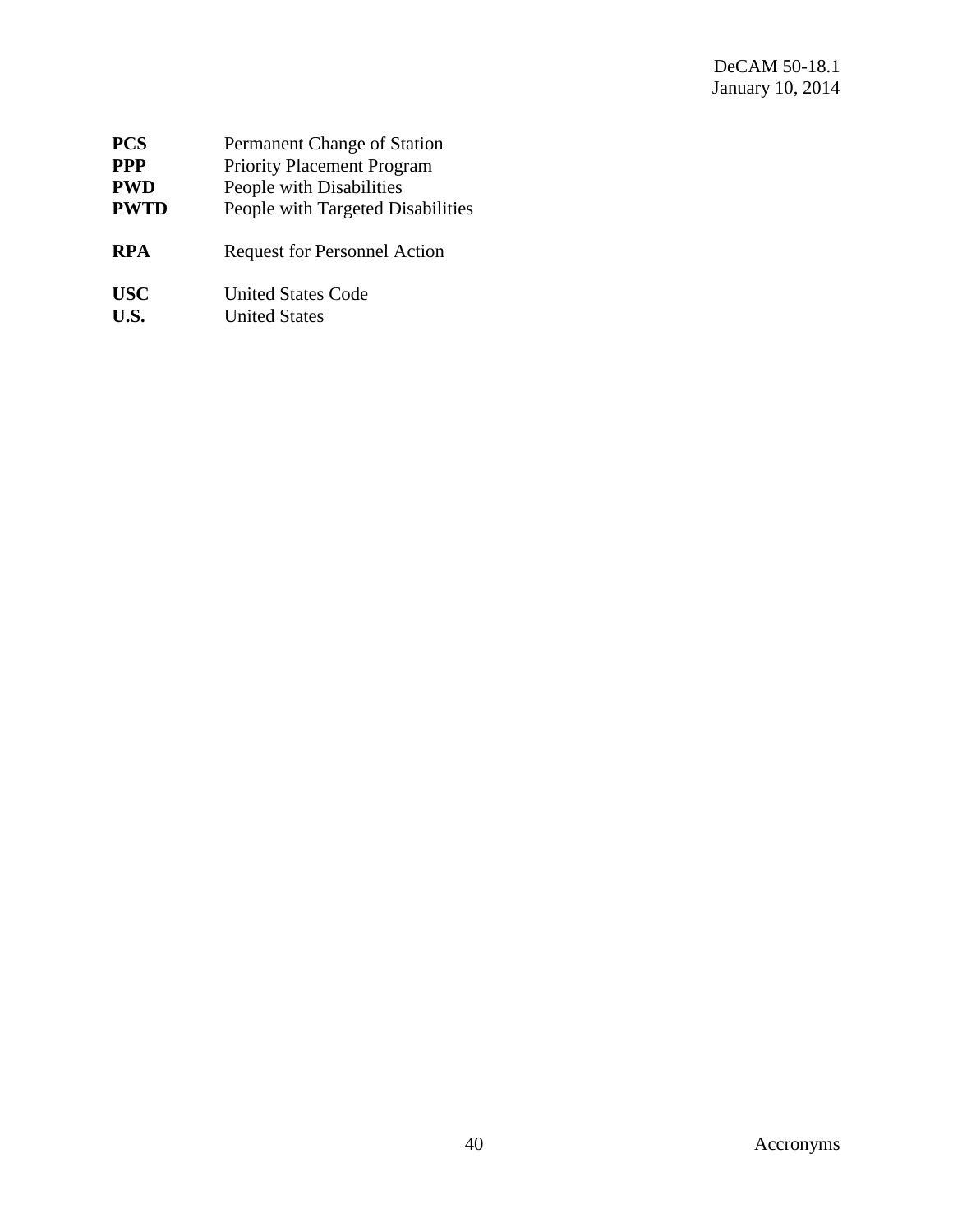# **APPENDIX A**

| directing placement assignments of interns.                                     | 1. This document represents an agreement between the Defense Commissary Agency (DeCA) and the undersigned<br>employee. Execution of this agreement is required as a condition of employement as a Commissary Career Intern with<br>DeCA. Selection for an intern assignment is contingent upon the selectee's timely execution of this agreement.<br>2. Management acknowledges the obligation to exercise judgement and integrity in providing required training and |
|---------------------------------------------------------------------------------|-----------------------------------------------------------------------------------------------------------------------------------------------------------------------------------------------------------------------------------------------------------------------------------------------------------------------------------------------------------------------------------------------------------------------------------------------------------------------|
|                                                                                 |                                                                                                                                                                                                                                                                                                                                                                                                                                                                       |
|                                                                                 |                                                                                                                                                                                                                                                                                                                                                                                                                                                                       |
| provisions:                                                                     | 3. The undersigned agrees to accept a 2-year career intern assignment with DeCA and understands the following                                                                                                                                                                                                                                                                                                                                                         |
| (4) the supervisor recommends the employee for placement.                       | a. Entry level for this assignment is GS-1144-05. Target level is GS-1144-09. Placement in a GS-1144-09.<br>position may be processed under noncompetitive procedures, provided the following conditions are met<br>(1) employee meets qualifications specified in governing U.S. Office of Personnel Management regulations,<br>(2) employee's performance is Level 3 or better; (3) employee completes required training as scheduled; and                          |
|                                                                                 | b. Mobility is a condition of employment for the Commissary Career Intern program.                                                                                                                                                                                                                                                                                                                                                                                    |
|                                                                                 | (1) The intern may be required to accept permanent changes of station and temporary training or<br>developmental assignments at other installations during the 2-year internship.                                                                                                                                                                                                                                                                                     |
| senior leadership.                                                              | (2) Upon successful completion of the intern training program, the employee will be assigned to a<br>GS-1144-09 vacancy at a commissary within DeCA. Intern placement assignments will require approval by                                                                                                                                                                                                                                                            |
| through reassignment, change to lower grade, or termination of employment.      | c. Failure to comply with the terms of this agreement may result in removal from the career intern program                                                                                                                                                                                                                                                                                                                                                            |
| determined under the provisions of the DoD Joint Travel Regulations, Volume II. | 4. Authorized travel and transportation expenses incident to temporary duty or permanent change of station move will be                                                                                                                                                                                                                                                                                                                                               |
| permanent placement action is affected.                                         | 5. This agreement becomes effective upon the selectee's entrance on duty as a career intern and remains in effect until                                                                                                                                                                                                                                                                                                                                               |
|                                                                                 | 6. The intern may submit a written request for release from provisions of this agreement in cases involving undue persona<br>hardship. Requests should be addressed through channels to: DeCA-HRS, Fort Lee, VA 23801-1800.                                                                                                                                                                                                                                           |
| DeCA by issuing a written notice to the intern.                                 | 7. Management reserves the right to terminate or modify this agreement for reasons which are in the best interests of                                                                                                                                                                                                                                                                                                                                                 |
| the agreement.                                                                  | I acknowledge that by signing this mobility agreement. I hereby agree to abide by the terms and conditions of                                                                                                                                                                                                                                                                                                                                                         |
| Signature                                                                       | Date:                                                                                                                                                                                                                                                                                                                                                                                                                                                                 |
| Employee (Printed) Name:                                                        | Date Entered on Duty:                                                                                                                                                                                                                                                                                                                                                                                                                                                 |
| Intern Program Manager Signature:                                               | Date:                                                                                                                                                                                                                                                                                                                                                                                                                                                                 |
| Signature <sup>Dec</sup>                                                        |                                                                                                                                                                                                                                                                                                                                                                                                                                                                       |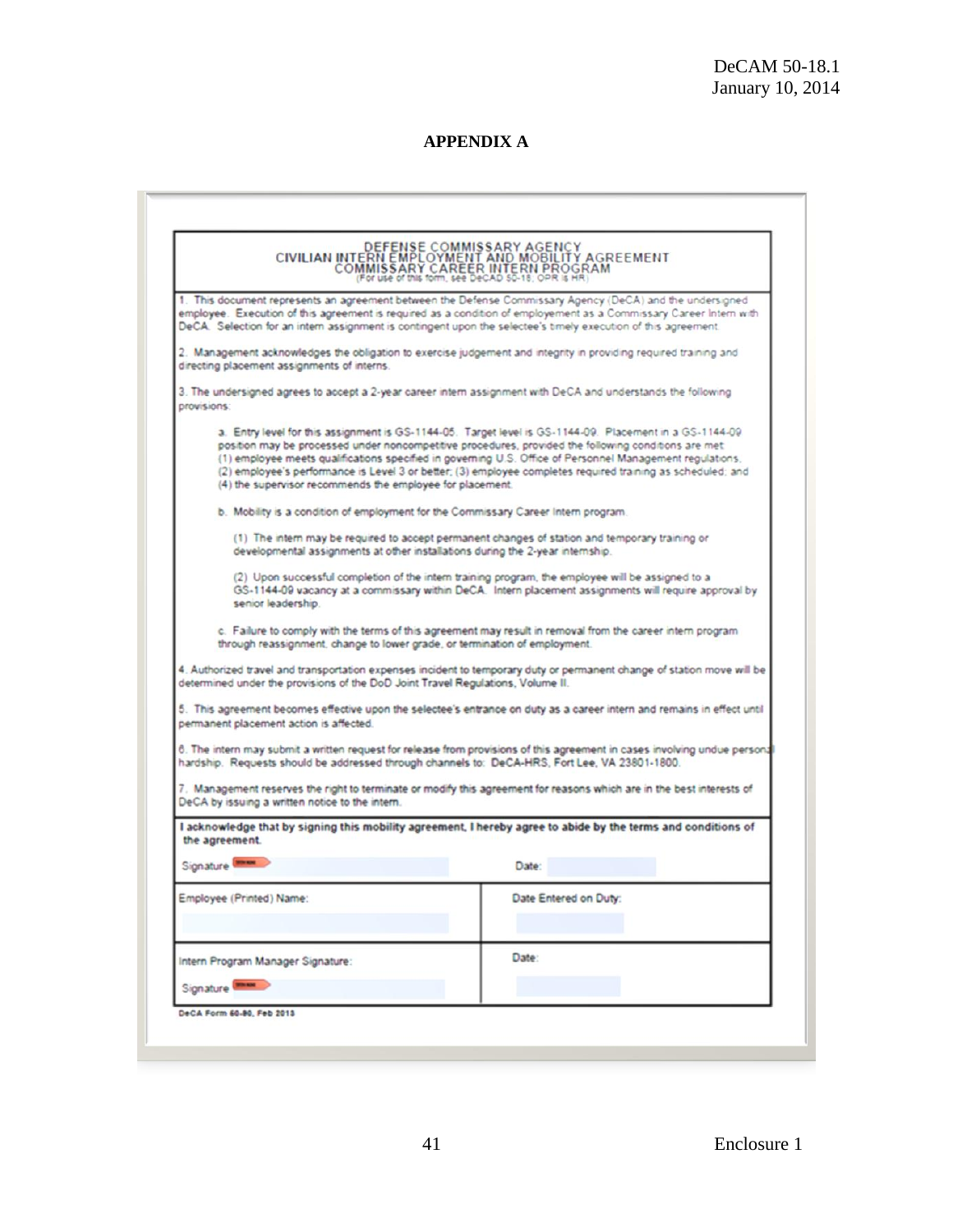٦

**APPENDIX B**

| <b>DEFENSE COMMISSARY AGENCY</b><br>CIVILIAN INTERN EMPLOYMENT AND MOBILITY AGREEMENT<br>COMMISSARY CAREER INTERN PROGRAM<br>For use of this form, see DeCAD 50-18; OPR Is HR) |                                                                                                                                                                                                                                                                                                                                                                                                                                              |  |
|--------------------------------------------------------------------------------------------------------------------------------------------------------------------------------|----------------------------------------------------------------------------------------------------------------------------------------------------------------------------------------------------------------------------------------------------------------------------------------------------------------------------------------------------------------------------------------------------------------------------------------------|--|
|                                                                                                                                                                                | 1. This document represents an agreement between the Defense Commissary Agency (DeCA) and the undersigned                                                                                                                                                                                                                                                                                                                                    |  |
| DeCA. Selection for an intern assignment is contingent upon the selectee's timely execution of this agreement.                                                                 | employee. Execution of this agreement is required as a condition of employement as a Commissary Career Intern with                                                                                                                                                                                                                                                                                                                           |  |
| directing placement assignments of interns.                                                                                                                                    | 2. Management acknowledges the obligation to exercise judgement and integrity in providing regulred training and                                                                                                                                                                                                                                                                                                                             |  |
| 3. The undersigned agrees to accept a 2-year career intern assignment with DeCA and understands the following<br>provisions:                                                   |                                                                                                                                                                                                                                                                                                                                                                                                                                              |  |
| (4) the supervisor recommends the employee for placement.                                                                                                                      | a. Entry level for this assignment is GS-1144-05. Target level is GS-1144-09. Placement in a GS-1144-09<br>position may be processed under noncompetitive procedures, provided the following conditions are met:<br>(1) employee meets qualifications specified in governing U.S. Office of Personnel Management regulations,<br>(2) employee's performance is Level 3 or better; (3) employee completes required training as scheduled; and |  |
| b. Mobility is a condition of employment for the Commissary Career Intern program.                                                                                             |                                                                                                                                                                                                                                                                                                                                                                                                                                              |  |
| developmental assignments at other installations during the 2-year internship.                                                                                                 | (1) The intern may be required to accept permanent changes of station and temporary training or                                                                                                                                                                                                                                                                                                                                              |  |
| senior leadership.                                                                                                                                                             | (2) Upon successful completion of the intern training program, the employee will be assigned to a<br>GS-1144-09 vacancy at a commissary within DeCA. Intern placement assignments will require approval by                                                                                                                                                                                                                                   |  |
| through reassignment, change to lower grade, or termination of employment.                                                                                                     | c. Failure to comply with the terms of this agreement may result in removal from the career intern program                                                                                                                                                                                                                                                                                                                                   |  |
| determined under the provisions of the DoD Joint Travel Regulations, Volume II.                                                                                                | 4. Authorized travel and transportation expenses incident to temporary duty or permanent change of station move will be                                                                                                                                                                                                                                                                                                                      |  |
| permanent placement action is affected.                                                                                                                                        | 5. This agreement becomes effective upon the selectee's entrance on duty as a career intern and remains in effect until                                                                                                                                                                                                                                                                                                                      |  |
| hardship. Requests should be addressed through channels to: DeCA-HRS, Fort Lee, VA 23801-1800.                                                                                 | 6. The intern may submit a written request for release from provisions of this agreement in cases involving undue personal                                                                                                                                                                                                                                                                                                                   |  |
| DeCA by issuing a written notice to the Intern.                                                                                                                                | 7. Management reserves the right to terminate or modify this agreement for reasons which are in the best interests of                                                                                                                                                                                                                                                                                                                        |  |
| the agreement.                                                                                                                                                                 | i acknowledge that by signing this mobility agreement, I hereby agree to abide by the terms and conditions of                                                                                                                                                                                                                                                                                                                                |  |
| Slonature <b>MARKAN</b>                                                                                                                                                        | <b>Date:</b>                                                                                                                                                                                                                                                                                                                                                                                                                                 |  |
| Employee (Printed) Name:                                                                                                                                                       | Date Entered on Duty:                                                                                                                                                                                                                                                                                                                                                                                                                        |  |
| Intern Program Manager Signature:                                                                                                                                              | Date:                                                                                                                                                                                                                                                                                                                                                                                                                                        |  |
| Signature <b>MARGIN</b>                                                                                                                                                        |                                                                                                                                                                                                                                                                                                                                                                                                                                              |  |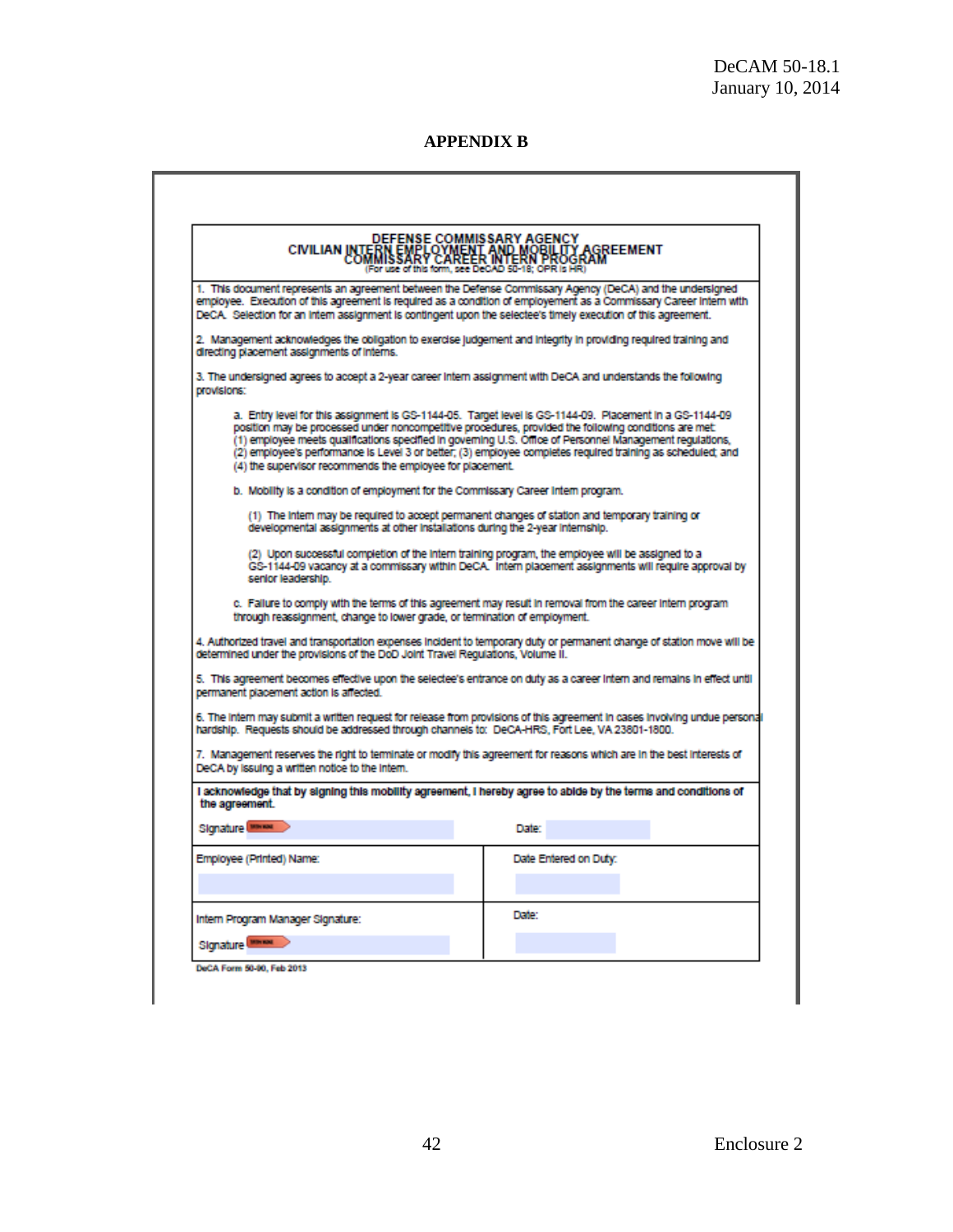# **APPENDIX C**

# **Sample Training Plan**

| <b>Subject</b>                                           | <b>Hands-on</b><br><b>Duration</b><br>(Weeks) | <b>Classroom</b><br><b>Duration</b><br>(Weeks) |
|----------------------------------------------------------|-----------------------------------------------|------------------------------------------------|
| <b>YEAR ONE</b>                                          |                                               |                                                |
| Orientation                                              |                                               | 1                                              |
| <b>Basic Grocery/CAO</b>                                 | 11                                            | 0.25                                           |
| Produce                                                  | 8                                             | 1                                              |
| Meat                                                     | 8                                             | 1                                              |
| Food safety                                              |                                               | 1                                              |
| <b>Customer Service</b>                                  | 7                                             | 1                                              |
| <b>Store Operations Office</b>                           | 7                                             |                                                |
| Secretary/Supply                                         | 3                                             |                                                |
| <b>YEAR TWO</b>                                          |                                               |                                                |
| QAE                                                      | 3                                             | $\mathbf{1}$                                   |
| <b>Grocery Manager</b>                                   | 22                                            | 1                                              |
| <b>Store Manager</b>                                     | $\overline{4}$                                |                                                |
| <b>Store Director/Store Administrator</b>                | 3                                             |                                                |
| Zone Manager                                             | $\mathbf 1$                                   |                                                |
| Franklin Covey/Civil Treatment                           |                                               | $\mathbf{1}$                                   |
| Accountability                                           |                                               | 1                                              |
| DoD Supervisor                                           |                                               | 1                                              |
| New Leader Program                                       |                                               | $\overline{2}$                                 |
| Employee Relations, Labor Relations,<br>and Workers Comp |                                               | <b>TBD</b>                                     |
| <b>Green Belt Training</b>                               |                                               | 1                                              |